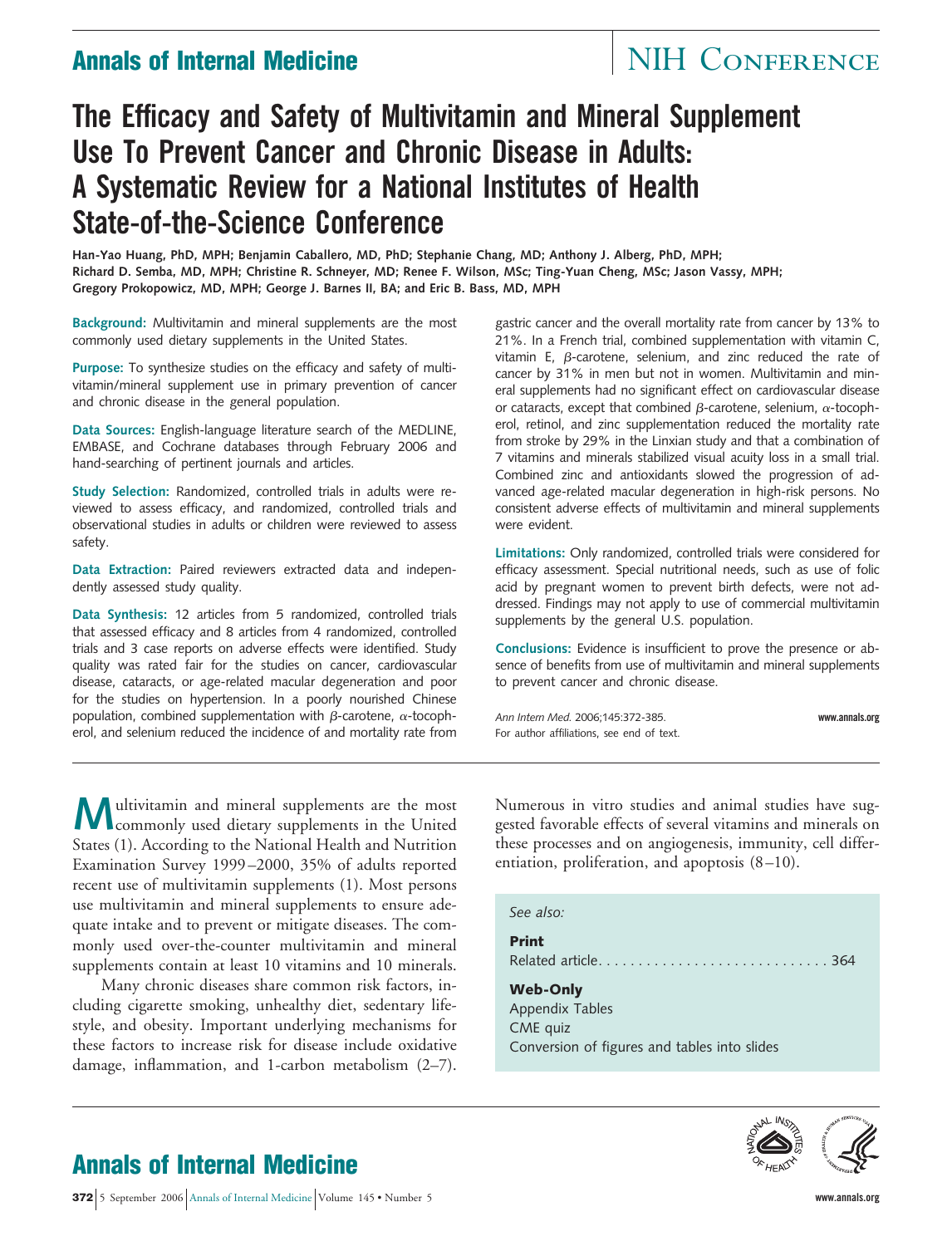The U.S. Food and Nutrition Board has established tolerable upper intake levels for several nutrients. An upper intake level is defined as the highest level of daily nutrient intake that is likely to pose no risk for adverse effects to almost all persons in the general population (11). The strength of the evidence used to determine an upper intake level depends on data availability. Hence, an update of the data on adverse effects will help researchers to evaluate the appropriateness of upper intake levels.

We performed a systematic review to synthesize the published literature on 1) the efficacy of multivitamin and mineral supplements and certain commonly used single vitamin or mineral supplements in the primary prevention of cancer and chronic disease in the general adult population and 2) the safety of multivitamin and mineral supplements and certain commonly used single vitamin or mineral supplements in the general population of adults and children (12). The review was done for a National Institutes of Health State-of-the-Science Statement for health care providers and the general public. This report is from the systematic review and focuses on 2 questions: What is the efficacy determined in randomized, controlled trials of multivitamin and mineral supplements (each at a dose less than the upper intake level) in the general adult population for the primary prevention of cancer and chronic diseases or conditions, and what is known about the safety of multivitamin and mineral supplement use in the general population of adults and children, on the basis of data from randomized, controlled trials and observational studies?

## **METHODS**

We defined "multivitamin and mineral supplements" as any supplements that contain 3 or more vitamins or minerals without herbs, hormones, or drugs. We defined the general population as community-dwelling persons who do not have special nutritional needs. (Examples of persons with special nutritional needs are those who are institutionalized, hospitalized, pregnant, or clinically deficient in nutrients.) A disease or condition was defined as chronic if it persists over an extended period, is not easily resolved, often cannot be cured by medication (although symptoms may be controlled or ameliorated with medication), frequently worsens over time, causes disability or impairment, and often requires ongoing medical care (13). The following chronic diseases were considered: breast cancer, colorectal cancer, lung cancer, prostate cancer, gastric cancer, or any other cancer (including colorectal polyps); myocardial infarction, stroke, hypertension, or other cardiovascular diseases; type 2 diabetes mellitus; Parkinson disease, cognitive decline, memory loss, or dementia; cataracts, macular degeneration, or hearing loss; osteoporosis, osteopenia, rheumatoid arthritis, or osteoarthritis; nonalcoholic steatohepatitis; chronic renal insufficiency or chronic nephrolithiasis; HIV infection, hepatitis C, or tuberculosis; and chronic obstructive pulmonary disease.

We focused on primary prevention trials in adults because primary prevention is the main purpose of multivitamin supplement use in the general adult population (14). Primary prevention was defined as an action taken to prevent the development of a disease in persons who are well and do not have the disease in question (15). Using this definition, we included studies for prevention of chronic disease (for example, cardiovascular disease) in persons with risk factors (for example, type 2 diabetes mellitus or hypertension) for that disease. We also included studies for prevention of malignant disorders (such as colon cancer) in persons with selected precursors of disease (such as polyps). We did not include studies in persons with carcinoma in situ or similar malignant conditions.

### **Literature Sources**

We searched the MEDLINE, EMBASE, and Cochrane databases, including Cochrane Reviews and the Cochrane Central Register of Controlled Trials, for articles published from 1966 through February 2006. Additional articles were identified by searching references in pertinent articles, querying experts, and hand-searching the tables of content of 15 relevant journals published from January 2005 through February 2006.

### **Search Terms and Strategies**

We developed a core strategy for searching MED-LINE, accessed through PubMed, that was based on analysis of the Medical Subject Heading terms and text words of key articles identified a priori. This strategy formed the basis for the strategies developed for the other databases (see the complete evidence report for additional details) (12).

### **Inclusion and Exclusion Criteria**

We focused on trials that ascertained clinical end points. Biomarker data were considered if data were presented in a way that permitted ascertainment of incident cases of chronic disease. Because users of multivitamin supplements were more likely than nonusers to be women, to be older, to have higher levels of education, to have a healthier lifestyle (more physical activities, more fruit and vegetable intake, and less likely to be smokers), and to more frequently use nonsteroidal anti-inflammatory drugs (1, 16), residual confounding would limit the internal validity of observational studies. Hence, for assessment of efficacy, we focused on data from randomized, controlled trials as the strongest source of evidence. However, for assessment of safety, we included data from randomized, controlled trials and observational studies in adults and children to minimize the risk for missing any potential safety concerns.

An article was excluded if it was not written in English; presented no data in humans; included only pregnant women, infants, persons 18 years of age or younger (except if a study of persons  $\leq 18$  years of age presented data on the safety of multivitamin and mineral supplements), patients with chronic disease, patients receiving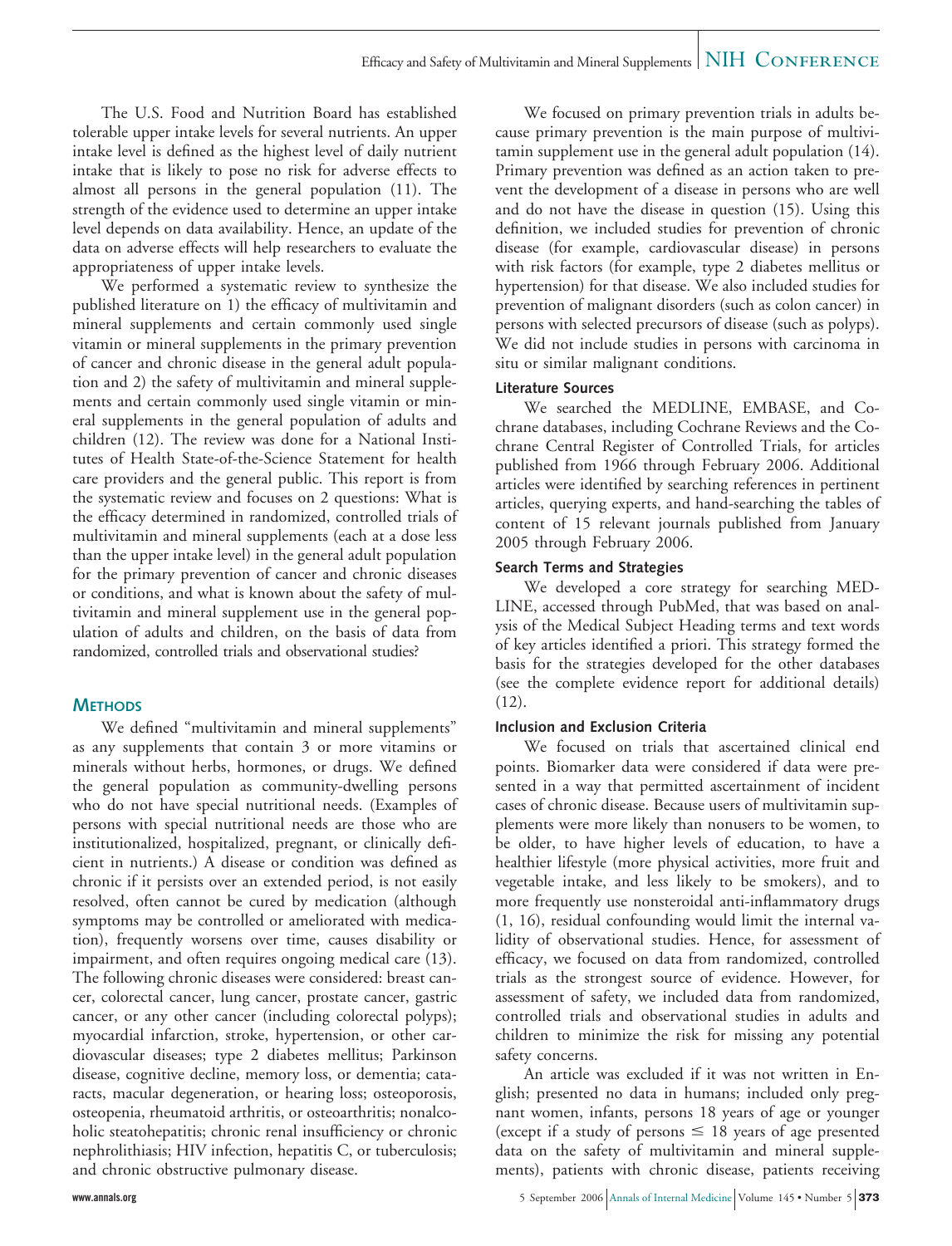# NIH CONFERENCE | Efficacy and Safety of Multivitamin and Mineral Supplements

treatment for chronic disease, or persons living in longterm care facilities; studied only nutritional deficiency; did not address the use of supplements; did not address the use of supplements separately from dietary intake; did not cover any pertinent diseases; or was an editorial, commentary, or letter. Each article underwent title review, abstract review, and assessment of inclusion or exclusion by paired reviewers. Differences in opinion were resolved through consensus adjudication. Article review, organization, and tracking were performed by using Web-based SRS, version 3.0 (TrialStat! Corp., Ottawa, Ontario, Canada).

#### **Assessment of Study Quality**

Each eligible article was reviewed by paired reviewers who independently rated its quality according to 5 domains: the description of how study participants were representative of the source population (4 items), bias and confounding (12 items), descriptions of study supplements and supplementation (1 item), adherence to treatment and follow-up (7 items), and statistical analysis (6 items). Reviewers assigned a score of 0 (criterion not met), 1 (criterion partially met), or 2 (criterion fully met) to each item. The score for each quality domain was the proportion of the maximum score available in each domain. The overall quality score of a study was the average of the 5 scores for the 5 domains. The quality of each study in each domain was classified as good (score  $\geq$  80%), fair (score of 50% to 79%), or poor (score  $\leq 50\%$ ).

For data on adverse effects, causality was evaluated with respect to temporal relationship, lack of alternative causes, dose–response relationship, evidence of increased circulating levels of the nutrient under investigation, disappearance of adverse effects after cessation of supplement use, and response to rechallenge.

#### **Data Extraction**

Paired reviewers abstracted data on study design, participant characteristics, study supplements, and results. Data abstraction forms were completed by a primary reviewer and were verified for completeness and accuracy by a second reviewer.

#### **Evidence Grading**

We graded the quantity, quality, and consistency of the evidence on efficacy by adapting an evidence grading scheme recommended by the Grading of Recommendations Assessment, Development and Evaluation Working Group (17). The strength of evidence was classified into 1 of 4 categories: high (further research is very unlikely to change our confidence in the estimates of effects), moderate (further research is likely to greatly affect our confidence in the estimates of effects and may change the estimates), low (further research is very likely to greatly affect confidence in the estimates of effects and is likely to change the estimates), or very low (any estimate of effect is very uncertain).

#### **Role of the Funding Source**

This article is based on research conducted at the Johns Hopkins Evidence-based Practice Center under contract to the Agency for Healthcare Research and Quality (contract no. 290-02-0018), Rockville, Maryland, in response to a task order requested by the National Institutes of Health Office of Medical Applications of Research. We are responsible for the content of this article, including any clinical or treatment recommendations. No statement in this article should be construed as an official position of the Agency for Healthcare Research and Quality or of the U.S. Department of Health and Human Services.

#### **RESULTS**

After title review, we identified 3710 potentially eligible articles through abstract review. After full text review, 64 articles met the inclusion and exclusion criteria. Of these, 7 articles from randomized, controlled trials contained only efficacy data, 5 articles from randomized, controlled trials contained both efficacy and safety data, and 3 articles from case reports contained only safety data. The remaining articles on the efficacy and safety of single-nutrient supplements are not included in this report.

#### **Efficacy**

Our search identified 12 articles that addressed the efficacy of multivitamin and mineral supplements in the primary prevention of cancer, cardiovascular disease, hypertension, cataracts, or age-related macular degeneration. Data for other chronic diseases and conditions were lacking. Designed vitamin and mineral combinations, but not the one-a-day type of multivitamin supplements available on the U.S. market, were used in these studies.

The 12 articles presented results from 5 randomized, controlled trials published from 1993 to 2005: the Linxian General Population Trial in China (18–22); the SUpplémentation en VItamines et Minéraux AntioXydants (SU. VI.MAX) study in France (23–25); the Multicenter Ophthalmic and Nutritional Age-Related Macular Degeneration Study (MONMD) in the United States (26); the Roche European American Cataract Trial (REACT) in the United States and United Kingdom (27); and the Age-Related Eye Disease Study (AREDS) in the United States (28, 29). A total of 47 289 persons were included in these trials. **Table 1** shows trial design, study supplements, participant characteristics, loss to follow-up, and self-selected supplement use.

#### **Study Quality**

Inclusion and exclusion criteria were clearly defined in most trials. The study quality was good in terms of randomization, double masking, ascertainment of trial end points, adherence, and use of an intention-to-treat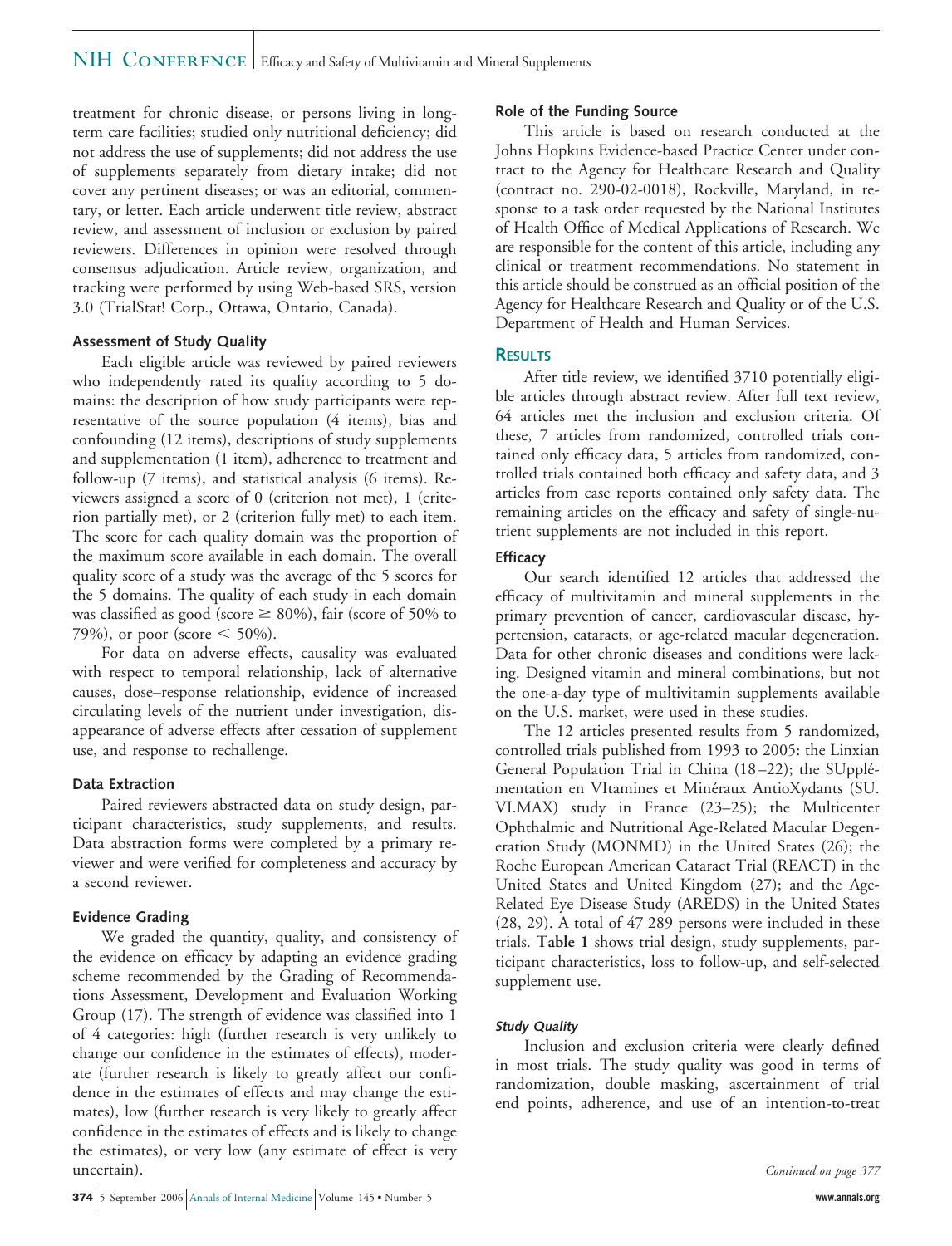| Study<br>(Reference)                                                                   | Location                                                                                  | Design                                                                                                                                                                                                                                                                                                                                                                                                               | <b>Exclusion Criteria</b>                                                                                                                                                                                                                                     | Sample, n         | Participant<br>Characteristics                                                                                                                                                                                                                                                                                                     | Study Period/<br>Duration of<br>Follow-up/<br>Loss to<br>Follow-up or<br>Withdrawal               | Self-Selected<br><b>Supplement Use</b><br>before and<br>during the Trial                                                              |
|----------------------------------------------------------------------------------------|-------------------------------------------------------------------------------------------|----------------------------------------------------------------------------------------------------------------------------------------------------------------------------------------------------------------------------------------------------------------------------------------------------------------------------------------------------------------------------------------------------------------------|---------------------------------------------------------------------------------------------------------------------------------------------------------------------------------------------------------------------------------------------------------------|-------------------|------------------------------------------------------------------------------------------------------------------------------------------------------------------------------------------------------------------------------------------------------------------------------------------------------------------------------------|---------------------------------------------------------------------------------------------------|---------------------------------------------------------------------------------------------------------------------------------------|
| Linxian General<br>Population<br>Trial (18, 19,<br>21)                                 | Linxian County,<br>China, where<br>the incidence<br>of esopha-<br>geal cancer<br>was high | RCT; fractional fac-<br>torial design: pla-<br>cebo, AB, AC,<br>AD, BC, BD, CD,<br>ABCD, where $A =$<br>retinyl palmitate,<br>10 000 IU +<br>zinc oxide, 45<br>mg; $B = ribofla$ -<br>vin, 5.2 mg +<br>niacin, 40 mg;<br>$C =$ ascorbic acid,<br>180 mg + molyb-<br>denum yeast com-<br>plex, 30 $\mu$ g; and<br>$D = \beta$ -carotene,<br>15 mg + selenium<br>yeast, 50 $\mu$ g +<br>$\alpha$ -tocopherol, 60<br>mg | Age $<$ 40 or $>$ 69 y;<br>previous use of<br>vitamin supple-<br>ments;<br>history of stom-<br>ach or esopha-<br>geal cancer; de-<br>bilitating disease;<br>not living in 1 of<br>4 communes in<br>Linxian                                                    | 29 5 84           | Recruited from the com-<br>munity; age 40-69 y;<br>55% women; nutri-<br>tionally deprived; low<br>intake of fresh fruits<br>and meat and other<br>animal products; low<br>circulating levels of<br>micronutrients, but<br>overt clinical deficien-<br>cies were uncommon                                                           | 1986-1991/<br>Total, 5.25<br>y/NR                                                                 | NR (but previous<br>users of any<br>vitamins were<br>ineligible for<br>trial enroll-<br>ment)                                         |
| Linxian General<br>Population<br>Trial: end-of-<br>trial endos-<br>copy survey<br>(20) |                                                                                           |                                                                                                                                                                                                                                                                                                                                                                                                                      | Age <40 or >69 y;<br>history of cancer;<br>did not live in 1<br>of 2 villages in<br>Rencun com-<br>mune; did not<br>complete the first<br>(1987) and end-<br>of-trial (1991)<br>cytologic exami-<br>nation                                                    | 391 (in<br>1991)  | Mean age, 53 y; 45%<br>women; younger,<br>more men, more<br>smokers, and more<br>alcohol users com-<br>pared with overall<br>trial participants                                                                                                                                                                                    | $-/-/NA$                                                                                          |                                                                                                                                       |
| Linxian General<br>Population<br>Trial: end-of-<br>trial cataract<br>study (22)        |                                                                                           |                                                                                                                                                                                                                                                                                                                                                                                                                      | Age <40 or >69 y;<br>history of cancer;<br>not living in<br>Linxian County                                                                                                                                                                                    | 5390 (in<br>1991) | Age 45-74 y; 55%<br>women                                                                                                                                                                                                                                                                                                          | $-/-/NA$                                                                                          |                                                                                                                                       |
| SU.VI.MAX<br>(23)                                                                      | France                                                                                    | RCT; parallel-arm<br>design: vitamin<br>C, 120 mg +<br>vitamin E, 30 mg<br>$+ \beta$ -carotene, 6<br>$mg +$ selenium,<br>100 $\mu$ g + zinc,<br>20 mg vs. pla-<br>cebo                                                                                                                                                                                                                                               | Men age $<$ 45 or<br>$>60$ y; women<br>age $<$ 35 or $>$ 60<br>y; disease ex-<br>pected to hinder<br>participation or<br>threaten 5-year<br>survival; use of<br>any supplement<br>offered in the<br>study; extreme<br>beliefs or behav-<br>ior regarding diet | 12 741            | Recruited from the com-<br>munity; 62% women;<br>mean age: women,<br>46.6 y (SD, 6.6)<br>(range, $35-60$ y), and<br>men, 51.3 y (SD, 4.7)<br>(range, 45-60 y);<br>women had higher<br>serum levels of $\beta$ -car-<br>otene and vitamin C<br>but slightly lower lev-<br>els of zinc and sele-<br>nium than did men at<br>haseline | 1994-2002/<br>Total, $8y$ ;<br>median, 7.5<br>y/5.8% lost<br>to follow-<br>up; 5.8%<br>withdrawal | NR (but regular<br>users of any of<br>the vitamins or<br>minerals pro-<br>vided in the<br>study were<br>ineligible for<br>enrollment) |

*Table 1.* **Characteristics of Randomized, Controlled Trials on the Efficacy of Multivitamin and Mineral Supplement Use in Primary Prevention of Chronic Disease\***

*Continued on following page*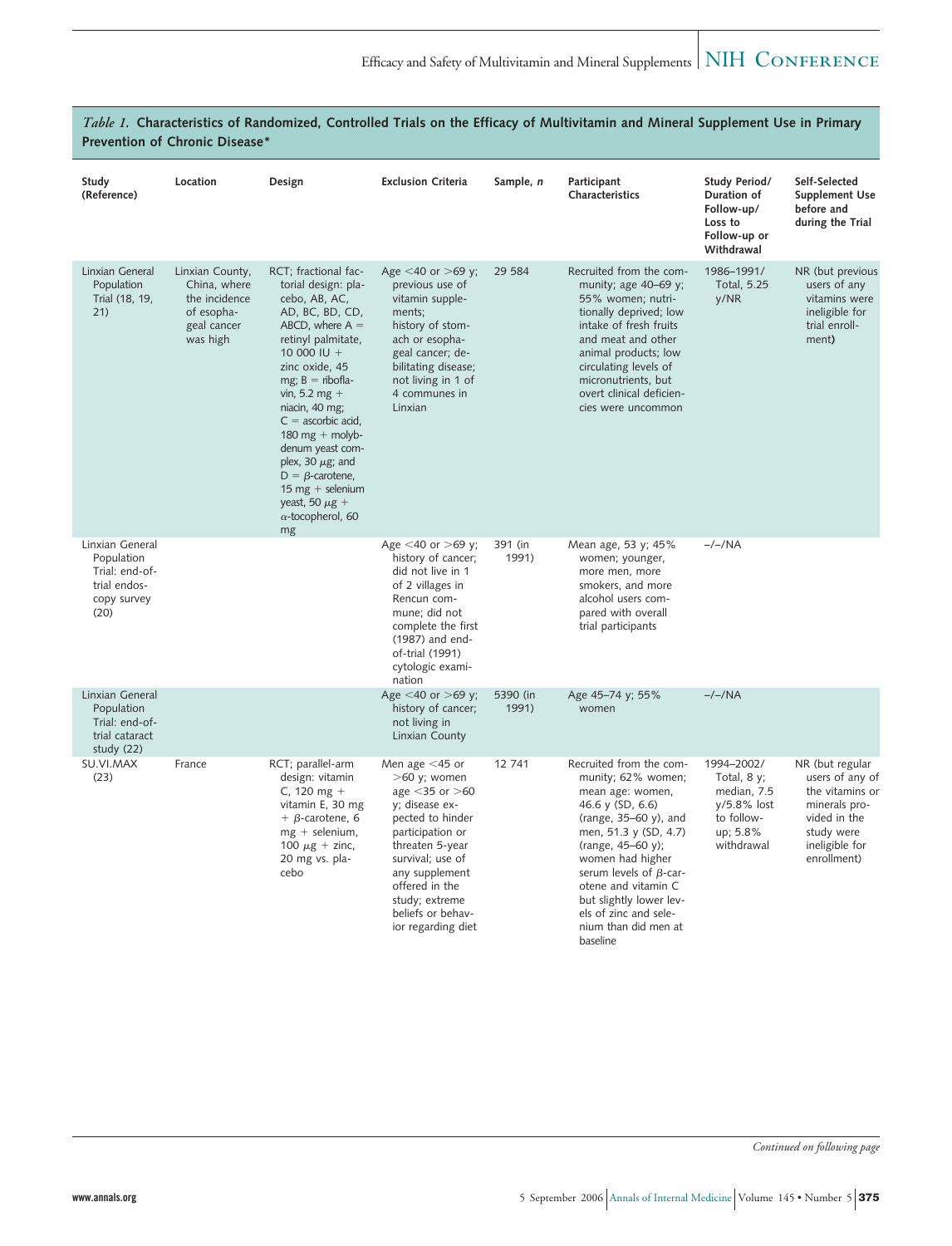# NIH CONFERENCE Efficacy and Safety of Multivitamin and Mineral Supplements

| Table 1-Continued                       |                                                                                                      |                                                                                                                                                                                                                                                                                                                                                                                                                                                                             |                                                                                                                                                                                                                                                                                                                                                                                                                         |            |                                                                                                                                                                                                                                                                                                                                                                      |                                                                                     |                                                                                                          |
|-----------------------------------------|------------------------------------------------------------------------------------------------------|-----------------------------------------------------------------------------------------------------------------------------------------------------------------------------------------------------------------------------------------------------------------------------------------------------------------------------------------------------------------------------------------------------------------------------------------------------------------------------|-------------------------------------------------------------------------------------------------------------------------------------------------------------------------------------------------------------------------------------------------------------------------------------------------------------------------------------------------------------------------------------------------------------------------|------------|----------------------------------------------------------------------------------------------------------------------------------------------------------------------------------------------------------------------------------------------------------------------------------------------------------------------------------------------------------------------|-------------------------------------------------------------------------------------|----------------------------------------------------------------------------------------------------------|
| Study<br>(Reference)                    | Location                                                                                             | Design                                                                                                                                                                                                                                                                                                                                                                                                                                                                      | <b>Exclusion Criteria</b>                                                                                                                                                                                                                                                                                                                                                                                               | Sample, n  | Participant<br>Characteristics                                                                                                                                                                                                                                                                                                                                       | Study Period/<br>Duration of<br>Follow-up/<br>Loss to<br>Follow-up or<br>Withdrawal | Self-Selected<br>Supplement Use<br>before and<br>during the Trial                                        |
| SU.VI.MAX:<br>prostate can-<br>cer (24) |                                                                                                      |                                                                                                                                                                                                                                                                                                                                                                                                                                                                             | Age $<$ 45 or $>$ 60 y;<br>women; presence<br>of cancer; not<br>free of "severe<br>health problems";<br>any use of study<br>supplements;<br>withdrawal from<br>the trial during 4<br>d after random-<br>ization                                                                                                                                                                                                         | 5141 (men) | Recruited from the com-<br>munity; mean age:<br>51.3 y (SD, 4.6)                                                                                                                                                                                                                                                                                                     | 1994-1995/<br>Median, 8.9<br>y/NR                                                   |                                                                                                          |
| SU.VI.MAX:<br>hypertension<br>(25)      |                                                                                                      |                                                                                                                                                                                                                                                                                                                                                                                                                                                                             | No baseline data or<br>no blood pressure<br>measurements<br>after 1 or 6.5 $y$ of<br>follow-up                                                                                                                                                                                                                                                                                                                          | 5086       | Recruited from the com-<br>munity; mean age,<br>47.8 y (SD, 6.4) in<br>women and 52.3 y<br>(SD, 4.7) in men                                                                                                                                                                                                                                                          | $-$ /6.5 y/NR                                                                       |                                                                                                          |
| MONMD (26)                              | <b>United States</b><br>(8 Veterans<br>Affairs Medi-<br>cal Centers)                                 | RCT; parallel-arm<br>design: $\beta$ -caro-<br>tene, 20 000 IU<br>$+$ vitamin E, 200<br>$IU + vitamin C,$<br>750 mg + citrus<br>bioflavonoid com-<br>plex, 125 mg $+$<br>quercetin, 50 mg<br>$+$ rutin, 50 mg +<br>bilberry extract, 5<br>$mg + zinc$ picoli-<br>nate, 12.5 mg $+$<br>selenium, 50 $\mu$ g<br>$+$ taurine, 100<br>$mg + N$ -acetyl<br>cysteine, 100 mg<br>$+$ L-glutathione,<br>$5$ mg + vitamin<br>$B_2$ , 25 mg +<br>chromium, 100<br>$\mu$ g vs. placebo | Did not have a<br>1-line decrease in<br>visual acuity not<br>attributable to<br>cataract, amblyo-<br>pia, systemic or<br>ophthalmic dis-<br>ease; eye findings<br>not consistent<br>with loss of mac-<br>ular reflex; former<br>prisoner of war;<br>chronic alcoholic<br>with tobacco/<br>nutritional ambly-<br>opia or gastroin-<br>testinal absorption<br>disorder; vitamin<br>supplement use in<br>the previous year | 71         | Recruited from clinics;<br>veterans; mean age:<br>multivitamin group,<br>72.4 y (SD, 6.8), pla-<br>cebo group, 71.9 y<br>(SD, 6.8); mean<br>smoking: multivitamin<br>group, 0.08 packs/d<br>(SD, 0.25), placebo<br>group, 0.10 packs/d<br>(SD, 0.27); mean<br>body weight: multivi-<br>tamin group, 197.3 lb<br>(SD, 41.9), placebo<br>group, 177.8 lb (SD,<br>30.6) | 1992-1993/<br>18 mo/<br>9.8% with-<br>drawal                                        | NR (but persons<br>who had vita-<br>min use in the<br>year before<br>enrollment<br>were ineligi-<br>ble) |
| <b>REACT (27)</b>                       | Boston, Massa-<br>chusetts,<br>United<br>States; Ox-<br>ford and<br>Bradford,<br>United King-<br>dom | RCT; parallel-arm<br>design: $\beta$ -caro-<br>tene, $18$ mg +<br>vitamin C, 750<br>$mg + all-rac$<br>$\alpha$ -tocopherol<br>acetate, 600 mg,<br>3 divided doses<br>daily vs. placebo                                                                                                                                                                                                                                                                                      | History of iritis or<br>amblyopia; glau-<br>coma or elevated<br>intraocular pres-<br>sure; ocular corti-<br>costeroid use or<br>glaucoma ther-<br>apy; participation<br>in other anti-cata-<br>ract trial within<br>last year; regular<br>use of vitamin<br>supplements                                                                                                                                                 | 297        | Recruited at outpatient<br>ophthalmology clinics;<br>mean age: U.S. sample,<br>64.2 y (SD, 8.49), U.K.<br>sample, 67.8 y (SD,<br>8.47); smokers: U.S.<br>sample, 15.3%, U.K.<br>sample, 23.2%; wom-<br>en: U.S. sample, 62.4%,<br>U.K. sample, 55.7%;<br>mean body weight: U.S.<br>sample, 74.3 kg (SD,<br>15.3), U.K. sample,                                       | 1990-1995/<br>Total, $3y$ ;<br>mean, 2.8<br>y/46.8%<br>dropout rate                 | NR (but regular<br>users of any<br>vitamin sup-<br>plements were<br>ineligible for<br>enrollment)        |

69.7 kg (SD, 12.6)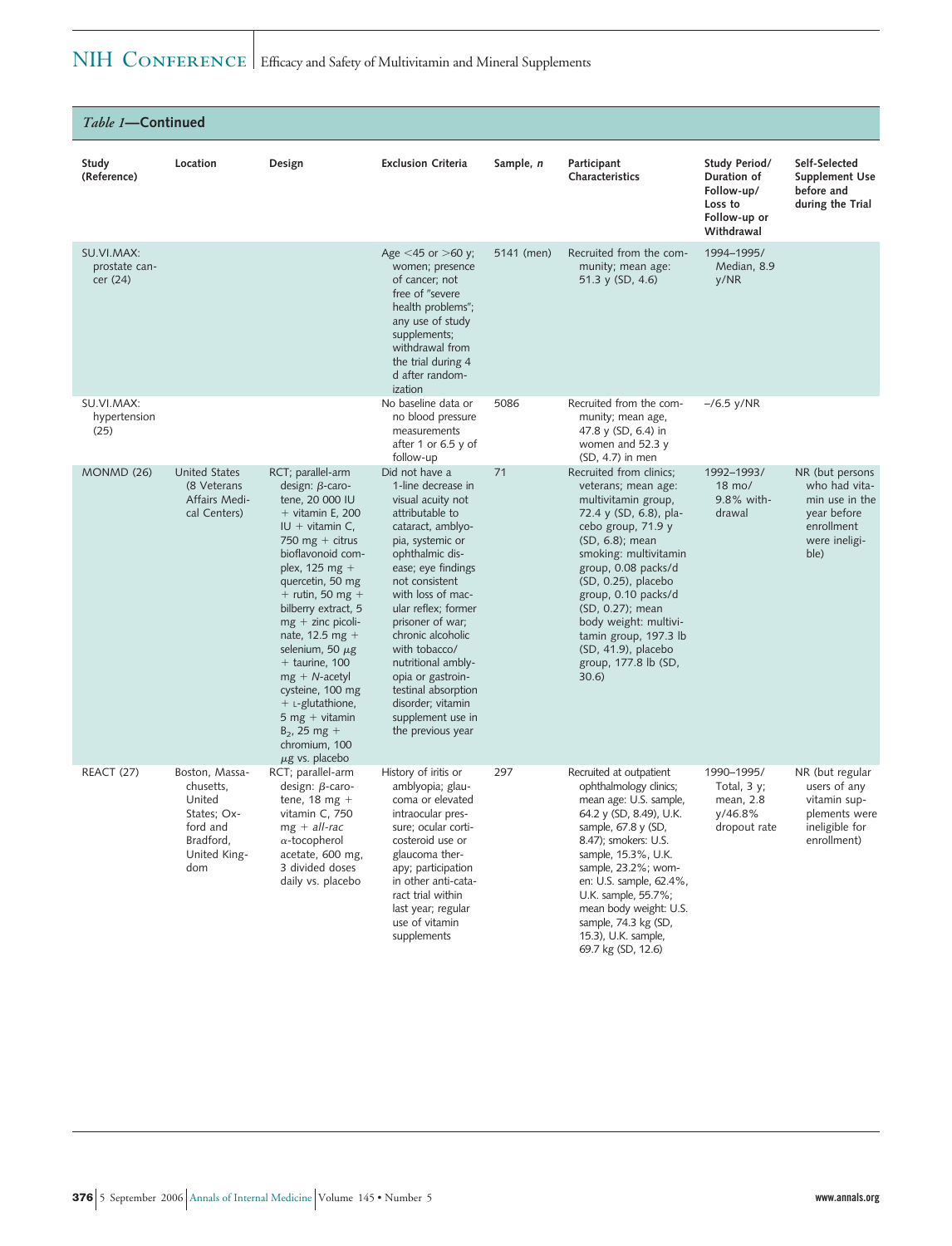| Table 1-Continued                                            |                                      |                                                                                                                                                                                                                                                                                                                                                                                                                                                                                                                                                                                                                                                                                                                                                                                              |                                                                                                                                                                                                                                                                                                        |           |                                                                                                                                                                                                                                                                                                                                                                                                                              |                                                                                                     |                                                                                                                                                                                                                                                                                                                                                                                                                                                                    |
|--------------------------------------------------------------|--------------------------------------|----------------------------------------------------------------------------------------------------------------------------------------------------------------------------------------------------------------------------------------------------------------------------------------------------------------------------------------------------------------------------------------------------------------------------------------------------------------------------------------------------------------------------------------------------------------------------------------------------------------------------------------------------------------------------------------------------------------------------------------------------------------------------------------------|--------------------------------------------------------------------------------------------------------------------------------------------------------------------------------------------------------------------------------------------------------------------------------------------------------|-----------|------------------------------------------------------------------------------------------------------------------------------------------------------------------------------------------------------------------------------------------------------------------------------------------------------------------------------------------------------------------------------------------------------------------------------|-----------------------------------------------------------------------------------------------------|--------------------------------------------------------------------------------------------------------------------------------------------------------------------------------------------------------------------------------------------------------------------------------------------------------------------------------------------------------------------------------------------------------------------------------------------------------------------|
| Study<br>(Reference)                                         | Location                             | Design                                                                                                                                                                                                                                                                                                                                                                                                                                                                                                                                                                                                                                                                                                                                                                                       | <b>Exclusion Criteria</b>                                                                                                                                                                                                                                                                              | Sample, n | Participant<br>Characteristics                                                                                                                                                                                                                                                                                                                                                                                               | Study Period/<br>Duration of<br>Follow-up/<br>Loss to<br>Follow-up or<br>Withdrawal                 | Self-Selected<br>Supplement Use<br>before and<br>during the Trial                                                                                                                                                                                                                                                                                                                                                                                                  |
| AREDS: cata-<br>racts $(28)$                                 | <b>United States</b><br>(11 centers) | RCT; parallel-arm<br>design for per-<br>sons in age-re-<br>lated macular<br>degeneration cat-<br>egory 1; $2 \times 2$<br>factorial design<br>for persons in age-<br>related macular<br>degeneration cate-<br>gories 2, 3, or 4<br>Parallel arm:<br>$\beta$ -carotene, 15<br>$mg + vitamin C$ ,<br>500 mg + vita-<br>min E, 400 IU vs.<br>placebo<br>$2 \times 2$ factorial<br>design: placebo,<br>$A$ , $B$ , and $C$ ,<br>where $A =$<br>$\beta$ -carotene, 15<br>$mg + vitamin C$ ,<br>500 mg + vita-<br>min E, 400 IU,<br>$B = \text{zinc}, 80 \text{ mg}$<br>as zinc oxide $+$<br>copper, 2 mg as<br>cupric oxide, $C =$<br>$\beta$ -carotene, 15<br>$mg + vitamin C$ ,<br>500 mg + vita-<br>min E, 400 IU +<br>zinc, 80 mg as<br>zinc oxide $+$ cop-<br>per, 2 mg as cu-<br>pric oxide | History of cancer<br>with a poor<br>7-year prognosis;<br>major cardiovas-<br>cular or cerebro-<br>vascular event<br>within the past<br>year; hemochro-<br>matosis; bilater-<br>ally aphakic or<br>pseudophakic<br>persons were<br>ineligible for age-<br>related macular<br>degeneration<br>category 1 | 4596      | Recruited from clinics<br>and community; par-<br>ticipants were catego-<br>rized into age-related<br>macular degeneration<br>categories 1, 2, 3, or<br>4 according to the<br>size and extent of<br>drusen and retinal<br>pigment abnormality<br>in each eye, presence<br>of advanced age-re-<br>lated macular degen-<br>eration, and visual<br>acuity; median age,<br>56 y; 96% white per-<br>sons; 56% women;<br>8% smokers | 1992-2001/<br>Total, $9y$ ;<br>mean, 6.3 y/<br>$2.3\%$ lost to<br>follow-up;<br>15% with-<br>drawal | 55% of partici-<br>pants who had<br>previous vita-<br>min/mineral<br>supplement use<br>were enrolled<br>and supplied<br>with a brand-<br>name multivi-<br>tamin; addi-<br>tionally, 13%<br>of trial partici-<br>pants chose to<br>take the brand<br>name multivi-<br>tamin in addi-<br>tion to study<br>supplements;<br>20% of partici-<br>pants had self-<br>selected use of<br>nonstudy sup-<br>plements that<br>contained $\geq$ 1<br>of the study<br>nutrients |
| AREDS: age-<br>related mac-<br>ular degener-<br>ation $(29)$ |                                      |                                                                                                                                                                                                                                                                                                                                                                                                                                                                                                                                                                                                                                                                                                                                                                                              |                                                                                                                                                                                                                                                                                                        | 3509      | Recruited from clinics<br>and community; age-<br>related macular de-<br>generation categories<br>2, 3, or 4; median<br>age, 69 y; 97% white<br>persons; 56% wom-<br>en; 8% smokers                                                                                                                                                                                                                                           | $-/-/2.4\%$ lost<br>to follow-<br>up; 14.7%<br>withdrawal                                           |                                                                                                                                                                                                                                                                                                                                                                                                                                                                    |

\* AREDS = Age-Related Eye Disease Study; MONMD = Multicenter Ophthalmic and Nutritional Age-Related Macular Degeneration Study; NA = not applicable; NR =<br>not reported; RCT = randomized, controlled trial; REACT = Roche Euro AntioXydants; U.K. = United Kingdom.

approach in statistical analyses. However, the articles generally lacked descriptions of whether the allocation sequence was concealed and whether observers independently evaluated outcomes. The articles also gave little information about previous and concomitant use of supplements and medications that could have modified the efficacy of the study supplements. No article reported on the success of blinding and the extent of unintended crossover. Overall, study quality was fair for the studies of cancer, cardiovascular disease, cataracts, and age-related macular degeneration and poor for the studies on hypertension (**Table 2**).

#### **Cancer**

The Linxian trial examined the incidence of and mortality from all cancer, esophageal cancer, stomach (cardia and noncardia) cancer, esophageal and gastric cardia cancer, and other cancer (18). After 5.25 years of follow-up, supplementation had no significant effect on these end points (**Appendix Table 1**, available at www.annals.org). The only exceptions were reductions in the incidence of gastric cancer (relative risk, 0.84 [95% CI, 0.71–1.00]), mortality rate from cancer (relative risk, 0.87 [95% CI, 0.75–1.00]), and mortality rate from stomach cancer (relative risk, 0.79 [95% CI, 0.64–0.99]) in the groups receiv-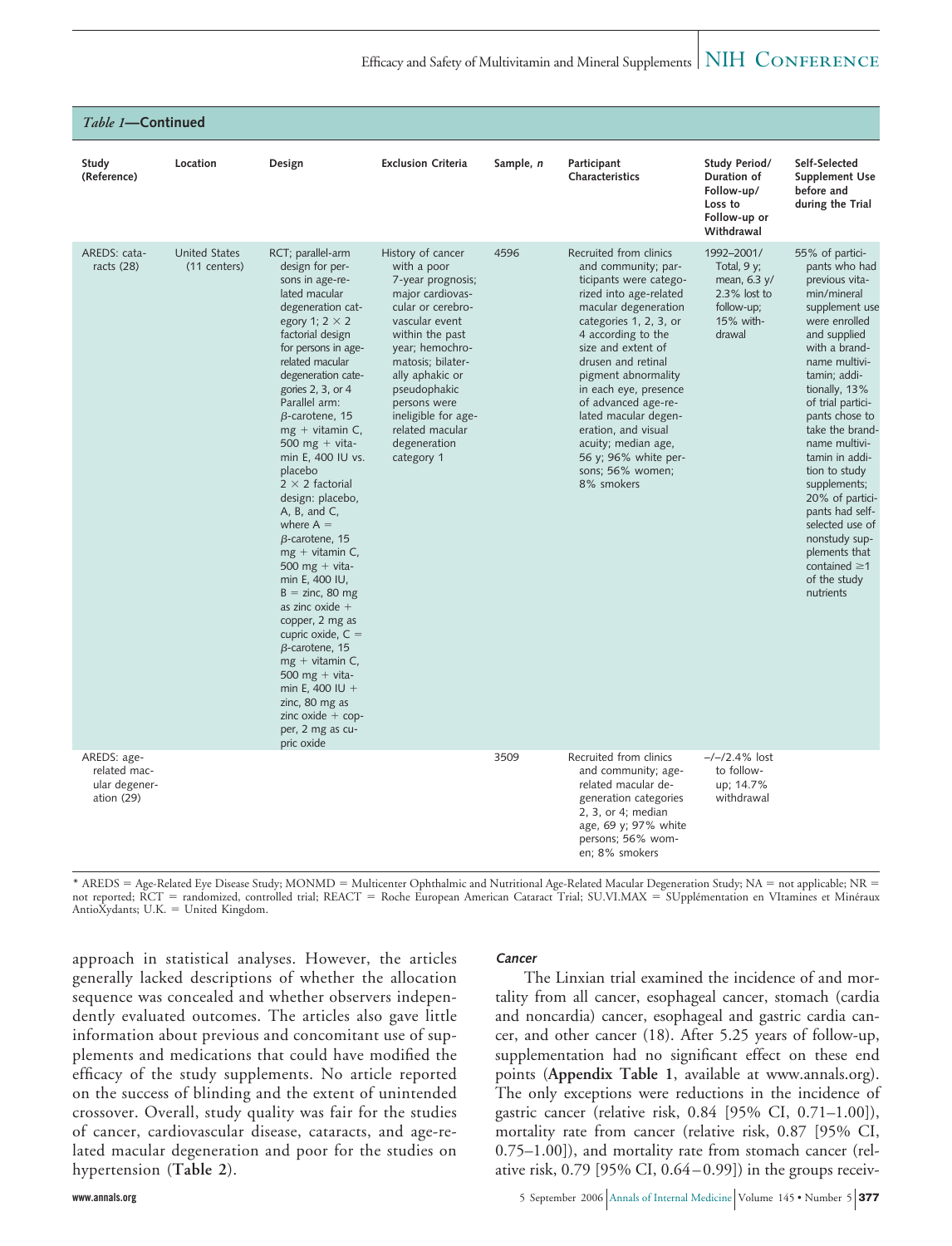#### *Table 2.* **Quality of Randomized, Controlled Trials on the Efficacy of Multivitamin and Mineral Supplements in Primary Prevention of Chronic Disease\***

| Study (Reference)                                                       | Representativeness+ | <b>Bias and</b><br>Confounding‡ | Description of<br>Supplements§ | Adherence and<br>Follow-up | <b>Statistical</b><br>Analysis¶ | Overall      |
|-------------------------------------------------------------------------|---------------------|---------------------------------|--------------------------------|----------------------------|---------------------------------|--------------|
| Cancer                                                                  |                     |                                 |                                |                            |                                 |              |
| Linxian General Population Trial (18)                                   | Fair                | Poor                            | Good                           | Fair                       | Poor                            | Fair         |
| Linxian General Population Trial,<br>end-of-trial endoscopy survey (20) | Fair                | Poor                            | Good                           | Fair                       | Fair                            | Fair         |
| <b>SU.VI.MAX (23)</b>                                                   | Good                | Fair                            | Good                           | Fair                       | Good                            | Good         |
| <b>SU.VI.MAX (24)</b>                                                   | Good                | Fair                            | Fair                           | Poor                       | Good                            | Fair         |
| Overall                                                                 | Fair                | Poor                            | Good                           | Fair                       | Fair                            | Fair         |
| Cardiovascular disease                                                  |                     |                                 |                                |                            |                                 |              |
| Linxian General Population Trial (21)                                   | Poor<br>Good        | Poor<br>Fair                    | Fair<br>Good                   | Poor<br>Fair               | Fair<br>Good                    | Poor<br>Good |
| <b>SU.VI.MAX (23)</b><br>Overall                                        | Fair                | Poor                            | Fair                           | Fair                       | Good                            | Fair         |
|                                                                         |                     |                                 |                                |                            |                                 |              |
| Hypertension                                                            |                     |                                 |                                |                            |                                 |              |
| Linxian General Population Trial (21)                                   | Poor                | Poor                            | Fair                           | Poor                       | Fair                            | Poor         |
| <b>SU.VI.MAX (25)</b>                                                   | Fair                | Fair                            | Fair                           | Poor                       | Good                            | Fair         |
| Overall                                                                 | Poor                | Poor                            | Fair                           | Poor                       | Fair                            | Poor         |
| Cataracts                                                               |                     |                                 |                                |                            |                                 |              |
| Linxian General Population Trial,<br>end-of trial cataract study (22)   | Fair                | Poor                            | Good                           | Good                       | Fair                            | Fair         |
| MONMD (26)                                                              | Fair                | Poor                            | Fair                           | Fair                       | Poor                            | Poor         |
| <b>REACT (27)</b>                                                       | Good                | Fair                            | Good                           | Good                       | Good                            | Good         |
| <b>AREDS (28)</b>                                                       | Good                | Good                            | Good                           | Fair                       | Good                            | Good         |
| Overall                                                                 | Fair                | Fair                            | Good                           | Fair                       | Fair                            | Fair         |
| Age-related macular degeneration                                        |                     |                                 |                                |                            |                                 |              |
| <b>MONMD (26)</b>                                                       | Fair                | Poor                            | Fair                           | Fair                       | Poor                            | Poor         |
| AREDS (29)                                                              | Good                | Fair                            | Good                           | Good                       | Good                            | Good         |
| Overall                                                                 | Fair                | Fair                            | Good                           | Fair                       | Fair                            | Fair         |

\* AREDS = Age-Related Eye Disease Study; MONMD = Multicenter Ophthalmic and Nutritional Age-Related Macular Degeneration Study; REACT = Roche European American Cataract Trial; SU.VI.MAX = SUpplémentation en VItamines et Minéraux AntioXydants.

† Score was based on a maximum of 8 points. Criteria included the description of setting and population from which the study sample was drawn, inclusion and exclusion criteria, information on excluded or nonparticipating persons, and description of participants' key characteristics.

‡ Score was based on a maximum of 24 points. Criteria included random assignment; concealment of allocation sequence; description of differences in participant characteristics among randomized groups; information on previous supplement use; differences between groups in previous supplement use; description of medication use during the study; efforts made to mask study supplements; evidence on the success of blinding; confirmation of medical diagnoses; independent interpretation of clinical outcomes; blinding of clinicians, study participants, outcome assessors, and statisticians; and blinding to randomization arms.

§ Score was based on 2 points. Criterion was a description of the details of the study supplements (that is, types of supplements; chemical forms of supplements; and dosage, frequency, and duration of supplementation).

- Score was based on a maximum of 14 points. Criteria included description of participant flow; methods for adherence assessment; participant adherence to study supplement use; unintended crossover between randomized groups; percentage of withdrawals and loss to follow-up; and early trial cessation or other deviations from protocol. ¶ Score was based on a maximum of 12 points. Criteria included clear description of statistical analyses, reports of magnitude and uncertainties of efficacy estimates, whether

unintended crossover was handled appropriately, whether loss to follow-up was handled properly, adjustment for confounders, and reporting of statistical power.

ing  $\beta$ -carotene,  $\alpha$ -tocopherol, and selenium, with or without other nutrients, compared with the groups receiving vitamin and mineral combinations with no  $\beta$ -carotene, --tocopherol, and selenium (**Figure 1**) (18), and a lower mortality rate from noncardia stomach cancer in those receiving retinol and zinc (relative risk, 0.59 [95% CI, 0.37– 0.93]) (18). The reduction in the mortality rate from cancer was greater in women than in men (relative risk, 0.79 [95% CI, 0.64–0.98] and 0.93 [95% CI, 0.77–1.12], respectively) and in persons younger than 55 years of age than in those 55 years of age or older (relative risk, 0.71 [95% CI, 0.55–0.92] and 0.94 [95% CI, 0.80–1.11], respectively) (19). In the substudy in which participants underwent endoscopic examination at the end of the trial, supplementation with  $\beta$ -carotene,  $\alpha$ -tocopherol, and selenium had no significant effect on dysplasia or early cancer

of the esophagus or stomach, although the odds ratios were generally in the protective direction (20) (**Appendix Table 1**).

The SU.VI.MAX study reported no benefit of use of antioxidant supplements for cancer prevention in women (relative risk, 1.04 [95% CI, 0.85–1.29]) but a reduction in the risk for cancer in men (relative risk, 0.69 [95% CI, 0.53–0.91]) (**Appendix Table 1**, **Figure 1**) (23). In this study, women were younger than men and generally had a healthier lifestyle, as suggested by higher serum levels of  $\beta$ -carotene and vitamin C and fewer smokers (23). A reduction in the risk for prostate cancer by use of antioxidant supplements was observed in men with a normal baseline level of prostate-specific antigen ( $\leq$ 3  $\mu$ g/L) (hazard ratio, 0.52 [95% CI, 0.29–0.92]) but not in those with elevated levels (24).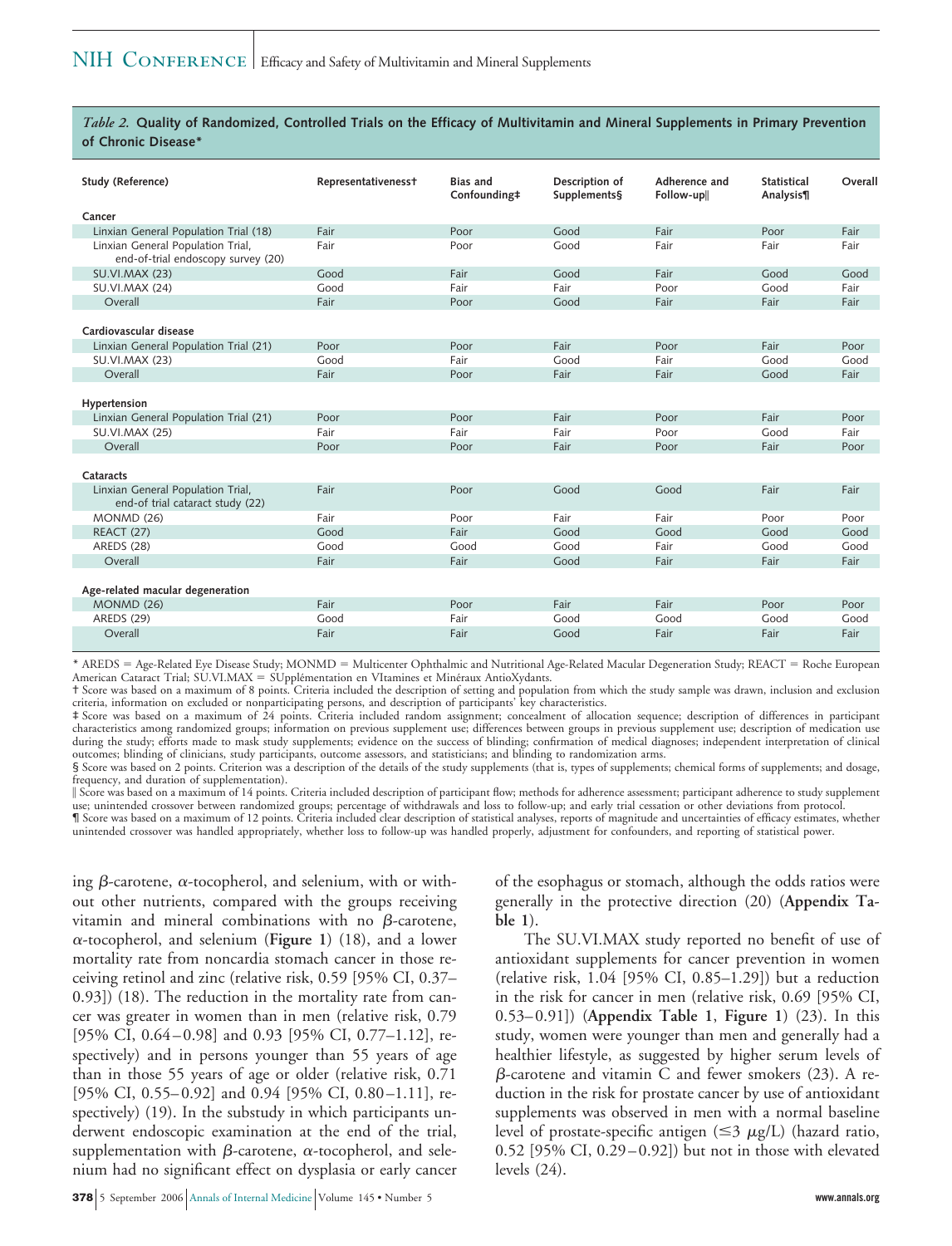#### **Cardiovascular Disease**

The Linxian trial reported a lower risk for death from stroke in persons receiving  $\beta$ -carotene, selenium,  $\alpha$ -tocopherol, retinol, and zinc (relative risk, 0.71 [95% CI, 0.50–1.00]) but did not find significant effects of other nutrient combinations (21) (**Appendix Table 2**, available at www.annals.org). Hemorrhagic and ischemic stroke were not distinguished, but other data sources showed that approximately two thirds of the strokes were ischemic in this sample (30). In the SU.VI.MAX study, no significant difference in the incidence of ischemic cardiovascular disease was noted between randomized groups in men and women (23) (**Appendix Table 2**).

#### **Hypertension**

At the end of the Linxian trial, participants receiving β-carotene, selenium, and α-tocopherol had a higher prevalence of isolated diastolic hypertension (relative risk, 1.23 [95% CI, 1.06–1.43]) but not isolated systolic hypertension or both types of hypertension (21) (**Appendix Table 2**). The prevalence of isolated diastolic hypertension was lower in participants receiving riboflavin, niacin, vitamin C, and molybdenum than in participants who received placebo (relative risk, 0.68 [95% CI, 0.50–0.94]), but the prevalence of hypertension in other randomized groups did not differ from that in the placebo group (21). In the SU.VI.MAX trial, the risk for hypertension did not differ between the antioxidant group and the placebo group (25) (**Appendix Table 2**).

#### **Total Mortality Rate**

Overall, data on total mortality pointed to either no increased risk or lower risk in the groups that used multivitamin and mineral supplements (**Figure 2**). In the Linxian trial, the total mortality rate was lower among persons who received  $\beta$ -carotene, selenium, and  $\alpha$ -tocopherol (relative risk, 0.91 [95% CI, 0.84–0.99]) but not other nutrient combinations (18, 21). In AREDS, a statistically nonsignificant increase in total mortality rate was seen among participants receiving antioxidants compared with those not receiving antioxidants (relative risk, 1.06 [99% CI, 0.84–1.33]) (28). However, when analysis was limited to participants with age-related macular degeneration categories 2, 3, and 4, the total mortality rate was lower in the groups receiving zinc combined with antioxidants (relative risk, 0.87 [99% CI, 0.60–1.25]) (29). The SU.VI.MAX study showed a lower total mortality rate among men receiving antioxidants and zinc compared with men receiving placebo (relative risk, 0.63 [95% CI, 0.42–0.93]), but no risk reduction in women (relative risk, 1.03 [95% CI, 0.64–1.63]), whereas the Linxian trial reported no differences by sex or age (19). In REACT, 9 deaths occurred in the antioxidant group (among 81 participants) and 3 deaths occurred in the placebo group (among 77 participants) (27). The causes of death in the antioxidant group were esophagitis, sudden death, aneurysm, pulmonary fibrosis, cancer, and coronary thrombosis, whereas the causes of death in the placebo group were cancer and coronary thrombosis (27).

#### **Cataracts and Age-Related Macular Degeneration**

In the Linxian trial, supplementation with combined α-tocopherol, selenium, and β-carotene had no effect on nuclear cataract, cortical cataract, or posterior subcapsular cataract (22) (**Appendix Table 3**, available at www.annals





The lines represent 95% CIs, the midpoints of the lines represent the relative risk estimates, and the size of the boxes represents the relative size of the study sample. SU.VI.MAX = SUpplémentation en VItamines et Minéraux AntioXydants. \*Vitamin E + selenium + β-carotene + zinc + vitamin C.  $\dagger$  Vitamin E + selenium +  $\beta$ -carotene.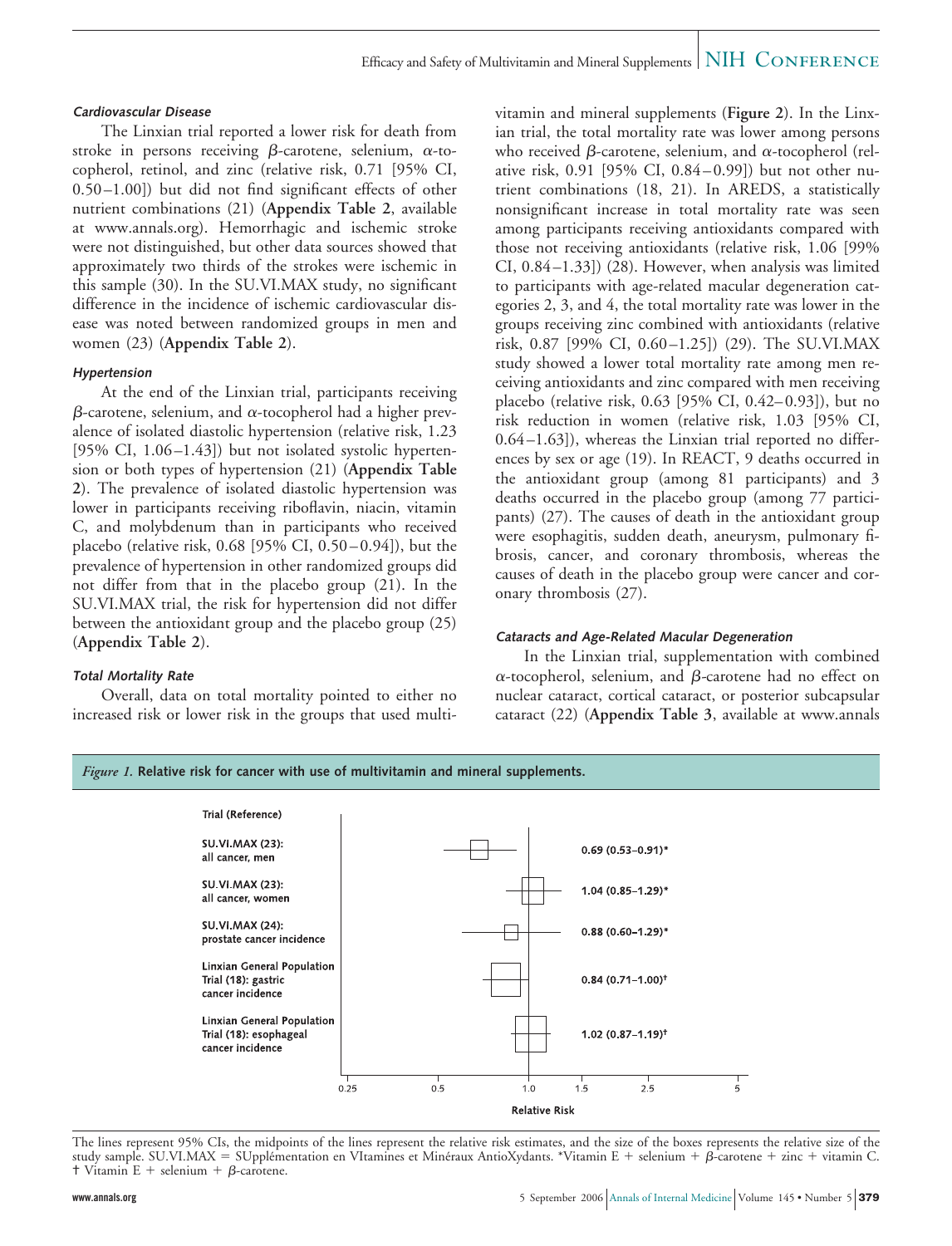



The lines represent 95% CIs, the midpoints of the lines represent the relative risk estimates, and the size of the boxes represents the relative size of the study sample. AREDS = Age-Related Eye Disease Study; SU.VI.MAX = SUpplémentation en VItamines et Minéraux AntioXydants. \*Vitamin E + selenium +  $\beta$ -carotene + zinc + vitamin C. † Vitamin E + selenium +  $\beta$ -carotene. ‡ Vitamin E + vitamin C +  $\beta$ -carotene.

.org). In the MONMD study, distance visual acuity decreased in the placebo group but was unchanged in the multivitamin group ( $P = 0.03$ ). The multivitamin group also had slightly better M-print visual acuity and fewer scotoma in left eyes ( $P = 0.07$ ) after 12 months of supplementation but did not differ from the placebo group in several other cataract measurements (26) (**Appendix Table 3**).

In REACT, the primary measure for estimating the effect on cataract formation was the change from baseline in the percentage pixel opaque in the anteriorly focused retroillumination image. At the end of the second year, there was a small positive effect on the percentage pixel opaque in both the U.S. and United Kingdom groups. After the third year, the positive effects were greater in the U.S. group but not the United Kingdom group. Unfavorable changes in secondary outcomes (posterior subcapsular cataract, nuclear cataract, cortical cataract, and nuclear color) were smaller in the active supplement group, but none differed significantly from the placebo group (27) (**Appendix Table 3**).

In AREDS, no appreciable effects of antioxidant supplementation were found on development or progression of cataract or visual acuity loss after 6 years of follow-up (28) (**Appendix Table 3**). The odds ratio for developing advanced macular degeneration was 0.75 (95% CI, 0.55– 1.03) in participants who received zinc alone, 0.80 (95% CI, 0.59–1.09) in those who received antioxidants alone, and 0.72 (95% CI, 0.52–0.98) in those who received combined zinc and antioxidants, compared with placebo (29). When participants with extensive small drusen, nonextensive intermediate-sized drusen, or pigment abnormalities were excluded, the odds ratio for progression to advanced age-related macular degeneration was 0.76 (95% CI, 0.55– 1.05) in those who received antioxidants alone and 0.66 (95% CI, 0.47–0.91) in those who received combined zinc and antioxidants (29). The odds ratio of having at least moderate visual acuity loss was 0.73 (95% CI, 0.54–0.99) among participants who received antioxidants plus zinc,

but this finding was not statistically significant for other groups (29) (**Appendix Table 3**).

#### **Strength of Evidence**

Taking into consideration the quantity, quality, and consistency of evidence, we concluded that the strength of evidence on the efficacy of multivitamin/mineral supplementation in the general adult U.S. population was very low for primary prevention of cancer, cardiovascular disease, and hypertension and low for cataract and age-related macular degeneration (**Table 3**).

#### **Safety**

Eight articles reported on the adverse effects of multivitamin and mineral supplements from 4 randomized, controlled trials and 3 case reports (26–29, 31–34) (**Appendix Table 4**). The randomized, controlled trials met only 2 of the 6 causality criteria: temporal relationship and evidence of supplement use. Overall, no consistent pattern of increased adverse events was evident. In the MONMD study, "a few cases of diarrhea" were reported that the authors attributed to use of ascorbic acid (750 mg/d) (26). In REACT, the frequency of reported side effects did not differ between the antioxidants and placebo groups (27). In AREDS, skin yellowing was more frequently reported by the antioxidant group than the placebo group (8.3% compared with  $6.1\%$   $[P = 0.001]$  in the cataract study and 8.3% compared with  $6.0\%$  [ $P = 0.008$ ] in the age-related macular degeneration study) (28, 29). In a feasibility trial in China, participants received combinations of retinol, 25 000 IU;  $\beta$ -carotene, 50 mg;  $\alpha$ -tocopherol, 800 IU; and selenium,  $400 \mu$ g. Such symptoms as broken nails and skin yellowing were reported to be generally improved in the groups receiving multivitamin and mineral supplements (31).

One case report documented the occurrences of rash with an excessive dose of niacin (240 mg, of which 40 mg was from multivitamin supplements) (32). This report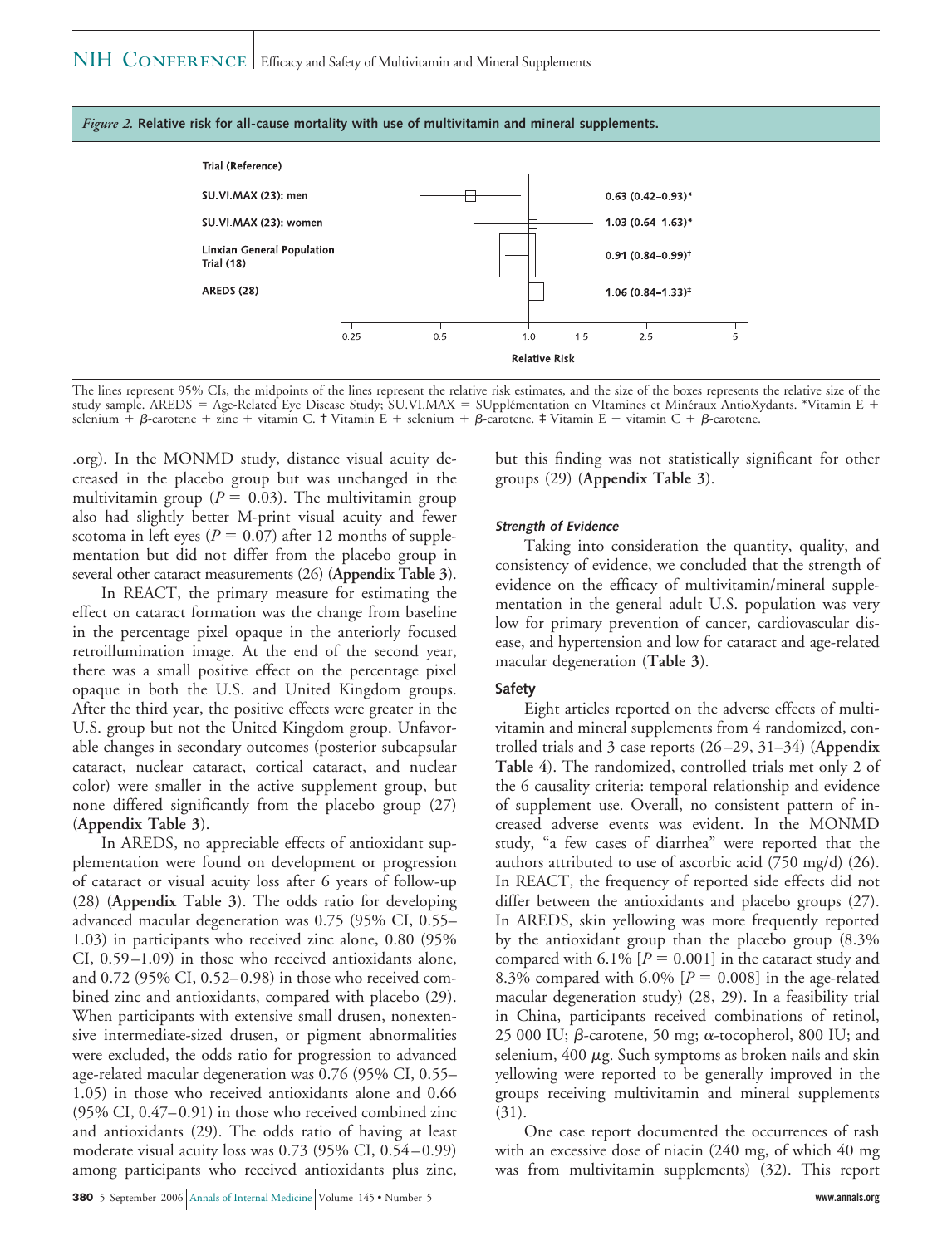showed a dose–response relationship, recurrence after rechallenge, and symptom disappearance after discontinuation of challenge; provided evidence on supplement use; and discussed a lack of alternative cause (32). The other 2 reports did not address any of the causality criteria (33, 34) (**Appendix Table 4**).

### **DISCUSSION**

In the Linxian and SU.VI.MAX studies, the types of vitamin and mineral supplements overlapped and the doses were similar (1 to 2 times the U.S. Recommended Daily Allowance). The efficacy for cancer prevention differed somewhat but had similar implications (18, 20, 23, 24). Whereas the multivitamin and mineral supplements used in the Linxian trial reduced the mortality rate from cancer by 21% in women and 7% in men, the efficacy of the supplement use in the SU.VI.MAX study in reducing cancer incidence was evident only in men. This sex-dependent efficacy may be attributed to the different nutritional status of the study samples: The Linxian sample had generally poor nutritional status, and men in the SU.VI.MAX study

#### *Table 3.* **Grade of the Evidence on the Efficacy of Multivitamin and Mineral Supplements in Primary Prevention of Chronic Disease\***

| Criteria                                                                                                                                                                                       |                                                                                      |                                                                                               | Evidence Grade on the Efficacy of Multivitamin and Mineral Supplements              |                                                                                                              |                                                                                 |
|------------------------------------------------------------------------------------------------------------------------------------------------------------------------------------------------|--------------------------------------------------------------------------------------|-----------------------------------------------------------------------------------------------|-------------------------------------------------------------------------------------|--------------------------------------------------------------------------------------------------------------|---------------------------------------------------------------------------------|
|                                                                                                                                                                                                | Cancer: Linxian<br>General<br>Population<br>Trial (18, 20),<br>SU.VI.MAX<br>(23, 24) | Cardiovascular Disease:<br>Linxian General<br>Population Trial (21),<br><b>SU.VI.MAX (23)</b> | Hypertension: Linxian<br><b>General Population</b><br>Trial (21), SU.VI.MAX<br>(25) | Cataract: REACT<br>(27), Linxian<br>General<br>Population<br>Study (22),<br>AREDS (28),<br><b>MONMD (26)</b> | Age-Related<br><b>Macular Degeneration:</b><br>AREDS (29),<br><b>MONMD (26)</b> |
| Total patients studied, n                                                                                                                                                                      | 42 3 25                                                                              | 42 3 25                                                                                       | 34 670                                                                              | 10 3 54                                                                                                      | 3580                                                                            |
| Types of study<br>Grade for quality, consistency, and<br>directness of evidence                                                                                                                | <b>RCTs</b>                                                                          | <b>RCTs</b>                                                                                   | <b>RCTs</b>                                                                         | <b>RCTs</b>                                                                                                  | <b>RCTs</b>                                                                     |
| Were study designs randomized<br>trials (high quality), nonrandom-<br>ized controlled trials (medium<br>quality), or observational studies<br>(low quality)?                                   | $\overline{4}$                                                                       | $\overline{4}$                                                                                | $\overline{4}$                                                                      | $\overline{4}$                                                                                               | $\overline{4}$                                                                  |
| Did the studies have serious (-1),<br>very serious (-2), or no (0) limita-<br>tions in quality?                                                                                                | $-1$                                                                                 | $-1$                                                                                          | $-2$                                                                                | $\mathbf{0}$                                                                                                 | $\mathbf 0$                                                                     |
| Did the studies have important in-<br>consistency? (-1)                                                                                                                                        | $\mathbf{O}$                                                                         | $\Omega$                                                                                      | $\overline{0}$                                                                      | $\Omega$                                                                                                     | $\Omega$                                                                        |
| Was there some $(-1)$ or major $(-2)$<br>uncertainty about the directness<br>or extent to which the partici-<br>pants, interventions, and out-<br>comes are similar to those of in-<br>terest? | $-2$                                                                                 | $-2$                                                                                          | $-2$                                                                                | $-1$                                                                                                         | $-1$                                                                            |
| Were data imprecise or sparse? (-1)                                                                                                                                                            | $-1$                                                                                 | $-1$                                                                                          | $-1$                                                                                | $-1$                                                                                                         | $-1$                                                                            |
| Did the studies have a high $(-1)$ or<br>low (0) probability of reporting<br>bias?                                                                                                             | 0                                                                                    | $\Omega$                                                                                      | 0                                                                                   | $\Omega$                                                                                                     | 0                                                                               |
| Did the studies show minimal (0),<br>strong (1), or very strong (2) evi-<br>dence of an association between<br>the intervention and recruitment<br>outcomes?+                                  | $\overline{0}$                                                                       | $\overline{0}$                                                                                | $\Omega$                                                                            | $\Omega$                                                                                                     | $\overline{0}$                                                                  |
| Did the studies have evidence (1)<br>or no evidence (0) of a dose-<br>response gradient?                                                                                                       | $\mathbf 0$                                                                          | $\mathbf 0$                                                                                   | $\mathbf 0$                                                                         | $\mathbf{0}$                                                                                                 | 0                                                                               |
| Did the studies have unadjusted<br>plausible confounders that would<br>have reduced the magnitude of<br>the observed association (1), or<br>were no such confounders<br>present (0)?           | $\mathbf{1}$                                                                         | $\mathbf{1}$                                                                                  | $\mathbf{1}$                                                                        | $\mathbf{O}$                                                                                                 | $\mathbf 0$                                                                     |
| Overall evidence grade                                                                                                                                                                         | 1                                                                                    | 1                                                                                             | $\mathbf{O}$                                                                        | $\overline{2}$                                                                                               | $\overline{2}$                                                                  |
| Overall evidence grade (high, me-<br>dium, low, or very low)                                                                                                                                   | Very low                                                                             | Very low                                                                                      | Very low                                                                            | Low                                                                                                          | Low                                                                             |

\* AREDS = Age-Related Eye Disease Study; MONMD = Multicenter Ophthalmic and Nutritional Age-Related Macular Degeneration Study; REACT = Roche European American Cataract Trial; RCT = randomized, controlled trial; SU.VI.MAX= SUpplémentation en VItamines et Minéraux AntioXydants.  $\dagger$  "Strong" was defined as a significant relative risk or odds ratio  $>$  2 on the basis of consistent evidence from  $\geq$ 2 studies with no plausible confounders; "very strong" was defined as a significant relative risk or odds ratio  $> 5$  on the basis of direct evidence, with no major threats to validity.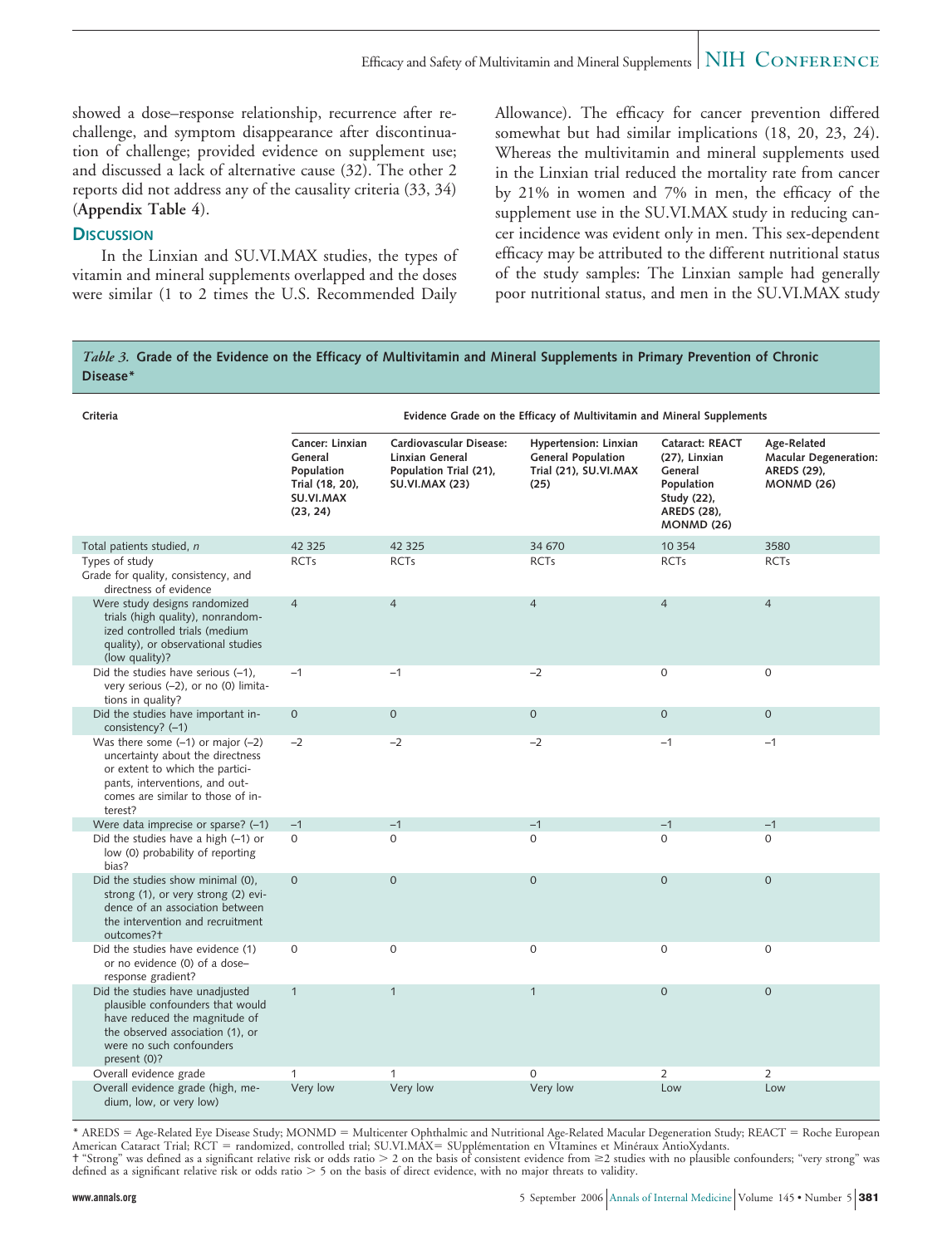### NIH CONFERENCE | Efficacy and Safety of Multivitamin and Mineral Supplements

had suboptimal antioxidant status compared with women (23). Findings from these trials corroborated those of some observational studies that suggest benefits of fruits and vegetables on cancer prevention (35). However, these trials were not designed to test whether supplementation with multivitamins and minerals can replace a balanced, healthful diet in prevention of chronic disease.

The lack of benefits from supplementation in women in the SU.VI.MAX study might have been due to a threshold effect for those who had adequate dietary intake. However, women in the SU.VI.MAX study were on average 5 years younger than men, and the cardiovascular events in women were only 22.6% of the events in men (23). Hence, the study may have had insufficient statistical power to test for sex-specific efficacy. Furthermore, an important limitation of the SU.VI.MAX study (as well as several other studies in our review) was that participants often were permitted to use vitamin or mineral supplements other than the assigned study supplements, and data on self-selected supplement use were not reported. Most studies also did not provide information on such factors as medication use, which could have modified the effects of the nutrients. These limitations were rarely discussed in the literature. Because many nutrients share common mechanisms of action, self-selected supplement use may attenuate the net efficacy, if any, of the nutritional supplements under investigation. This conjecture is supported by the findings from the Women's Health Study that 40% of the participants used multivitamin and mineral supplements in addition to the study supplements (vitamin E or placebo), and the relative risk for major cardiovascular disease in those receiving vitamin E compared with those receiving placebo was 0.88 (95% CI, 0.75–1.03) in women who did not use multivitamin supplements and 1.02 (95% CI, 0.84–1.25) among women who used supplements (36). Because multivitamin and mineral supplements are widely used by the general public in the United States, particularly among middle-aged or older persons, it would be difficult now to recruit persons representative of the general population into large-scale randomized, controlled trials of multivitamin and mineral supplementation.

For cataract prevention, AREDS was the largest study, and the findings were internally consistent in showing no benefit of use of multivitamin and mineral supplements (28). Whereas REACT found a deceleration in cataract progression in the U.S. study site, similar benefits were not seen in the United Kingdom study site. With respect to prevention of age-related macular degeneration, a high dose of vitamin E (400 IU) and zinc (2 times the upper intake level) was used in AREDS, and the benefit on preventing the progression to advanced age-related macular degeneration was limited to persons at high risk for advanced disease (29).

The implications of data on total mortality are uncertain. Total mortality is relevant to chronic disease prevention because it may provide a clue to potential harms. However, the risk for death should be considered on the basis of plausible biological mechanisms and the evidence on the effects of the nutrients on specific disorders. Because of the great heterogeneity across studies, we did not calculate an aggregate estimate for total mortality rate for the trials that reported such data. The 9% reduction in risk for total mortality by multivitamin and mineral supplements in the Linxian trial probably resulted from reductions in the rates of death from stomach cancer and stroke (18, 21). Similarly, the reduced total mortality rate among men in the SU.VI.MAX study may have reflected the 31% reduction in the incidence of cancer (23).

During our review process, we identified 2 studies that addressed changes in cognitive performance by daily use of a mixture of vitamins and minerals for 6 months or daily use of combined folic acid (800  $\mu$ g), vitamin B<sub>6</sub> (3 mg), and vitamin  $B_{12}$  (500  $\mu$ g) for 4 months (37, 38). No improvement in cognition was found. These studies, however, were subject to several limitations, such as uncertain clinical significance, short-term supplementation, the lack of a gold standard test, and training and learning of the cognitive tests.

Marked heterogeneity is found in the literature on the questions addressed in this review, in terms of differences in study design (for example, factorial design), targeted study sample (differing cultural, lifestyle, and genetic backgrounds), chemical forms and doses of supplements, and specific outcome measures. This heterogeneity made it difficult to synthesize results across studies and inappropriate to perform quantitative synthesis (such as meta-analysis). The differences in study samples were particularly problematic because no study has examined the efficacy of multivitamin and mineral supplements in prevention of cancer or cardiovascular disease in the general U.S. population. It is therefore difficult to determine whether the results of studies in China and France can be applied to the United States.

We did not include observational studies on the associations between multivitamin/mineral supplement use and risk for chronic diseases. Extensive confounding variables that a linear combination of the variables in regression models may not fully take into account can seriously compromise the internal validity of observational studies. In addition, in previous observational studies, validated tools were not developed for collecting accurate information on the various compositions and doses of commercially available multivitamin and mineral supplements. Furthermore, survey questionnaires used in observational studies often were not updated in a timely manner to capture the changes in compositions and doses within a product, and participants may have had errors and recall bias in reporting supplement use. Although previous observational studies did not show consistent evidence for or against a benefit of multivitamin and mineral supplements in prevention of cardiovascular disease (39), the inconsistency might have been primarily due to measurement errors and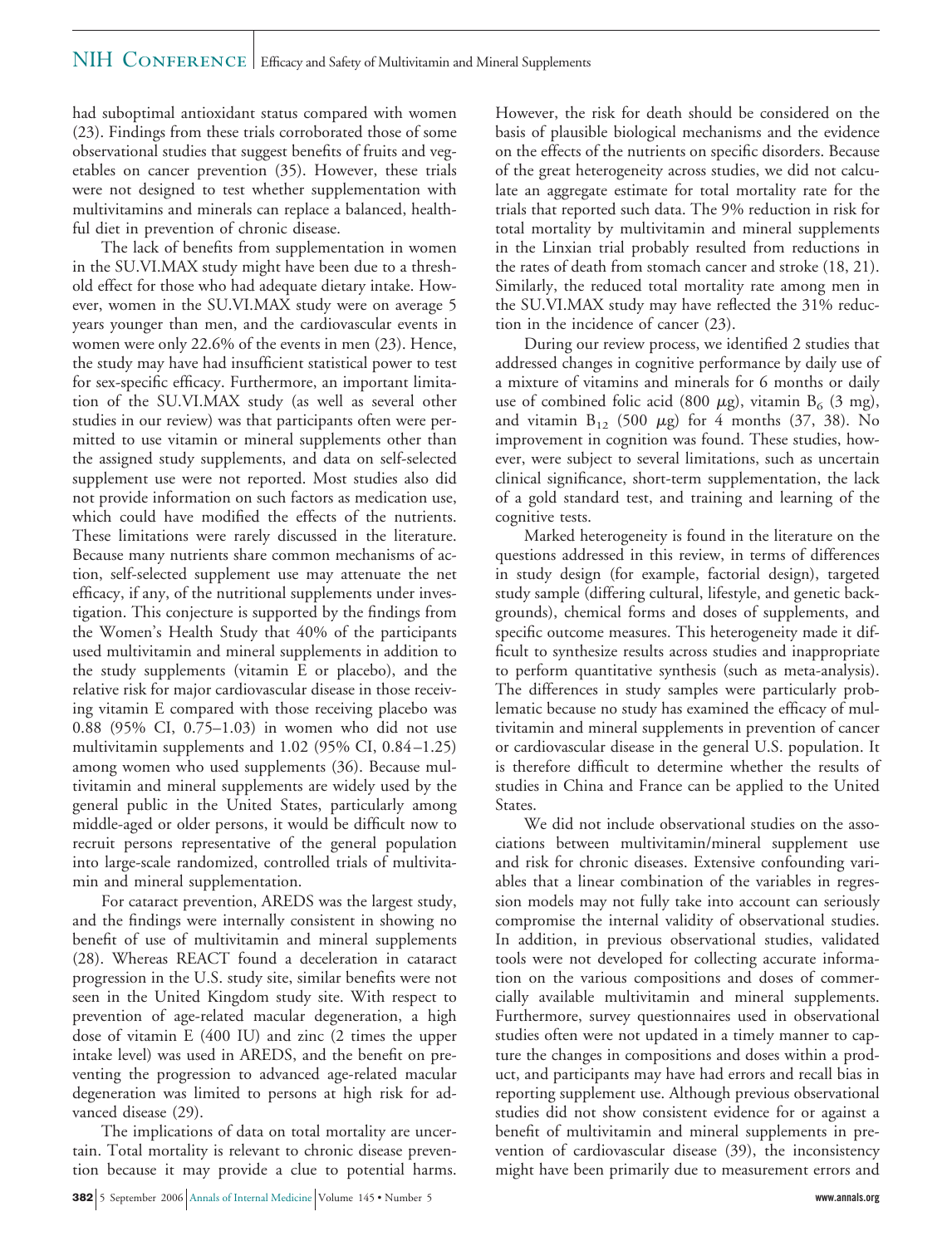confounding variables. We therefore considered it important to focus primarily on the strongest source of evidence: randomized, controlled trials.

The potential adverse effects of multivitamin and mineral supplements have not been systematically determined in well-designed randomized, controlled trials. Because of uncertainties regarding design (for example, doses and outcome monitoring) and ethical constraints, such studies may never be performed. A few adverse effects of nutrients in multivitamin preparations may be interpreted as common responses in the general population because they occurred with certain consistency in different primary prevention trials. Examples include skin yellowing with sustained consumption of  $\beta$ -carotene (40, 41); increases in serum triglyceride levels with vitamin A supplementation (42); and minor bleeding, particularly epistaxis, with vitamin E supplementation. However, there was no consistent evidence to suggest that vitamin E supplementation results in more serious bleeding events, such as hemorrhagic stroke (36, 43). With the caveat that available data are limited, a general conclusion is that consumption of multivitamin supplements for prolonged periods appears to be safe. In addition, some studies confirmed the adverse effects used to define the tolerable upper intake level, such gastrointestinal symptoms or diarrhea with vitamin C use. Although the tolerable upper intake level for this nutrient was set at 2 g/d, these symptoms could have occurred with a daily dose of 750 mg (26). A tolerable upper intake level represents a probability of a nutrient at a threshold level causing an adverse event in the general population, and the probability may vary with subgroups and different circumstances.

Case reports are subject to serious methodologic limitations. As a result, the overall strength of the evidence from case reports is weak. To date, data from case reports have been rarely used. In a previous systematic review of case reports of drug adverse effects, 83% of suspected adverse reactions were not further evaluated in confirmatory studies, and adverse effect alerts were not systematically incorporated into published drug reference information (44). In view of the rapidly increasing number of persons who choose to use dietary supplements, and given that many food products are fortified with several nutrients, the dietary intake of certain nutrients in the United States may well be greater than the Recommended Daily Allowances. Hence, it is important to study the level of intake among consumers. A systematic reporting and tracking system for adverse events would facilitate such studies.

It remains unproven that a balanced, healthful diet is superior to multivitamin and mineral supplement use. Because of feasibility and availability of resources, most randomized, controlled trials had approximately 5 years of follow-up, and some followed participants for only 2 to 3 years; however, chronic disease may take 10 to 20 years or longer to develop. It is unknown whether persons should take multivitamin and mineral supplements for a lifetime or during certain life stages to obtain benefits. To date, no published randomized, controlled trials have examined the efficacy of the commonly used over-the-counter multivitamin supplements, and the optimal compositions and doses of multivitamin and mineral supplements have not been systematically tested. Future research should be directed toward developing valid in vivo biomarkers that predict disease risk and measuring those biomarkers in randomized, controlled trials to guide the search for optimal composition and doses of multivitamin and mineral supplements. Additional research is also needed to examine how efficacy may vary by age, sex, duration of supplementation, adherence to intervention regimens, dietary patterns, and genetic polymorphisms. More attention should be given to nutrient–nutrient interactions and to controlling for cointerventions and use of medications and other dietary supplements.

In summary, data are scarce on the efficacy and safety of multivitamin and mineral supplement use in primary prevention of chronic disease in the general adult population. Evidence accumulated to date suggests potential benefits of multivitamin and mineral supplements in the primary prevention of cancer in persons with poor nutritional status or suboptimal antioxidant intake. However, the applicability of the findings to use of commercially available supplements by the general U.S. population is limited by differences in study sample and in the compositions and doses of the supplements. The evidence also indicates that multivitamin and mineral supplementation has no significant effect in the primary prevention of hypertension, cardiovascular disease, and cataracts but may slow progression of age-related macular degeneration among persons at high risk for advanced stages of the disease.

Our findings have important implications for clinical practice and public health policy. When people ask about the need for multivitamin and mineral supplements, clinical practitioners should be aware that although supplements are unlikely to have serious adverse effects, it remains unclear whether supplementation is efficacious in preventing cancer, cardiovascular disease, or other major chronic diseases and conditions in the general U.S. adult population. Clinical practitioners may need to consider other factors, such as pregnancy, for which folic acid supplementation is beneficial in preventing birth defects, and other special nutritional needs when making recommendations about use of multivitamin and mineral supplements. For public health policymakers, our conclusion is that the strength of evidence is insufficient to support the presence or the absence of a benefit from routine use of multivitamin and mineral supplements by adults in the United States for primary prevention of cancer, cardiovascular disease, hypertension, cataracts, or age-related macular degeneration, and that there are no data from randomized, controlled trials on the efficacy of multivitamin and mineral supplement use for preventing type 2 diabetes mellitus, Parkinson disease, dementia, hearing loss, osteoporosis, os-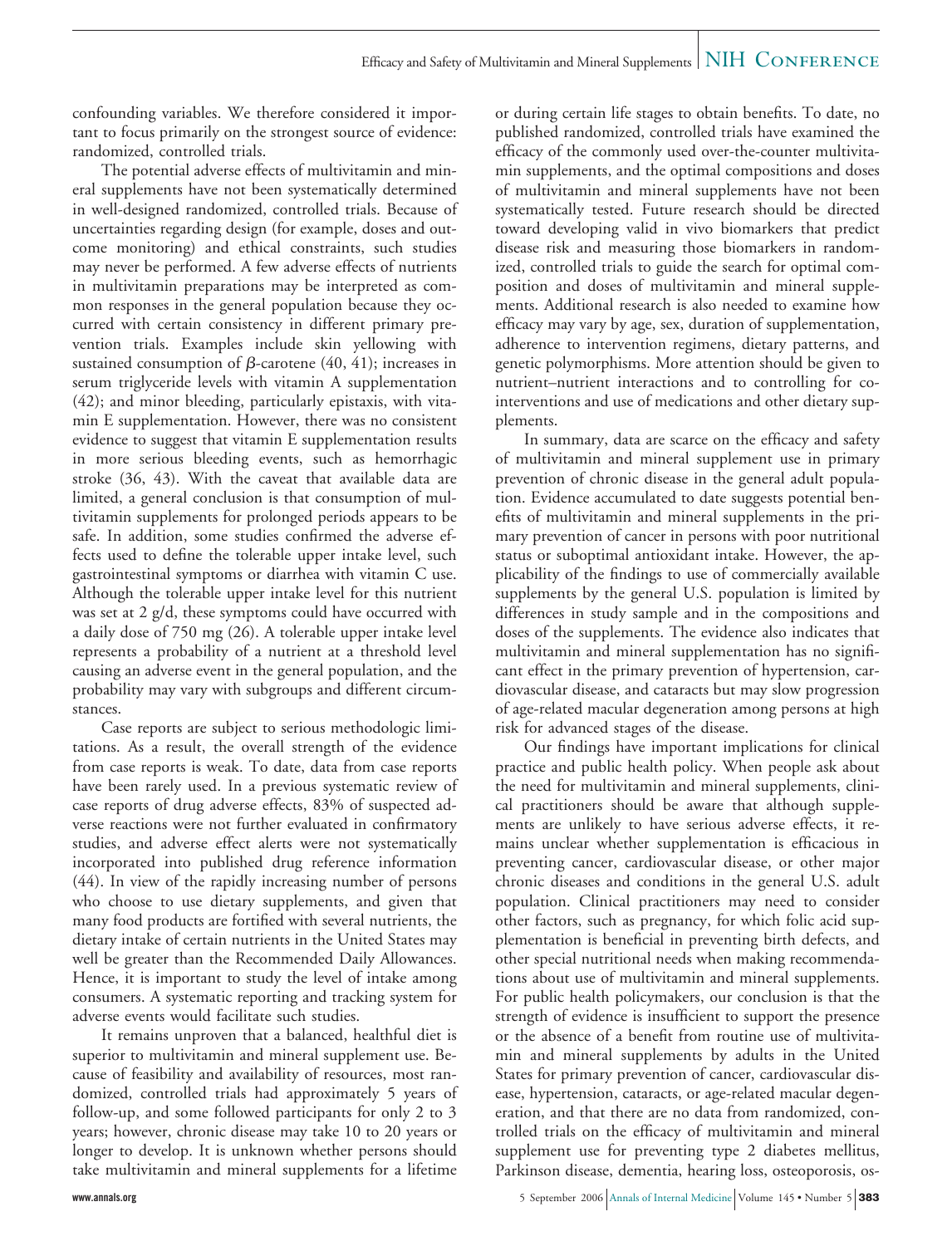## NIH CONFERENCE | Efficacy and Safety of Multivitamin and Mineral Supplements

teopenia, rheumatoid arthritis, osteoarthritis, nonalcoholic steatohepatitis, chronic renal insufficiency, chronic nephrolithiasis, HIV infection, hepatitis C, tuberculosis, or chronic obstructive pulmonary disease.

From the Bloomberg School of Public Health and the School of Medicine, Johns Hopkins University, Baltimore, Maryland.

**Disclaimer:** The authors are responsible for the content of this article, including any clinical or treatment information. No statement in this article should be construed as an official position of the Agency for Healthcare Research and Quality or of the U.S. Department of Health and Human Services.

**Acknowledgments:** The authors thank Steven Bressler for assistance with the literature searching and database management; Gabriel Lai, Karran Phillips, Konstantinos K. Tsilidis, and Amina Chaudhry for assistance with article reviewing and data entry; and Brenda Zacharko for her editorial assistance.

**Grant Support:** The study was requested and funded by the National Institutes of Health and conducted by the Johns Hopkins Evidencebased Practice Center, under contract no. 290-02-0018 to the Agency for Healthcare Research and Quality.

**Potential Financial Conflicts of Interest:** None disclosed.

**Requests for Single Reprints:** Han-Yao Huang, PhD, MPH, Department of Epidemiology, Bloomberg School of Public Health, Johns Hopkins University, 615 North Wolfe Street, E-6144, Baltimore, MD 21205-2223; e-mail, hyhuang@jhsph.edu.

Current author addresses are available at www.annals.org.

#### **References**

1. **Radimer K, Bindewald B, Hughes J, Ervin B, Swanson C, Picciano MF.** Dietary supplement use by US adults: data from the National Health and Nutrition Examination Survey, 1999-2000. Am J Epidemiol. 2004;160:339-49. [PMID: 15286019]

2. **Breimer LH.** Molecular mechanisms of oxygen radical carcinogenesis and mutagenesis: the role of DNA base damage. Mol Carcinog. 1990;3:188-97. [PMID: 2206282]

3. **Steinberg D, Parthasarathy S, Carew TE, Khoo JC, Witztum JL.** Beyond cholesterol. Modifications of low-density lipoprotein that increase its atherogenicity. N Engl J Med. 1989;320:915-24. [PMID: 2648148]

4. **Selhub J, Bagley LC, Miller J, Rosenberg IH.** B vitamins, homocysteine, and neurocognitive function in the elderly. Am J Clin Nutr. 2000;71:614S-620S. [PMID: 10681269]

5. **Ames BN, Shigenaga MK.** Oxidants are a major contributor to aging. Ann N Y Acad Sci. 1992;663:85-96. [PMID: 1482105]

6. **Granger DN, Vowinkel T, Petnehazy T.** Modulation of the inflammatory response in cardiovascular disease. Hypertension. 2004;43:924-31. [PMID: 15007038]

7. **Duthie SJ, Narayanan S, Brand GM, Pirie L, Grant G.** Impact of folate deficiency on DNA stability. J Nutr. 2002;132:2444S-2449S. [PMID: 12163709]

8. **Diaz MN, Frei B, Vita JA, Keaney JF Jr.** Antioxidants and atherosclerotic heart disease. N Engl J Med. 1997;337:408-16. [PMID: 9241131]

9. **Reddy BS.** Micronutrients as chemopreventive agents. IARC Sci Publ. 1996: 221-35. [PMID: 8923033]

10. **Kelloff GJ, Boone CW, Steele VE, Fay JR, Lubet RA, Crowell JA, et al.** Mechanistic considerations in chemopreventive drug development. J Cell Biochem Suppl. 1994;20:1-24. [PMID: 7616736]

11. **Institute of Medicine of the National Academies.** Dietary reference intakes:

vitamins. Available at www.iom.edu/Object.File/Master/7/296/webtablevitamins .pdf. Accessed 31 May 2006.

12. **Huang HY, Caballero B, Chang S, Alberg AJ, Semba RD, Schneyer CR, et al.** Multivitamin/Mineral Supplements and Prevention of Chronic Disease. Evidence Report/Technology Assessment No. 139. Prepared by the Johns Hopkins University Evidence-based Practice Center under contract no. 290-02-0018. AHRQ publication no. 06-E012. Rockville, MD: Agency for Healthcare Research and Quality; 2006. Available at www.ahrq.gov/clinic/evrptpdfs.htm #multivit. Accessed 31 May 2006.

13. **National Center for Chronic Disease Prevention and Health Promotion.** Grantmakers in Health. Addressing Chronic Disease at Its Roots. Issue Brief No. 19. Available at www.gih.org/usr\_doc/Healthy\_Behaviors\_Issue\_Brief.pdf. Accessed 31 May 2006.

14. **Sloan E.** How and why do we use supplements? A National Institutes of Health State-of-the Science Conference on Multivitamin/Mineral Supplements and Chronic Disease Prevention. Bethesda, MD: U.S. Department of Health and Human Services; 2006:25-8.

15. **Gordis L.** Epidemiology. 2nd ed. Philadelphia: Saunders; 2000.

16. **White E, Patterson RE, Kristal AR, Thornquist M, King I, Shattuck AL, et al.** VITamins And Lifestyle cohort study: study design and characteristics of supplement users. Am J Epidemiol. 2004;159:83-93. [PMID: 14693663]

17. **Atkins D, Best D, Briss PA, Eccles M, Falck-Ytter Y, Flottorp S, et al.** Grading quality of evidence and strength of recommendations. BMJ. 2004;328: 1490. [PMID: 15205295]

18. **Blot WJ, Li JY, Taylor PR, Guo W, Dawsey S, Wang GQ, et al.** Nutrition intervention trials in Linxian, China: supplementation with specific vitamin/mineral combinations, cancer incidence, and disease-specific mortality in the general population. J Natl Cancer Inst. 1993;85:1483-92. [PMID: 8360931]

19. **Blot WJ, Li JY, Taylor PR, Guo W, Dawsey SM, Li B.** The Linxian trials: mortality rates by vitamin-mineral intervention group. Am J Clin Nutr. 1995; 62:1424S-1426S. [PMID: 7495242]

20. **Wang GQ, Dawsey SM, Li JY, Taylor PR, Li B, Blot WJ, et al.** Effects of vitamin/mineral supplementation on the prevalence of histological dysplasia and early cancer of the esophagus and stomach: results from the General Population Trial in Linxian, China. Cancer Epidemiol Biomarkers Prev. 1994;3:161-6. [PMID: 8049638]

21. **Mark SD, Wang W, Fraumeni JF Jr, Li JY, Taylor PR, Wang GQ, et al.** Do nutritional supplements lower the risk of stroke or hypertension? Epidemiology. 1998;9:9-15. [PMID: 9430262]

22. **Sperduto RD, Hu TS, Milton RC, Zhao JL, Everett DF, Cheng QF, et al.** The Linxian cataract studies. Two nutrition intervention trials. Arch Ophthalmol. 1993;111:1246-53. [PMID: 8363468]

23. **Hercberg S, Galan P, Preziosi P, Bertrais S, Mennen L, Malvy D, et al.** The SU.VI.MAX Study: a randomized, placebo-controlled trial of the health effects of antioxidant vitamins and minerals. Arch Intern Med. 2004;164:2335-42. [PMID: 15557412]

24. **Meyer F, Galan P, Douville P, Bairati I, Kegle P, Bertrais S, et al.** Antioxidant vitamin and mineral supplementation and prostate cancer prevention in the SU.VI.MAX trial. Int J Cancer. 2005;116:182-6. [PMID: 15800922]

25. Czernichow S, Bertrais S, Blacher J, Galan P, Briançon S, Favier A, et al. Effect of supplementation with antioxidants upon long-term risk of hypertension in the SU.VI.MAX study: association with plasma antioxidant levels. J Hypertens. 2005;23:2013-8. [PMID: 16208143]

26. **Richer S.** Multicenter ophthalmic and nutritional age-related macular degeneration study—part 2: antioxidant intervention and conclusions. J Am Optom Assoc. 1996;67:30-49. [PMID: 8825017]

27. **Chylack LT Jr, Brown NP, Bron A, Hurst M, Kopcke W, Thien U, et al.** The Roche European American Cataract Trial (REACT): a randomized clinical trial to investigate the efficacy of an oral antioxidant micronutrient mixture to slow progression of age-related cataract. Ophthalmic Epidemiol. 2002;9:49-80. [PMID: 11815895]

28. A randomized, placebo-controlled, clinical trial of high-dose supplementation with vitamins C and E and beta carotene for age-related cataract and vision loss: AREDS report no. 9. Arch Ophthalmol. 2001;119:1439-52. [PMID: 11594943]

29. A randomized, placebo-controlled, clinical trial of high-dose supplementation with vitamins C and E, beta carotene, and zinc for age-related macular degeneration and vision loss: AREDS report no. 8. Arch Ophthalmol. 2001;119:1417- 36. [PMID: 11594942]

30. **Shi FL, Hart RG, Sherman DG, Tegeler CH.** Stroke in the People's Re-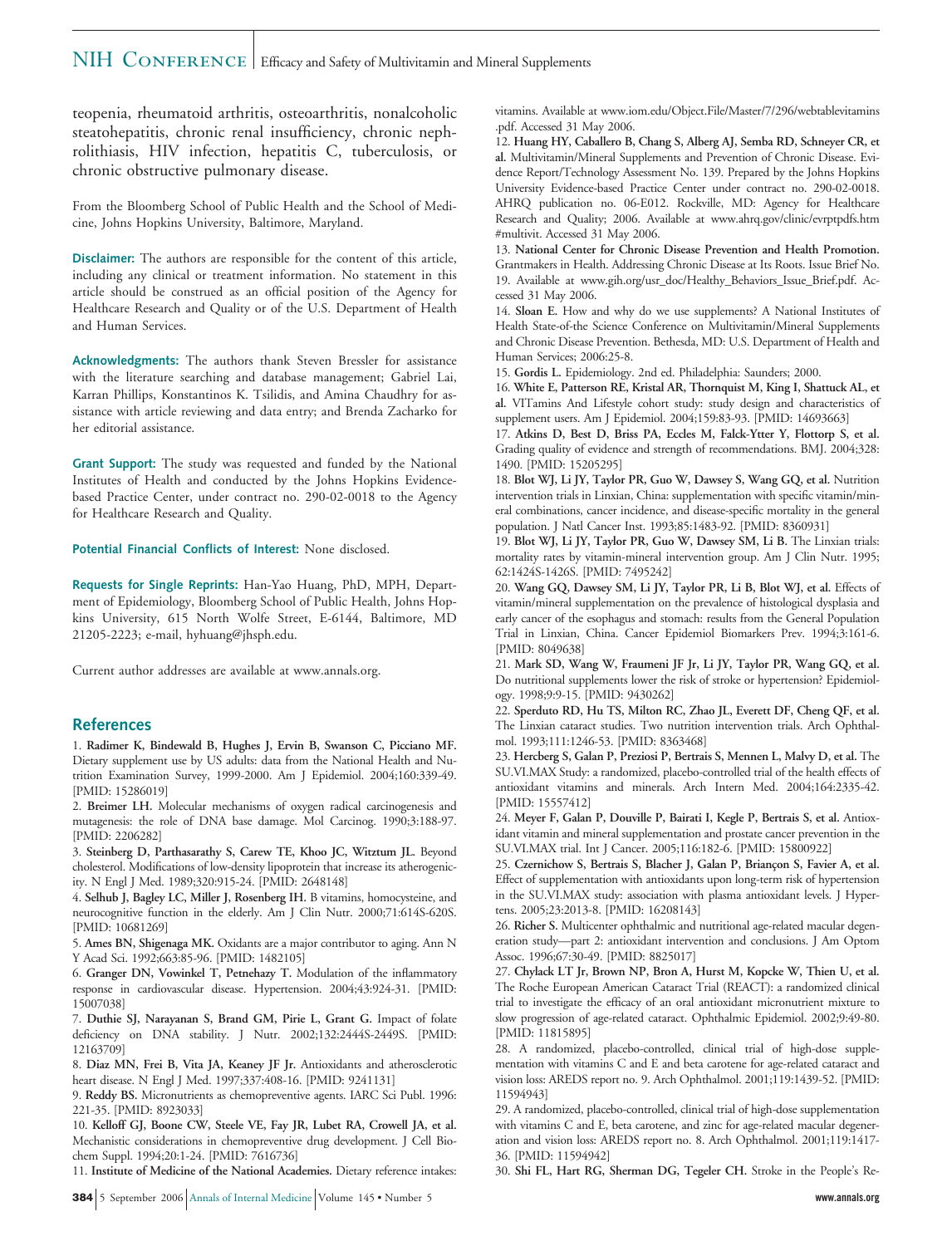### Efficacy and Safety of Multivitamin and Mineral Supplements  $\vert$  NIH  $\,$  CONFERENCE

public of China. Stroke. 1989;20:1581-5. [PMID: 2683247]

31. **Xuan XZ, Schatzkin A, Mao BL, Taylor PR, Li JY, Tangrea J, et al.** Feasibility of conducting a lung-cancer chemoprevention trial among tin miners in Yunnan, P.R. China. Cancer Causes Control. 1991;2:175-82. [PMID: 1873448]

32. **Grouhi M, Sussman G.** Pseudoallergic toxic reaction. Ann Allergy Asthma Immunol. 2000;85:269-71. [PMID: 11061468]

33. **Gulati R, Bhargava P, Mathur NK.** Fixed drug eruption due to multivitamin multi-mineral preparation as part of familial polysensitivity. J Assoc Physicians India. 1999;47:253. [PMID: 10999109]

34. **Ohtake T, Kobayashi S, Negishi K, Moriya H.** Supplement nephropathy due to long-term, high-dose ingestion of ascorbic acid, calcium lactate, vitamin D and laxatives. Clin Nephrol. 2005;64:236-40. [PMID: 16175950]

35. **Key TJ, Schatzkin A, Willett WC, Allen NE, Spencer EA, Travis RC.** Diet, nutrition and the prevention of cancer. Public Health Nutr. 2004;7:187-200. [PMID: 14972060]

36. **Lee IM, Cook NR, Gaziano JM, Gordon D, Ridker PM, Manson JE, et al.** Vitamin E in the primary prevention of cardiovascular disease and cancer: the Women's Health Study: a randomized controlled trial. JAMA. 2005;294:56-65. [PMID: 15998891]

37. **Lewerin C, Matousek M, Steen G, Johansson B, Steen B, Nilsson-Ehle H.** Significant correlations of plasma homocysteine and serum methylmalonic acid with movement and cognitive performance in elderly subjects but no improvement from short-term vitamin therapy: a placebo-controlled randomized study. Am J Clin Nutr. 2005;81:1155-62. [PMID: 15883442]

38. **Wolters M, Hickstein M, Flintermann A, Tewes U, Hahn A.** Cognitive performance in relation to vitamin status in healthy elderly German women—the effect of 6-month multivitamin supplementation. Prev Med. 2005;41:253-9. [PMID: 15917019]

39. **Morris CD, Carson S.** Routine vitamin supplementation to prevent cardiovascular disease: a summary of the evidence for the U.S. Preventive Services Task Force. Ann Intern Med. 2003;139:56-70. [PMID: 12834320]

40. **Hennekens CH, Buring JE, Manson JE, Stampfer M, Rosner B, Cook NR, et al.** Lack of effect of long-term supplementation with beta carotene on the incidence of malignant neoplasms and cardiovascular disease. N Engl J Med. 1996;334:1145-9. [PMID: 8602179]

41. **Lee IM, Cook NR, Manson JE, Buring JE, Hennekens CH.** Beta-carotene supplementation and incidence of cancer and cardiovascular disease: the Women's Health Study. J Natl Cancer Inst. 1999;91:2102-6. [PMID: 10601381]

42. **Omenn GS, Goodman GE, Thornquist M, Brunzell JD.** Long-term vitamin A does not produce clinically significant hypertriglyceridemia: results from CARET, the beta-carotene and retinol efficacy trial. Cancer Epidemiol Biomarkers Prev. 1994;3:711-3. [PMID: 7881345]

43. Leppälä JM, Virtamo J, Fogelholm R, Huttunen JK, Albanes D, Taylor **PR, et al.** Controlled trial of alpha-tocopherol and beta-carotene supplements on stroke incidence and mortality in male smokers. Arterioscler Thromb Vasc Biol. 2000;20:230-5. [PMID: 10634823]

44. **Loke YK, Price D, Derry S, Aronson JK.** Case reports of suspected adverse drug reactions—systematic literature survey of follow-up. BMJ. 2006;332:335-9. [PMID: 16421149]

#### **NEW PEER REVIEWERS**

**Sign up to become a peer reviewer for Annals of Internal Medicine by going to www.annals.org and selecting "Information for: Authors/Reviewers." Then select "Reviewer Information" and register as a new reviewer. Note that Annals reviewers whose reviews are returned on time and are judged satisfactory by the Editors may receive up to 3 Category 1 CME credits per review (maximum, 15 credits in a calendar year).**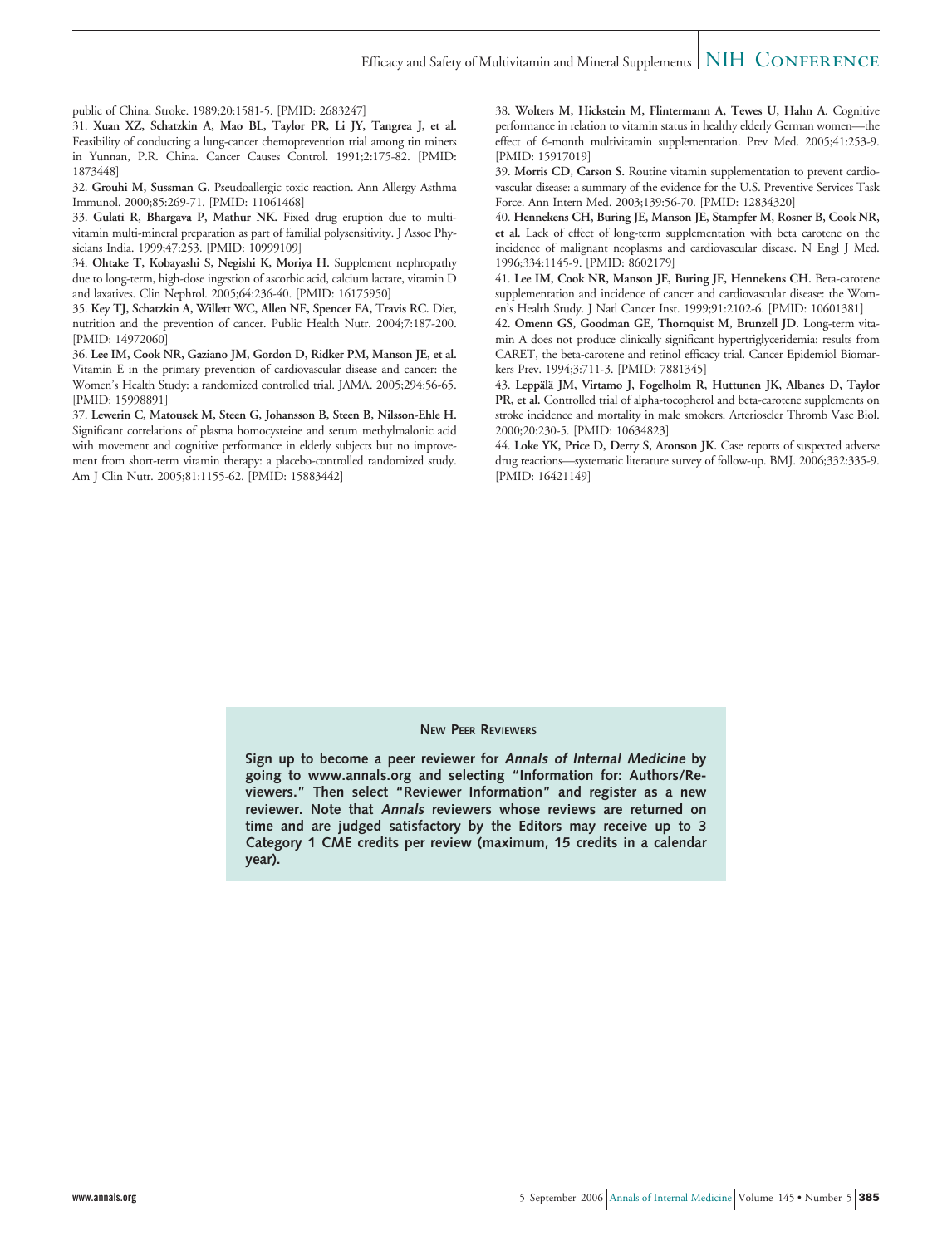# **Annals of Internal Medicine**

**Current Author Addresses:** Dr. Huang: Department of Epidemiology, Bloomberg School of Public Health, Johns Hopkins University, 615 North Wolfe Street, E-6144, Baltimore, MD 21205-2223.

Dr. Caballero: Department of International Health, Bloomberg School of Public Health, Johns Hopkins University, 615 North Wolfe Street, E2041, Baltimore, MD 21205.

Dr. Chang: Department of Medicine, Johns Hopkins School of Medicine, 1830 Building, Room 8040, 600 North Wolfe Street, Baltimore, MD 21287-1824.

Dr. Alberg: Hollings Cancer Center, Medical University of South Carolina, 86 Jonathan Lucas Street, P.O. Box 250955, Charleston, SC 29425.

Dr. Semba: Department of Ophthalmology, Johns Hopkins School of Medicine, 550 North Broadway, Suite 700, Baltimore, MD 21205.

Dr. Schneyer: Division of Endocrinology, Johns Hopkins University School of Medicine, 1830 Building, Room 333, 600 North Wolfe Street, Baltimore, MD 21287.

Ms. Wilson: Evidence-based Practice Center, Bloomberg School of Public Health, Johns Hopkins University, 1830 East Monument Street, Room 8061, Baltimore, MD 21287.

Mr. Cheng: Department of Epidemiology, P.O. Box 1032, Bloomberg School of Public Health, Johns Hopkins University, 615 North Wolfe Street, Baltimore, MD 21205.

Mr. Vassy: Bloomberg School of Public Health, Johns Hopkins University, 615 North Wolfe Street, Baltimore, MD 21205.

Dr. Prokopowicz: Department of Medicine, Johns Hopkins School of Medicine, 601 North Caroline Street, JHOC 7157, Baltimore, MD 21287.

Mr. Barnes: Evidence-based Practice Center, Bloomberg School of Public Health, Johns Hopkins University, 1830 East Monument Street, Room 8063, Baltimore, MD 21287.

Dr. Bass: Evidence-based Practice Center, Bloomberg School of Public Health, Johns Hopkins University, 1830 East Monument Street, Room 8068, Baltimore, MD 21287.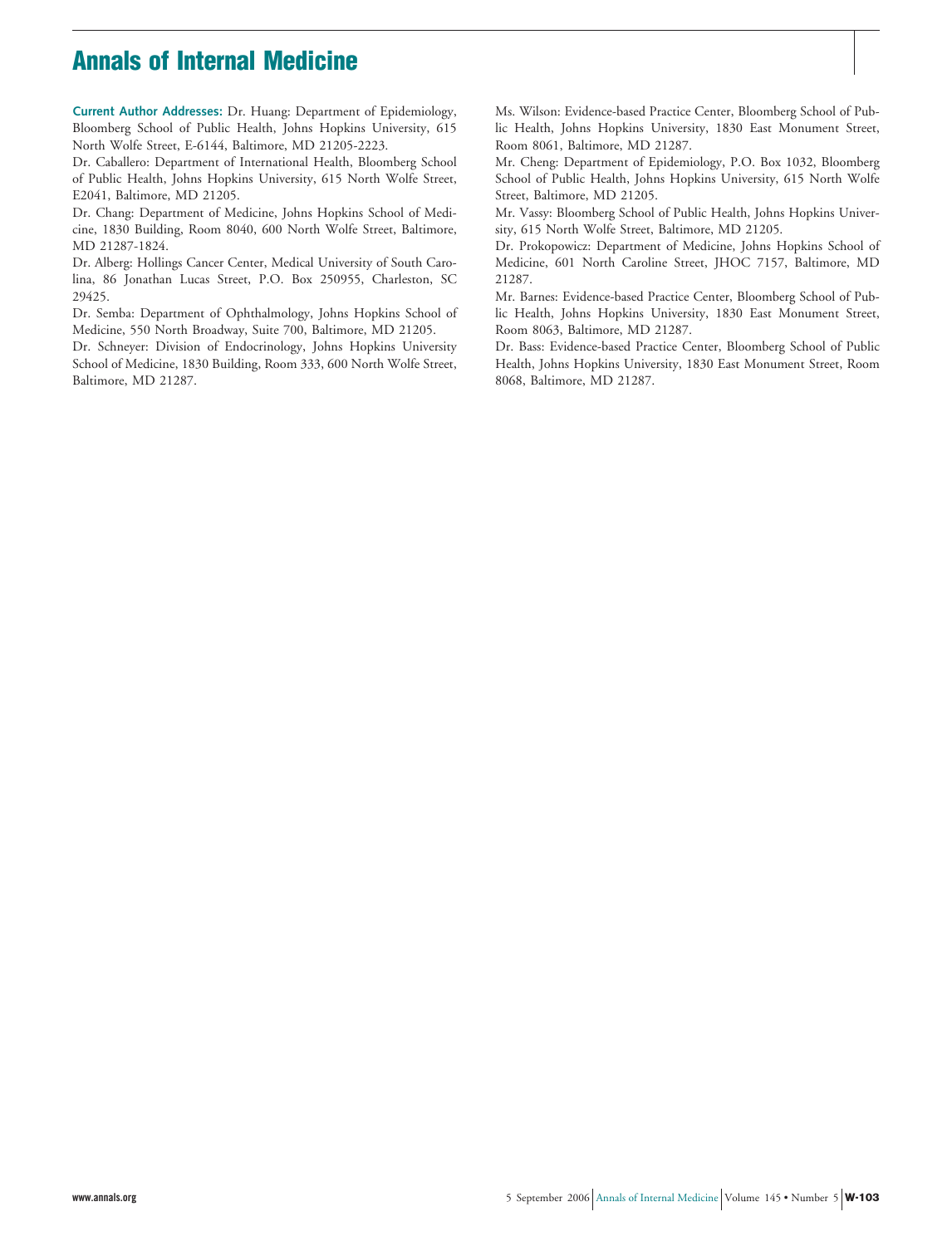| Study                                       | Disease End Point                     | Study                                               |        | Participants, r#                                     |                                                  |       | Disease Events, n#                                   |                                                  | Unadjusted                | Unadjusted                    | Comments |
|---------------------------------------------|---------------------------------------|-----------------------------------------------------|--------|------------------------------------------------------|--------------------------------------------------|-------|------------------------------------------------------|--------------------------------------------------|---------------------------|-------------------------------|----------|
| (Reference)                                 |                                       | Supplementt                                         | Total  | Supplements<br><b>Nutrients</b><br>Specified<br>with | Supplements<br>Nutrients<br>Specified<br>without | Total | Supplements<br><b>Nutrients</b><br>Specified<br>with | Supplements<br>Nutrients<br>Specified<br>without | Relative Risk<br>(95% CI) | <b>Odds Ratio</b><br>(95% CI) |          |
| Linxian General<br>Population<br>Trial (18) | Total cancer<br>incidence             | Retinol $+$ zinc                                    | 29 584 |                                                      | $\mathbf{I}$                                     | 1298  | $\overline{1}$                                       | $\mathbf{I}$                                     | $1.00(0.89 - 1.11)$       | $\mathbf{I}$                  |          |
|                                             |                                       | Riboflavin + niacin                                 |        |                                                      |                                                  |       |                                                      |                                                  | $0.95(0.85 - 1.06)$       | $\mathbf{L}$                  |          |
|                                             |                                       | molybdenum<br>Vitamin C +                           |        |                                                      |                                                  |       |                                                      |                                                  | $1.06(0.95 - 1.18)$       | $\mathsf I$                   |          |
|                                             |                                       | a-tocopherol<br><b>B-Carotene</b> +<br>$selenium +$ |        |                                                      |                                                  |       |                                                      |                                                  | $0.93(0.83 - 1.03)$       | $\mathsf I$                   |          |
|                                             | Gastric cancer<br>incidence           | Retinol $+$ zinc                                    | 29584  | $\mathbf{I}$                                         | т                                                | 539   | $\mathsf I$                                          | $\mathsf{I}$                                     | $0.96$ $(0.81 - 1.14)$    | $\mathbf{I}$                  |          |
|                                             |                                       | Riboflavin + niacin                                 |        |                                                      |                                                  |       |                                                      |                                                  | $1.04(0.88 - 1.23)$       | $\mathsf I$                   |          |
|                                             |                                       | molybdenum<br>Vitamin C +                           |        |                                                      |                                                  |       |                                                      |                                                  | $1.10(0.92 - 1.30)$       | $\mathsf{I}$                  |          |
|                                             |                                       | a-tocopherol<br>$\beta$ -Carotene +<br>selenium +   |        |                                                      |                                                  |       |                                                      |                                                  | $0.84(0.71 - 1.00)$       | $\overline{\phantom{a}}$      |          |
|                                             | Esophageal cancer<br>incidence        | Retinol $+$ zinc                                    | 29584  | $\mathsf I$                                          | $\mathbf{I}$                                     | 640   | $\mathbf{I}$                                         | $\mathbf{I}$                                     | $1.07(0.92 - 1.25)$       | $\mathsf{I}$                  |          |
|                                             |                                       | Riboflavin + niacin                                 |        |                                                      |                                                  |       | $\mathbb{L}$                                         | $\mathbb{L}$                                     | $0.86(0.74 - 1.01)$       | $\mathbb{L}$                  |          |
|                                             |                                       | molybdenum<br>Vitamin $C +$                         |        |                                                      |                                                  |       | $\mathbf I$                                          | $\mathbf I$                                      | $1.06(0.91 - 1.24)$       | $\overline{\phantom{a}}$      |          |
|                                             |                                       | <b>B-Carotene</b> +<br>selenium +                   |        |                                                      |                                                  |       | $\mathsf I$                                          | $\mathbb T$                                      | $1.02(0.87 - 1.19)$       | $\mathsf I$                   |          |
|                                             |                                       | a-tocopherol                                        |        |                                                      |                                                  |       |                                                      |                                                  |                           |                               |          |
|                                             | cancer incidence<br>Esophageal/cardia | Retinol $+$ zinc                                    | 29584  | $\mathsf I$                                          | $\mathbf{I}$                                     | 1075  | $\mathsf I$                                          | $\mathbf{I}$                                     | $(61.1-50.05)$            | $\mathsf I$                   |          |
|                                             |                                       | Riboflavin + niacin                                 |        |                                                      |                                                  |       |                                                      |                                                  | $0.94(0.83 - 1.06)$       | $\mathbb{F}_q$                |          |
|                                             |                                       | molybdenum<br>Vitamin C +                           |        |                                                      |                                                  |       |                                                      |                                                  | $1.06(0.94 - 1.20)$       | $\mathsf I$                   |          |
|                                             |                                       | a-tocopherol<br><b>B-Carotene</b> +<br>$selenium +$ |        |                                                      |                                                  |       |                                                      |                                                  | $0.94(0.84 - 1.06)$       | $\mathsf I$                   |          |
|                                             | Total cancer death                    | Retinol $+$ zinc                                    | 29584  | т                                                    |                                                  | 792   | $\mathbf{I}$                                         | т                                                | $0.97(0.85 - 1.12)$       | T.                            |          |
|                                             |                                       | Riboflavin + niacin                                 |        |                                                      |                                                  |       |                                                      |                                                  | $0.98(0.85 - 1.13)$       | $\mathbf{L}$                  |          |
|                                             |                                       | molybdenum<br>Vitamin C +                           |        |                                                      |                                                  |       |                                                      |                                                  | $1.06(0.92 - 1.21)$       | $\mathsf I$                   |          |
|                                             |                                       | a-tocopherol<br><b>B-Carotene</b> +<br>$selenium +$ |        |                                                      |                                                  |       |                                                      |                                                  | 0.87 (0.75-1.00)          | $\mathsf I$                   |          |
|                                             | Stomach cancer<br>death               | Retinol $+$ zinc                                    | 29584  | $\mathsf I$                                          | т                                                | 331   | T                                                    | I                                                | $1.03(0.83 - 1.28)$       | $\mathbf{I}$                  |          |
|                                             |                                       | Riboflavin + niacin                                 |        |                                                      |                                                  |       |                                                      |                                                  | $1.00(0.81 - 1.24)$       | $\mathsf I$                   |          |
|                                             |                                       | molybdenum<br>Vitamin $C +$                         |        |                                                      |                                                  |       |                                                      |                                                  | $1.09(0.88 - 1.36)$       | $\mathsf I$                   |          |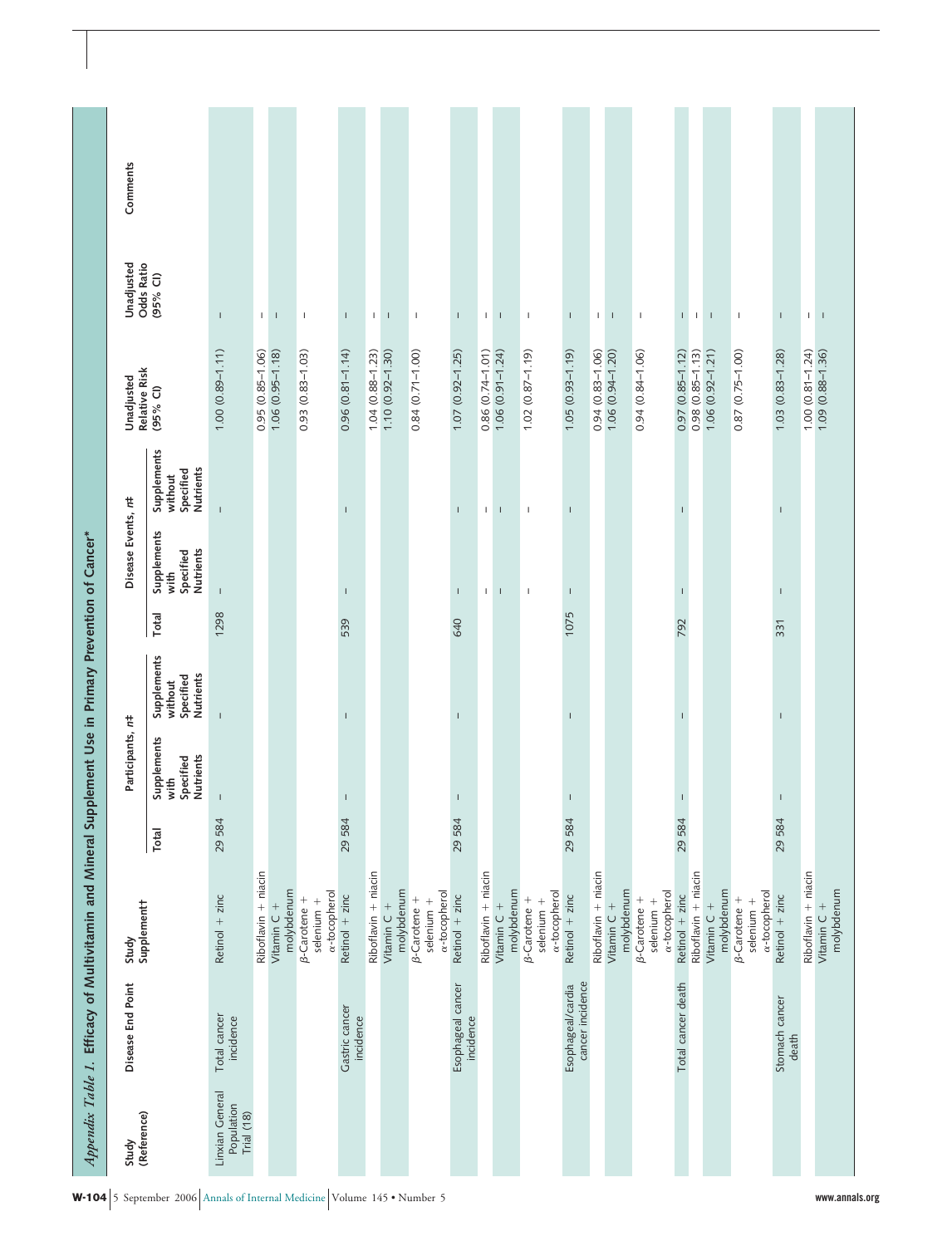| (Reference)                                                                         | Disease End Point                                 | Supplementt<br>Study                                      |              | Participants, r#                                     |                                                  |                | Disease Events, n#                            |                                                  | Relative Risk<br>Unadjusted | Unadjusted<br><b>Odds Ratio</b> | Comments                                              |
|-------------------------------------------------------------------------------------|---------------------------------------------------|-----------------------------------------------------------|--------------|------------------------------------------------------|--------------------------------------------------|----------------|-----------------------------------------------|--------------------------------------------------|-----------------------------|---------------------------------|-------------------------------------------------------|
|                                                                                     |                                                   |                                                           | <b>Total</b> | Supplements<br><b>Nutrients</b><br>Specified<br>with | Supplements<br>Nutrients<br>Specified<br>without | Total          | Supplements<br>Specified<br>Nutrients<br>with | Supplements<br>Specified<br>Nutrients<br>without | $(95%$ CI)                  | (95% CI)                        |                                                       |
|                                                                                     |                                                   | $\alpha$ -tocopherol<br><b>B-Carotene</b> +<br>selenium + |              |                                                      |                                                  |                |                                               |                                                  | $0.79(0.64 - 0.99)$         | $\mathsf I$                     |                                                       |
|                                                                                     | Esophageal cancer<br>death                        | Retinol $+$ zinc                                          | 29584        | $\mathbf{I}$                                         | $\mathbf{I}$                                     | 360            | $\mathsf I$                                   | $\mathbf{I}$                                     | $0.93(0.76 - 1.15)$         | $\mathsf I$                     |                                                       |
|                                                                                     |                                                   | Riboflavin + niacin                                       |              |                                                      |                                                  |                |                                               |                                                  | $0.90(0.73 - 1.11)$         |                                 |                                                       |
|                                                                                     |                                                   | molybdenum<br>Vitamin C +                                 |              |                                                      |                                                  |                |                                               |                                                  | $1.05(0.85 - 1.29)$         | $1 - 1$                         |                                                       |
|                                                                                     |                                                   | a-tocopherol<br><b>B-Carotene</b> +<br>selenium +         |              |                                                      |                                                  |                |                                               |                                                  | $0.96(0.78 - 1.18)$         | $\mathsf I$                     |                                                       |
|                                                                                     | Esophageal/gastric<br>cardia cancer<br>death      | Retinol $+$ zinc                                          | 29584        | $\mathbf{I}$                                         | $\overline{\phantom{a}}$                         | 613            | $\mathbf{I}$                                  | $\mathbf{I}$                                     | $1.04(0.89 - 1.22)$         | $\mathbf{I}$                    |                                                       |
|                                                                                     |                                                   | Riboflavin + niacin                                       |              |                                                      |                                                  |                |                                               |                                                  | $0.95(0.81 - 1.11)$         | $\mathbb{L}$                    |                                                       |
|                                                                                     |                                                   | molybdenum<br>Vitamin C +                                 |              |                                                      |                                                  |                |                                               |                                                  | $1.06(0.90 - 1.24)$         | $\mathsf I$                     |                                                       |
|                                                                                     |                                                   | a-tocopherol<br>$\beta$ -Carotene +<br>selenium +         |              |                                                      |                                                  |                |                                               |                                                  | $0.90(0.77 - 1.05)$         | $\mathsf I$                     |                                                       |
| Linxian General<br>end-of-trial<br>survey (20)<br>Population<br>endoscopy<br>Trial: | gastric cancer<br>and dysplasia<br>Esophageal and | Retinol $+$ zinc                                          | 391          | 197                                                  | 194                                              | $60$           | 28                                            | 32                                               | T                           | $0.83(0.47 - 1.46)$             | Adjusted for age, sex,<br>smoking, and<br>alcohol use |
|                                                                                     |                                                   | Riboflavin + niacin                                       |              | 194                                                  | 197                                              |                | 34                                            | 26                                               | $\mathbf{I}$                | $1.39(0.79 - 2.44)$             | Adjusted for age, sex,<br>smoking, and<br>alcohol use |
|                                                                                     |                                                   | molybdenum<br>Vitamin $C +$                               |              | 206                                                  | 185                                              |                | $\overline{37}$                               | 23                                               | $\overline{1}$              | 1.61 (0.91-2.86)                | Adjusted for age, sex,<br>smoking, and<br>alcohol use |
|                                                                                     |                                                   | a-tocopherol<br>$\beta$ -Carotene +<br>selenium +         |              | 177                                                  | 214                                              |                | 25                                            | 35                                               | $\mathbf I$                 | 0.83 (0.47-1.46)                | Adjusted for age, sex,<br>smoking, and<br>alcohol use |
|                                                                                     | gastric cancer<br>Esophageal and                  | Retinol $+$ zinc                                          | 391          | 197                                                  | 194                                              | $\overline{3}$ | $\frac{1}{2}$                                 | $\frac{8}{2}$                                    | $\mathbf{I}$                | $0.61(0.29 - 1.31)$             |                                                       |
|                                                                                     |                                                   | Riboflavin + niacin                                       |              | 194                                                  | 197                                              |                | $\overset{\infty}{\sim}$                      | $\frac{10}{2}$                                   | $\mathbb{L}$                | $1.46(0.68 - 3.11)$             |                                                       |
|                                                                                     |                                                   | molybdenum<br>Vitamin C +                                 |              | 206                                                  | 185                                              |                | $\overline{21}$                               |                                                  | $\mathsf I$                 | 1.99 (0.90-4.41)                |                                                       |
|                                                                                     |                                                   | a-tocopherol<br><b>B-Carotene</b> +<br>selenium +         |              | 177                                                  | 214                                              |                | 12                                            | 6                                                | $\overline{\phantom{a}}$    | $0.79(0.36 - 1.69)$             |                                                       |

**www.annals.org** 5 September 2006 Annals of Internal Medicine Volume 145 • Number 5 **W-105**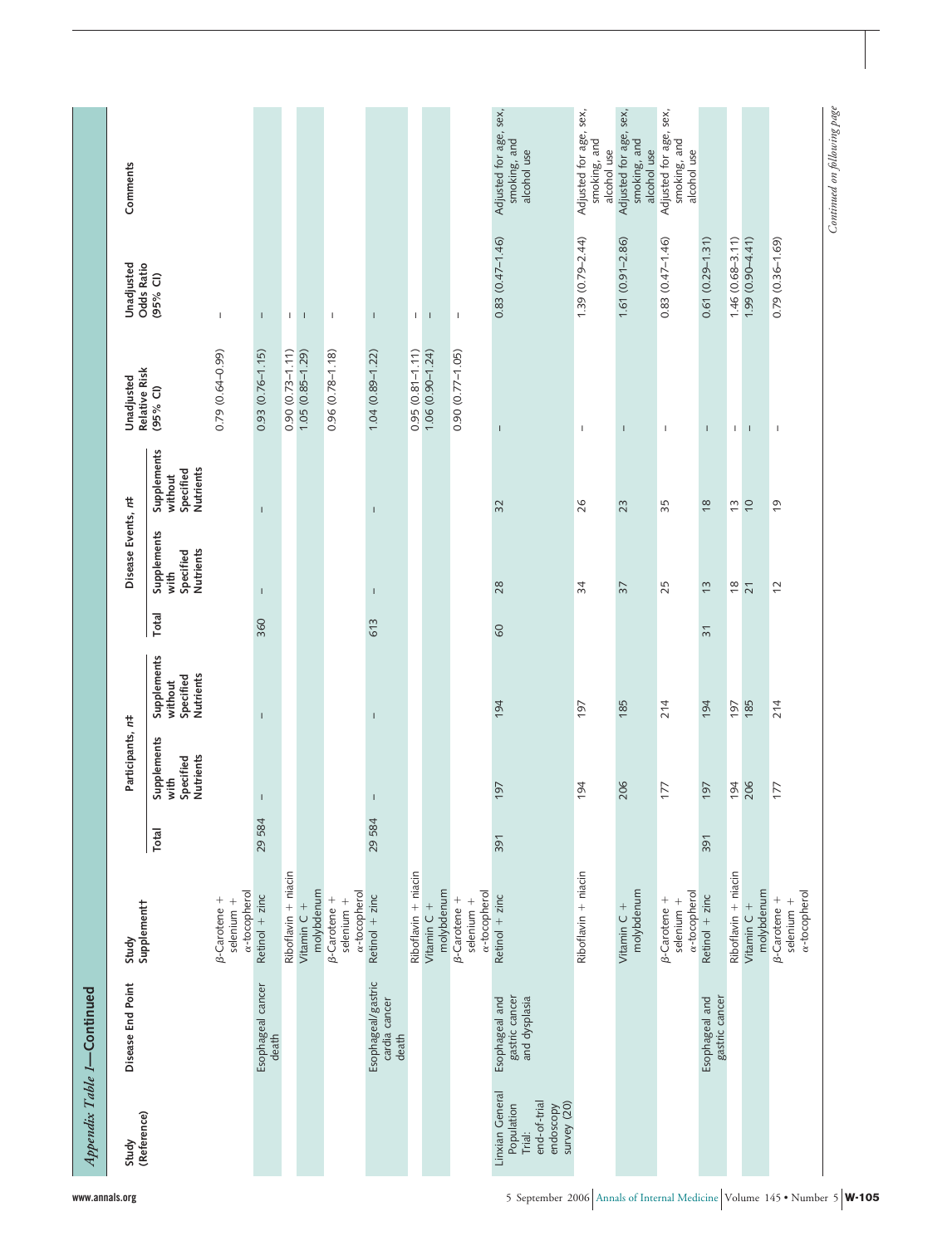|                          | Appendix Table 1-Continued                                                                                                                                                                                                                                                                                                                                |                                                                          |              |                                                      |                                                  |       |                                               |                                                  |                             |                                                                                                                                                                                                                                                                                                                                                                                                                |                                                                          |
|--------------------------|-----------------------------------------------------------------------------------------------------------------------------------------------------------------------------------------------------------------------------------------------------------------------------------------------------------------------------------------------------------|--------------------------------------------------------------------------|--------------|------------------------------------------------------|--------------------------------------------------|-------|-----------------------------------------------|--------------------------------------------------|-----------------------------|----------------------------------------------------------------------------------------------------------------------------------------------------------------------------------------------------------------------------------------------------------------------------------------------------------------------------------------------------------------------------------------------------------------|--------------------------------------------------------------------------|
| (Reference)<br>Study     | Disease End Point                                                                                                                                                                                                                                                                                                                                         | Supplementt<br>Study                                                     |              | Participants, r#                                     |                                                  |       | Disease Events, n#                            |                                                  | Relative Risk<br>Unadjusted | <b>Odds Ratio</b><br>Unadjusted                                                                                                                                                                                                                                                                                                                                                                                | Comments                                                                 |
|                          |                                                                                                                                                                                                                                                                                                                                                           |                                                                          | <b>Total</b> | Supplements<br><b>Nutrients</b><br>Specified<br>with | Supplements<br>Nutrients<br>Specified<br>without | Total | Supplements<br>Nutrients<br>Specified<br>with | Supplements<br>Nutrients<br>Specified<br>without | $(95%$ CI)                  | $(95%$ Cl)                                                                                                                                                                                                                                                                                                                                                                                                     |                                                                          |
| <b>SU.VI.MAX</b><br>(23) | Cancer incidence                                                                                                                                                                                                                                                                                                                                          | $selenium + zinc$<br>$\beta$ -carotene +<br>vitamin $E +$<br>Vitamin C + | 12741        | 6364                                                 | 6377                                             | 562   | 267                                           | 295                                              | $0.90(0.76 - 1.06)$         |                                                                                                                                                                                                                                                                                                                                                                                                                | interaction between<br>randomized group<br>$P = 0.02$ for the<br>sex and |
|                          | Women only                                                                                                                                                                                                                                                                                                                                                |                                                                          | 7713         | 3844                                                 | 3869                                             | 350   | 179                                           | 171                                              | $1.04(0.85 - 1.29)$         | I                                                                                                                                                                                                                                                                                                                                                                                                              |                                                                          |
|                          | Men only                                                                                                                                                                                                                                                                                                                                                  |                                                                          | 5028         | 2520                                                 | 2508                                             | 212   | 88                                            | 124                                              | $0.69(0.53 - 0.91)$ §       | $\begin{array}{c} \rule{0pt}{2.5ex} \rule{0pt}{2.5ex} \rule{0pt}{2.5ex} \rule{0pt}{2.5ex} \rule{0pt}{2.5ex} \rule{0pt}{2.5ex} \rule{0pt}{2.5ex} \rule{0pt}{2.5ex} \rule{0pt}{2.5ex} \rule{0pt}{2.5ex} \rule{0pt}{2.5ex} \rule{0pt}{2.5ex} \rule{0pt}{2.5ex} \rule{0pt}{2.5ex} \rule{0pt}{2.5ex} \rule{0pt}{2.5ex} \rule{0pt}{2.5ex} \rule{0pt}{2.5ex} \rule{0pt}{2.5ex} \rule{0$                               |                                                                          |
| <b>SU.VI.MAX</b><br>(24) | Prostate cancer<br>incidence                                                                                                                                                                                                                                                                                                                              | $selenium + zinc$<br>$\beta$ -carotene +<br>vitamin $E +$<br>Vitamin C + | 5034         | 2522                                                 | 2512                                             | 103   | 49                                            | 54                                               | $0.88(0.60 - 1.29)$         | $\begin{array}{c} \rule{0pt}{2ex} \rule{0pt}{2ex} \rule{0pt}{2ex} \rule{0pt}{2ex} \rule{0pt}{2ex} \rule{0pt}{2ex} \rule{0pt}{2ex} \rule{0pt}{2ex} \rule{0pt}{2ex} \rule{0pt}{2ex} \rule{0pt}{2ex} \rule{0pt}{2ex} \rule{0pt}{2ex} \rule{0pt}{2ex} \rule{0pt}{2ex} \rule{0pt}{2ex} \rule{0pt}{2ex} \rule{0pt}{2ex} \rule{0pt}{2ex} \rule{0pt}{2ex} \rule{0pt}{2ex} \rule{0pt}{2ex} \rule{0pt}{2ex} \rule{0pt}{$ | Men only                                                                 |
|                          |                                                                                                                                                                                                                                                                                                                                                           |                                                                          | 4563         | 2293                                                 | 2270                                             | 51    | $\frac{8}{2}$                                 | 33                                               | $0.52(0.29 - 0.92)$ §       | $\overline{1}$                                                                                                                                                                                                                                                                                                                                                                                                 | $PSA$ level $< 3.0$<br>In men with initial<br>$\mu$ g/L                  |
|                          |                                                                                                                                                                                                                                                                                                                                                           |                                                                          | 292          | 149                                                  | 143                                              | 50    | $\overline{3}$                                | <u>o</u>                                         | $1.54(0.87 - 2.72)$         | I                                                                                                                                                                                                                                                                                                                                                                                                              | $PSA$ level $\geq 3.0$<br>In men with initial<br>$\mu$ g/L               |
| $S$ $P$ < 0.01.          | †Unless otherwise specified, comparisons were made between groups receiving the combination of the listed nutrients and the groups receiving combinations of placebo or nutrients other than the nutrients listed.<br>‡The total<br>– = not reported; PSA = prostate-specific antigen; SU.VI.MAX = SUpplémentation en VItamines et Minéraux AntioXydants. |                                                                          |              |                                                      |                                                  |       |                                               |                                                  |                             |                                                                                                                                                                                                                                                                                                                                                                                                                |                                                                          |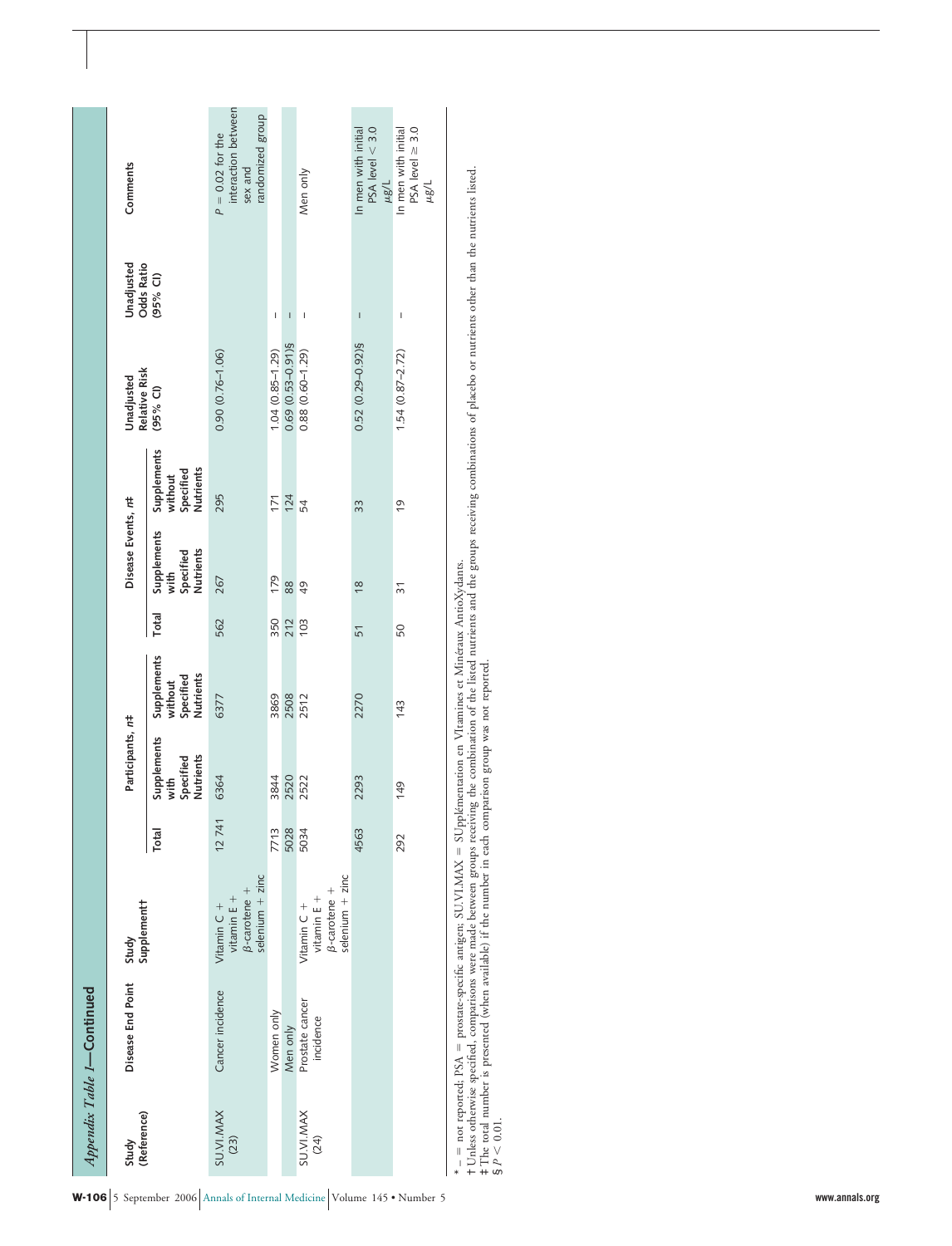|                                       |                      | Appendix Table 2. Efficacy of Multivitamin and Mineral Supplement Use in Primary Prevention of Cardiovascular Disease and Hypertension*                     |        |                                                           |                                                              |                                                           |                                                              |                                                           |                                                              |                                                           |                                                              |                                            |                                      |
|---------------------------------------|----------------------|-------------------------------------------------------------------------------------------------------------------------------------------------------------|--------|-----------------------------------------------------------|--------------------------------------------------------------|-----------------------------------------------------------|--------------------------------------------------------------|-----------------------------------------------------------|--------------------------------------------------------------|-----------------------------------------------------------|--------------------------------------------------------------|--------------------------------------------|--------------------------------------|
| Study<br>(Reference)                  | Disease End<br>Point | Study<br>Supplement                                                                                                                                         |        | Participants, n                                           |                                                              | Disease Events,                                           | E                                                            |                                                           | Incidence of Disease End<br>Point, n per 1000 persons        |                                                           | Prevalence of Disease End<br>Point, %                        | Unadjusted Relative<br>Risk (95% Cl)       | Unadjusted<br>Odds Ratio<br>(95% CI) |
|                                       |                      |                                                                                                                                                             | Total  | Received<br>Supplements<br>with<br>Specified<br>Nutrients | Received<br>Supplements<br>without<br>Specified<br>Nutrients | Supplements<br>with<br>Specified<br>Nutrients<br>Received | Received<br>Supplements<br>without<br>Specified<br>Nutrients | Received<br>Supplements<br>with<br>Specified<br>Nutrients | Received<br>Supplements<br>without<br>Specified<br>Nutrients | Received<br>Supplements<br>with<br>Specified<br>Nutrients | Received<br>Supplements<br>without<br>Specified<br>Nutrients |                                            |                                      |
| Population<br>Trial $(21)$<br>General | Death from<br>stroke | Retinol $+$ zinc $+$<br>riboflavin +<br>niacin vs.<br>placebo                                                                                               | 295841 | $\mathbf{I}$                                              | $\mathbf{I}$                                                 | 66                                                        | 77                                                           | 3.5                                                       | 4.1                                                          | $\overline{1}$                                            | $\mathbf{I}$                                                 | $0.85(0.61 - 1.18)$                        | $\mathsf I$                          |
|                                       |                      | Retinol + zinc +<br>molybdenum<br>vitamin $C +$<br>vs. placebo                                                                                              |        |                                                           |                                                              | $\overline{7}$                                            | 77                                                           | 3.8                                                       | 4.1                                                          | $\mathbb{I}$                                              | 1                                                            | $0.91(0.66 - 1.27)$                        | $\mathbb I$                          |
|                                       |                      | Retinol $+$ zinc $+$<br>$\beta$ -carotene +<br>a-tocopherol<br>$selenium +$<br>vs. placebo                                                                  |        |                                                           |                                                              | 55                                                        | 77                                                           | 2.9                                                       | 4.1                                                          | $\mathsf I$                                               | $\mathsf I$                                                  | $0.71(0.50 - 1.00)$                        | $\mathsf I$                          |
|                                       |                      | molybdenum<br>vitamin $C +$<br>vs. placebo<br>Riboflavin +<br>$niacin +$                                                                                    |        |                                                           |                                                              | 8                                                         | 77                                                           | 3.2                                                       | 4.1                                                          | $\mathsf I$                                               | $\mathsf I$                                                  | $0.78(0.55-1.09)$                          | $\mathsf I$                          |
|                                       |                      | $\beta$ -carotene +<br>a-tocopherol<br>selenium +<br>vs. placebo<br>Riboflavin +<br>$niacin +$                                                              |        |                                                           |                                                              | 58                                                        | 77                                                           | 3.1                                                       | 4.1                                                          | $\mathbb{I}$                                              | $\mathbb{I}$                                                 | $0.75(0.53 - 1.05)$                        | $\mathbb{I}$                         |
|                                       |                      | $+ \beta$ -carotene<br>$+$ selenium $+$<br>molybdenum<br>a-tocopherol<br>vs. placebo<br>Vitamin C +                                                         |        |                                                           |                                                              | $\mathcal{Q}$                                             | $\overline{7}$                                               | 3.6                                                       | 4.1                                                          | $\,$ I                                                    | $\mathsf I$                                                  | $0.86(0.62 - 1.20)$                        | $\,$ $\,$                            |
|                                       |                      | Retinol $+$ zinc $+$<br>$+ \beta$ -carotene<br>$+$ selenium $+$<br>molybdenum<br>a-tocopherol<br>vitamin $C +$<br>riboflavin +<br>vs. placebo<br>$niacin +$ |        |                                                           |                                                              | 69                                                        | 77                                                           | 3.7                                                       | 4.1                                                          | $\mathbf{I}$                                              | $\mathbf{I}$                                                 | $0.88(0.64 - 1.22)$                        | J.                                   |
|                                       |                      | Retinol + zinc<br>Riboflavin +<br>niacin                                                                                                                    |        |                                                           |                                                              | $\overline{\phantom{a}}$                                  | $\overline{\phantom{a}}$                                     | $\overline{\phantom{a}}$                                  | $\overline{\phantom{a}}$                                     | $\overline{\phantom{a}}$                                  | $\overline{\phantom{a}}$                                     | $0.99(0.84 - 1.18)$<br>$0.94(0.79 - 1.11)$ | $\mathbb{L}$<br>$\mathbf{I}$         |
|                                       |                      |                                                                                                                                                             |        |                                                           |                                                              |                                                           |                                                              |                                                           |                                                              |                                                           |                                                              | Continued on following page                |                                      |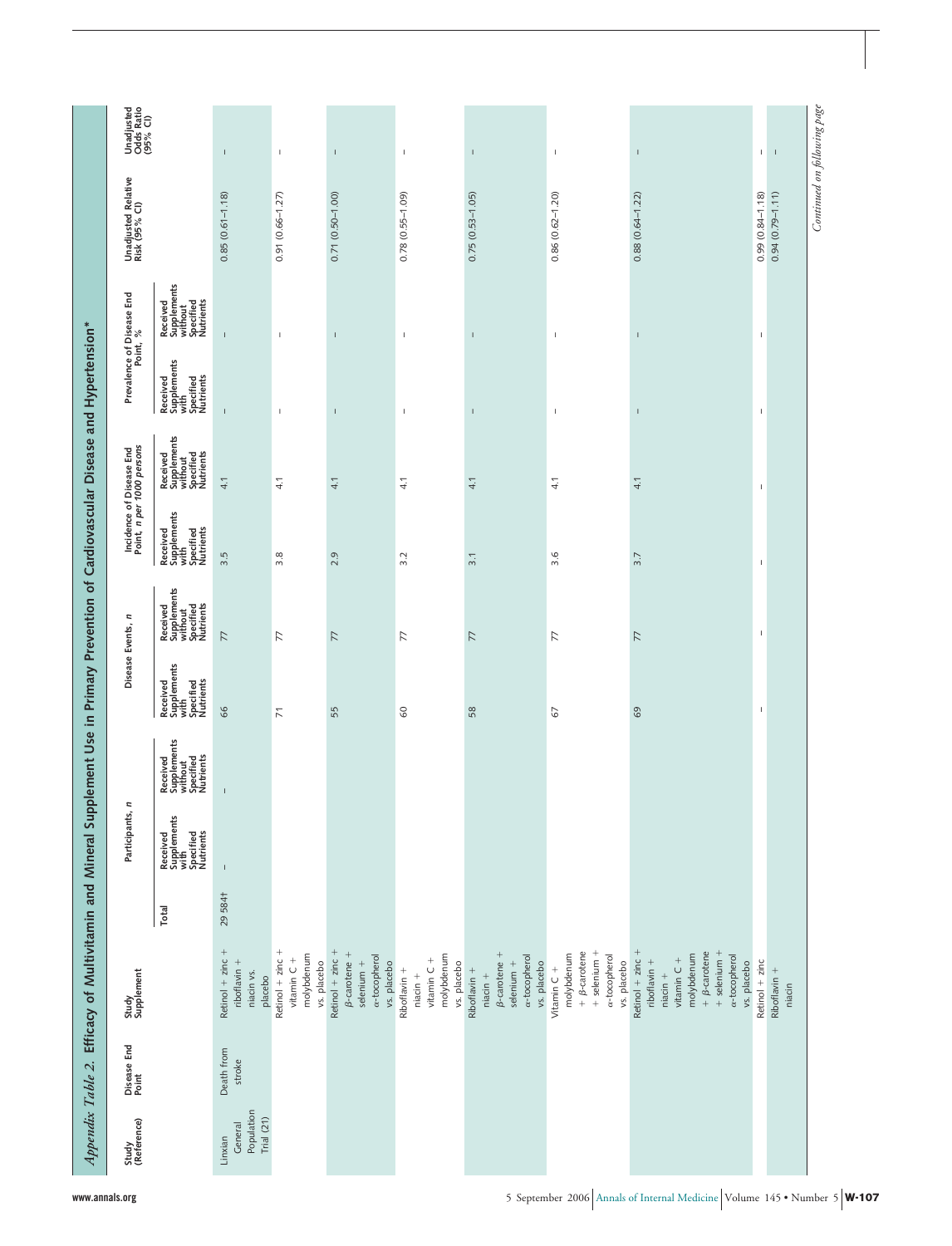|                      | Appendix Table 2-Continued |                                                                                          |        |                                                           |                                                              |                                                           |                                                              |                                                                                                                                                                                                                                                                                                                                                                                                                |                                                              |                                                           |                                                              |                                                         |                                                                                                                                                                                                                                                                                                                                                                                  |
|----------------------|----------------------------|------------------------------------------------------------------------------------------|--------|-----------------------------------------------------------|--------------------------------------------------------------|-----------------------------------------------------------|--------------------------------------------------------------|----------------------------------------------------------------------------------------------------------------------------------------------------------------------------------------------------------------------------------------------------------------------------------------------------------------------------------------------------------------------------------------------------------------|--------------------------------------------------------------|-----------------------------------------------------------|--------------------------------------------------------------|---------------------------------------------------------|----------------------------------------------------------------------------------------------------------------------------------------------------------------------------------------------------------------------------------------------------------------------------------------------------------------------------------------------------------------------------------|
| Study<br>(Reference) | Disease End<br>Point       | Study<br>Supplement                                                                      |        | Participants, n                                           |                                                              | Disease Events, n                                         |                                                              | Incidence of Disease End<br>Point, n per 1000 persons                                                                                                                                                                                                                                                                                                                                                          |                                                              | Prevalence of Disease End<br>Point, %                     |                                                              | Unadjusted Relative<br>Risk (95% CI)                    | Unadjusted<br>Odds Ratio<br>(95% CI)                                                                                                                                                                                                                                                                                                                                             |
|                      |                            |                                                                                          | Total  | Received<br>Supplements<br>with<br>Specified<br>Nutrients | Supplements<br>without<br>Specified<br>Nutrients<br>Received | Supplements<br>with<br>Specified<br>Nutrients<br>Received | Supplements<br>without<br>Specified<br>Nutrients<br>Received | Supplements<br>with<br>Specified<br>Nutrients<br>Received                                                                                                                                                                                                                                                                                                                                                      | Received<br>Supplements<br>without<br>Specified<br>Nutrients | Supplements<br>with<br>Specified<br>Nutrients<br>Received | Supplements<br>without<br>Specified<br>Nutrients<br>Received |                                                         |                                                                                                                                                                                                                                                                                                                                                                                  |
|                      |                            | molybdenumt<br>Vitamin C +                                                               |        |                                                           |                                                              |                                                           |                                                              |                                                                                                                                                                                                                                                                                                                                                                                                                |                                                              |                                                           |                                                              | $1.04(0.88 - 1.24)$                                     | 1                                                                                                                                                                                                                                                                                                                                                                                |
|                      |                            | a-tocopherol<br>$selenium +$<br>$\beta$ -Carotene +                                      |        |                                                           |                                                              |                                                           |                                                              |                                                                                                                                                                                                                                                                                                                                                                                                                |                                                              |                                                           |                                                              | $0.91(0.76 - 1.07)$                                     | $\mathsf I$                                                                                                                                                                                                                                                                                                                                                                      |
|                      | Hypertension               | Retinol $+$ zinc $+$<br>riboflavin +<br>niacin vs.<br>placebo                            | 295841 | $\mathbb I$                                               | $\mathsf I$                                                  | $\mathsf I$                                               | $\mathsf I$                                                  | $\begin{array}{c} \rule{0pt}{2ex} \rule{0pt}{2ex} \rule{0pt}{2ex} \rule{0pt}{2ex} \rule{0pt}{2ex} \rule{0pt}{2ex} \rule{0pt}{2ex} \rule{0pt}{2ex} \rule{0pt}{2ex} \rule{0pt}{2ex} \rule{0pt}{2ex} \rule{0pt}{2ex} \rule{0pt}{2ex} \rule{0pt}{2ex} \rule{0pt}{2ex} \rule{0pt}{2ex} \rule{0pt}{2ex} \rule{0pt}{2ex} \rule{0pt}{2ex} \rule{0pt}{2ex} \rule{0pt}{2ex} \rule{0pt}{2ex} \rule{0pt}{2ex} \rule{0pt}{$ | $\mathsf I$                                                  | I                                                         | $\mathbb{I}$                                                 | $1.08$ $(0.85 - 1.38)$<br>Isolated systolic:            | $\mathbb{I}$                                                                                                                                                                                                                                                                                                                                                                     |
|                      |                            |                                                                                          |        |                                                           |                                                              |                                                           |                                                              |                                                                                                                                                                                                                                                                                                                                                                                                                |                                                              |                                                           |                                                              | $0.94(0.70 - 1.26)$<br>Isolated diastolic:              | T.                                                                                                                                                                                                                                                                                                                                                                               |
|                      |                            |                                                                                          |        |                                                           |                                                              |                                                           |                                                              |                                                                                                                                                                                                                                                                                                                                                                                                                |                                                              |                                                           |                                                              | Both systolic and<br>diastolic: 1.08<br>$(0.87 - 1.35)$ | $\mathsf I$                                                                                                                                                                                                                                                                                                                                                                      |
|                      |                            | Retinol $+$ zinc $+$<br>molybdenum<br>vitamin $C +$<br>vs. placebo                       |        |                                                           |                                                              | I                                                         | Ţ                                                            | Ţ                                                                                                                                                                                                                                                                                                                                                                                                              | Ţ                                                            | I                                                         | I                                                            | $1.11(0.88 - 1.41)$<br>Isolated systolic:               | I                                                                                                                                                                                                                                                                                                                                                                                |
|                      |                            |                                                                                          |        |                                                           |                                                              |                                                           |                                                              |                                                                                                                                                                                                                                                                                                                                                                                                                |                                                              |                                                           |                                                              | $0.94(0.70 - 1.26)$<br>Isolated diastolic:              | $\mathbb I$                                                                                                                                                                                                                                                                                                                                                                      |
|                      |                            |                                                                                          |        |                                                           |                                                              |                                                           |                                                              |                                                                                                                                                                                                                                                                                                                                                                                                                |                                                              |                                                           |                                                              | Both systolic and<br>diastolic: 0.93<br>$(0.74 - 1.16)$ |                                                                                                                                                                                                                                                                                                                                                                                  |
|                      |                            | Retinol $+$ zinc $+$<br><b>B-carotene</b> +<br>a-tocopherol<br>selenium +<br>vs. placebo |        |                                                           |                                                              | 1                                                         | 1                                                            | 1                                                                                                                                                                                                                                                                                                                                                                                                              | 1                                                            | $\mathbf{I}$                                              | 1                                                            | $1.07(0.85 - 1.36)$<br>Isolated systolic:               | $\mathbb{I}$                                                                                                                                                                                                                                                                                                                                                                     |
|                      |                            |                                                                                          |        |                                                           |                                                              |                                                           |                                                              |                                                                                                                                                                                                                                                                                                                                                                                                                |                                                              |                                                           |                                                              | $1.23$ $(0.93 - 1.62)$<br>Isolated diastolic:           | $\mathbf{I}$                                                                                                                                                                                                                                                                                                                                                                     |
|                      |                            |                                                                                          |        |                                                           |                                                              |                                                           |                                                              |                                                                                                                                                                                                                                                                                                                                                                                                                |                                                              |                                                           |                                                              | Both systolic and<br>diastolic: 1.01<br>$(0.81 - 1.26)$ | $\mathsf I$                                                                                                                                                                                                                                                                                                                                                                      |
|                      |                            | molybdenum<br>vitamin $C +$<br>vs. placebo<br>Riboflavin +<br>$niacin +$                 |        |                                                           |                                                              | $\mathbf{I}$                                              | $\overline{1}$                                               | I                                                                                                                                                                                                                                                                                                                                                                                                              | I                                                            | I                                                         | $\mathbf{I}$                                                 | $0.96(0.76 - 1.22)$<br>Isolated systolic:               | $\begin{array}{c} \rule{0pt}{2.5ex} \rule{0pt}{2.5ex} \rule{0pt}{2.5ex} \rule{0pt}{2.5ex} \rule{0pt}{2.5ex} \rule{0pt}{2.5ex} \rule{0pt}{2.5ex} \rule{0pt}{2.5ex} \rule{0pt}{2.5ex} \rule{0pt}{2.5ex} \rule{0pt}{2.5ex} \rule{0pt}{2.5ex} \rule{0pt}{2.5ex} \rule{0pt}{2.5ex} \rule{0pt}{2.5ex} \rule{0pt}{2.5ex} \rule{0pt}{2.5ex} \rule{0pt}{2.5ex} \rule{0pt}{2.5ex} \rule{0$ |
|                      |                            |                                                                                          |        |                                                           |                                                              |                                                           |                                                              |                                                                                                                                                                                                                                                                                                                                                                                                                |                                                              |                                                           |                                                              | $0.68$ $(0.50 - 0.94)$<br>Isolated diastolic:           | $\mathsf I$                                                                                                                                                                                                                                                                                                                                                                      |
|                      |                            |                                                                                          |        |                                                           |                                                              |                                                           |                                                              |                                                                                                                                                                                                                                                                                                                                                                                                                |                                                              |                                                           |                                                              | Both systolic and<br>diastolic: 0.92<br>$(0.74 - 1.15)$ | $\mathsf I$                                                                                                                                                                                                                                                                                                                                                                      |
|                      |                            |                                                                                          |        |                                                           |                                                              |                                                           |                                                              |                                                                                                                                                                                                                                                                                                                                                                                                                |                                                              |                                                           |                                                              |                                                         |                                                                                                                                                                                                                                                                                                                                                                                  |

W-108 5 September 2006 Annals of Internal Medicine Volume 145 • Number 5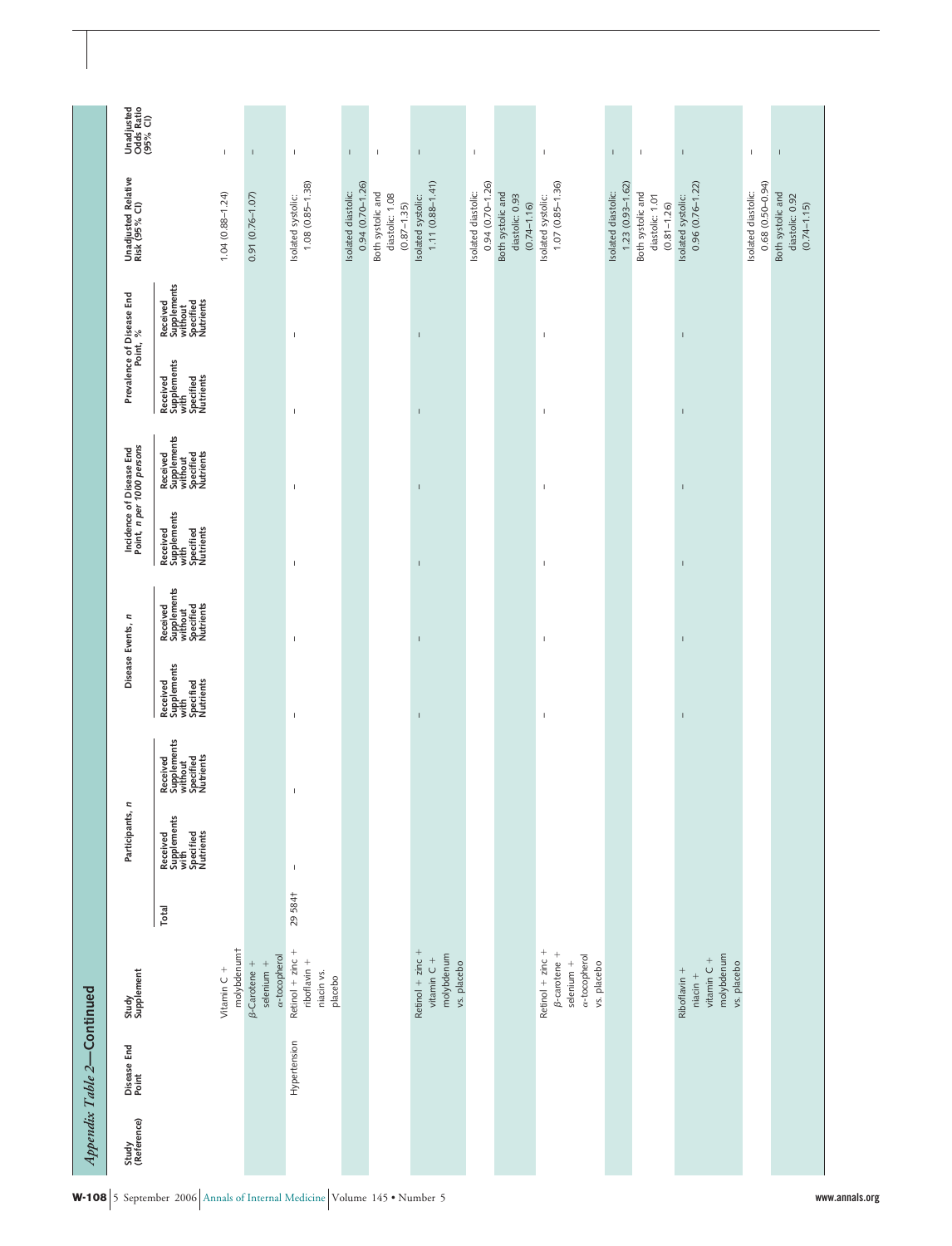|                            | Unadjusted<br>Odds Ratio<br>(95% CI)                  |                                                              | $\mathfrak l$                                                                                  | $\mathbf{I}$                               | $\mathbf{I}$                                            | $\mathbf{I}$                                                                                          | $\mathsf I$                             | $\bar{\rm I}$                                           | $\mathbb{I}$                                                                                                                                                | $\mathbb{I}$                               | $\mathsf I$                                             | T.                                        | $\mathsf I$                             | $\mathbf{I}$                                            |                             |
|----------------------------|-------------------------------------------------------|--------------------------------------------------------------|------------------------------------------------------------------------------------------------|--------------------------------------------|---------------------------------------------------------|-------------------------------------------------------------------------------------------------------|-----------------------------------------|---------------------------------------------------------|-------------------------------------------------------------------------------------------------------------------------------------------------------------|--------------------------------------------|---------------------------------------------------------|-------------------------------------------|-----------------------------------------|---------------------------------------------------------|-----------------------------|
|                            | Unadjusted Relative<br>Risk (95% CI)                  |                                                              | $0.98$ $(0.77 - 1.25)$<br>Isolated systolic:                                                   | $0.90(0.67 - 1.22)$<br>Isolated diastolic: | Both systolic and<br>diastolic: 1.03<br>$(0.82 - 1.28)$ | $0.93(0.73 - 1.19)$<br>Isolated systolic:                                                             | 1.13 (0.86-1.50)<br>Isolated diastolic: | Both systolic and<br>diastolic: 0.85<br>$(0.67 - 1.06)$ | $0.91(0.71 - 1.16)$<br>Isolated systolic:                                                                                                                   | $1.10(0.84 - 1.47)$<br>Isolated diastolic: | Both systolic and<br>diastolic: 0.97<br>$(0.77 - 1.20)$ | $1.07(0.96 - 1.21)$<br>Isolated systolic: | 1.13 (0.98-1.31)<br>Isolated diastolic: | Both systolic and<br>diastolic: 1.05<br>$(0.94 - 1.18)$ | Continued on following page |
|                            | Prevalence of Disease End<br>Point, %                 | Received<br>Supplements<br>without<br>Specified<br>Nutrients | $\overline{1}$                                                                                 |                                            |                                                         |                                                                                                       |                                         |                                                         | $\overline{1}$                                                                                                                                              |                                            |                                                         | T                                         |                                         |                                                         |                             |
|                            |                                                       | Received<br>Supplements<br>with<br>Specified<br>Nutrients    | $\mathfrak l$                                                                                  |                                            |                                                         |                                                                                                       |                                         |                                                         | $\mathsf I$                                                                                                                                                 |                                            |                                                         | T                                         |                                         |                                                         |                             |
|                            | Incidence of Disease End<br>Point, n per 1000 persons | Received<br>Supplements<br>without<br>Specified<br>Nutrients | $\overline{1}$                                                                                 |                                            |                                                         |                                                                                                       |                                         |                                                         | $\mathsf I$                                                                                                                                                 |                                            |                                                         | J.                                        |                                         |                                                         |                             |
|                            |                                                       | Received<br>Supplements<br>with<br>Specified<br>Nutrients    | $\mathbf{I}$                                                                                   |                                            |                                                         |                                                                                                       |                                         |                                                         | $\mathsf I$                                                                                                                                                 |                                            |                                                         | J.                                        |                                         |                                                         |                             |
|                            |                                                       | Received<br>Supplements<br>without<br>Specified<br>Nutrients | $\overline{1}$                                                                                 |                                            |                                                         |                                                                                                       |                                         |                                                         | $\mathsf I$                                                                                                                                                 |                                            |                                                         |                                           |                                         |                                                         |                             |
|                            | Disease Events, n                                     | Supplements<br>with<br>Specified<br>Nutrients<br>Received    | $\mathbf{I}$                                                                                   |                                            |                                                         |                                                                                                       |                                         |                                                         | $\mathsf I$                                                                                                                                                 |                                            |                                                         |                                           |                                         |                                                         |                             |
|                            |                                                       | Received<br>Supplements<br>without<br>Specified<br>Nutrients |                                                                                                |                                            |                                                         |                                                                                                       |                                         |                                                         |                                                                                                                                                             |                                            |                                                         |                                           |                                         |                                                         |                             |
|                            | Participants, n                                       | Received<br>Supplements<br>with<br>Specified<br>Nutrients    |                                                                                                |                                            |                                                         |                                                                                                       |                                         |                                                         |                                                                                                                                                             |                                            |                                                         |                                           |                                         |                                                         |                             |
|                            |                                                       | Total                                                        |                                                                                                |                                            |                                                         |                                                                                                       |                                         |                                                         |                                                                                                                                                             |                                            |                                                         |                                           |                                         |                                                         |                             |
|                            | Study<br>Supplement                                   |                                                              | $\beta$ -carotene +<br>a-tocopherol<br>selenium +<br>vs. placebo<br>Riboflavin +<br>$niacin +$ |                                            |                                                         | $+$ selenium $+$<br>$+ \beta$ -carotene<br>molybdenum<br>a-tocopherol<br>vs. placebo<br>Vitamin $C +$ |                                         |                                                         | Retinol $+$ zinc $+$<br>$+$ selenium $+$<br>$+ \beta$ -carotene<br>a-tocopherol<br>molybdenum<br>vitamin $C +$<br>riboflavin +<br>vs. placebo<br>$niacin +$ |                                            |                                                         | Retinol $+$ zinc                          |                                         |                                                         |                             |
| Appendix Table 2-Continued | Disease End<br>Point                                  |                                                              |                                                                                                |                                            |                                                         |                                                                                                       |                                         |                                                         |                                                                                                                                                             |                                            |                                                         |                                           |                                         |                                                         |                             |
|                            | Study<br>(Reference)                                  |                                                              |                                                                                                |                                            |                                                         |                                                                                                       |                                         |                                                         |                                                                                                                                                             |                                            |                                                         |                                           |                                         |                                                         |                             |

**www.annals.org** 5 September 2006 Annals of Internal Medicine Volume 145 • Number 5 **W-109**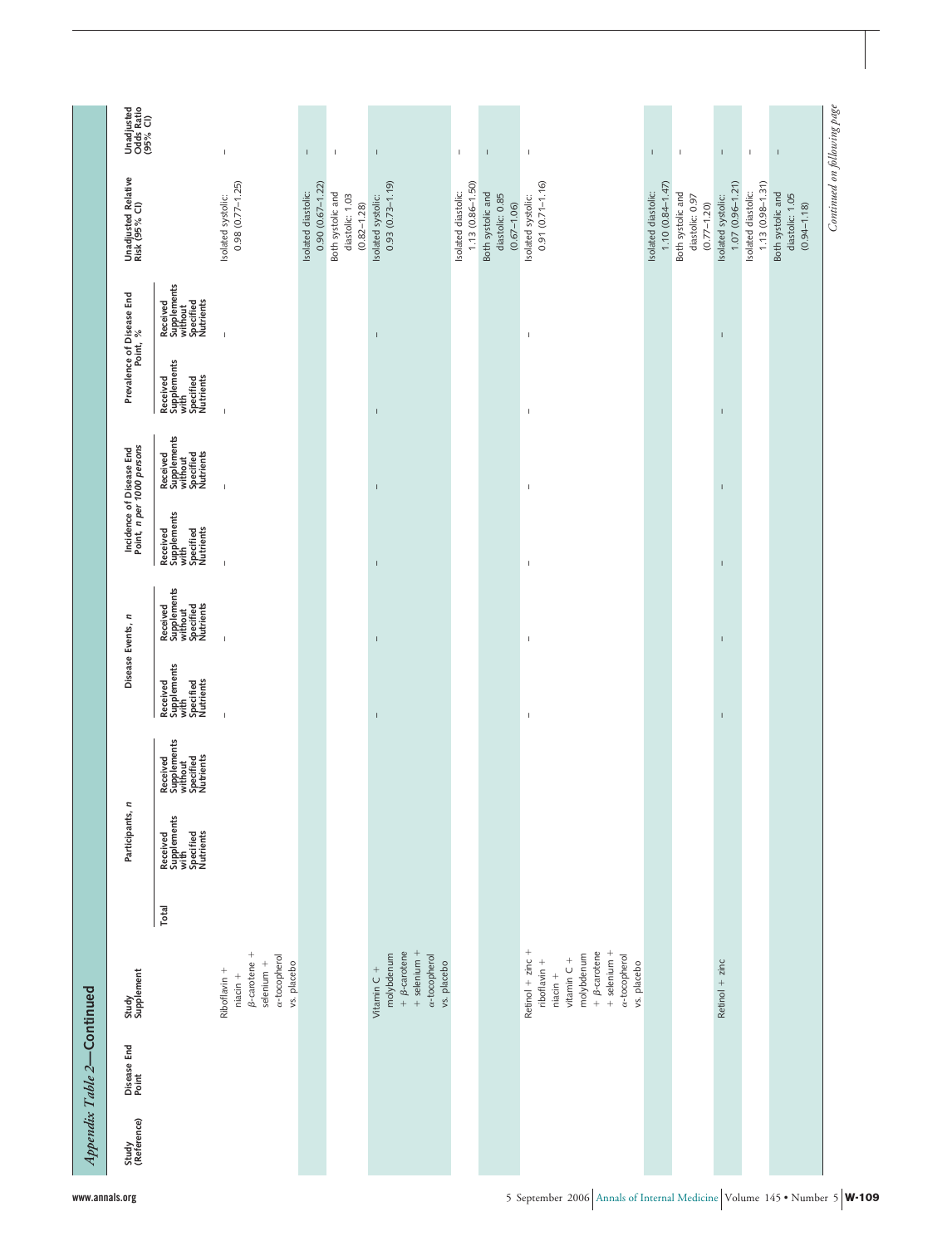| Study<br>(Reference)     | Disease End<br>Point                               | Study<br>Supplement                                                                      |       | Participants, n                                           |                                                              |                                                           | Disease Events, n                                            |                                                           | Incidence of Disease End<br>Point, n per 1000 persons        |                                                           | Prevalence of Disease End<br>Point, %                        | Unadjusted Relative<br>Risk (95% Cl)                    | Unadjusted<br>Odds Ratio<br>(95% Cl) |
|--------------------------|----------------------------------------------------|------------------------------------------------------------------------------------------|-------|-----------------------------------------------------------|--------------------------------------------------------------|-----------------------------------------------------------|--------------------------------------------------------------|-----------------------------------------------------------|--------------------------------------------------------------|-----------------------------------------------------------|--------------------------------------------------------------|---------------------------------------------------------|--------------------------------------|
|                          |                                                    |                                                                                          | Total | Received<br>Supplements<br>with<br>Specified<br>Nutrients | Received<br>Supplements<br>without<br>Specified<br>Nutrients | Supplements<br>with<br>Specified<br>Nutrients<br>Received | Received<br>Supplements<br>without<br>Specified<br>Nutrients | Received<br>Supplements<br>with<br>Specified<br>Nutrients | Received<br>Supplements<br>without<br>Specified<br>Nutrients | Received<br>Supplements<br>with<br>Specified<br>Nutrients | Received<br>Supplements<br>without<br>Specified<br>Nutrients |                                                         |                                      |
|                          |                                                    | Riboflavin +<br>niacin                                                                   |       |                                                           |                                                              | $\mathbf{I}$                                              | $\overline{1}$                                               | $\mathbf{I}$                                              | $\mathbf{I}$                                                 | $\overline{1}$                                            | $\mathbf{I}$                                                 | $0.95(0.85 - 1.08)$<br>Isolated systolic:               | $\mathbb{I}$                         |
|                          |                                                    |                                                                                          |       |                                                           |                                                              |                                                           |                                                              |                                                           |                                                              |                                                           |                                                              | $0.84(0.73 - 0.98)$<br>Isolated diastolic:              | $\overline{1}$                       |
|                          |                                                    |                                                                                          |       |                                                           |                                                              |                                                           |                                                              |                                                           |                                                              |                                                           |                                                              | Both systolic and<br>diastolic: 1.05<br>$(0.94 - 1.18)$ | $\overline{1}$                       |
|                          |                                                    | molybdenum<br>Vitamin C +                                                                |       |                                                           |                                                              | $\mathsf I$                                               | $\mathsf I$                                                  | $\mathsf I$                                               | $\mathsf I$                                                  | $\mathsf I$                                               | $\mathsf I$                                                  | $0.94(0.84 - 1.07)$<br>Isolated systolic:               | $\mathsf I$                          |
|                          |                                                    |                                                                                          |       |                                                           |                                                              |                                                           |                                                              |                                                           |                                                              |                                                           |                                                              | $0.95(0.82 - 1.10)$<br>Isolated diastolic:              | $\mathbb T$                          |
|                          |                                                    |                                                                                          |       |                                                           |                                                              |                                                           |                                                              |                                                           |                                                              |                                                           |                                                              | Both systolic and<br>diastolic: 0.89<br>$(0.79 - 0.99)$ | $\mathbf{I}$                         |
|                          |                                                    | a-tocopherol<br>selenium +<br>$\beta$ -Carotene +                                        |       |                                                           |                                                              | $\mathsf I$                                               | $\mathsf I$                                                  | $\mathsf I$                                               | $\mathsf I$                                                  | $\mathbb T$                                               | $\mathsf I$                                                  | $0.93(0.83 - 1.05)$<br>Isolated systolic:               | $\mathbb{I}$                         |
|                          |                                                    |                                                                                          |       |                                                           |                                                              |                                                           |                                                              |                                                           |                                                              |                                                           |                                                              | $1.23(1.06 - 1.42)$<br>Isolated diastolic:              | $\mathsf{L}$                         |
|                          |                                                    |                                                                                          |       |                                                           |                                                              |                                                           |                                                              |                                                           |                                                              |                                                           |                                                              | Both systolic and<br>diastolic: 0.98<br>$(0.87 - 1.09)$ | $\,$ I                               |
| SU.VI.MAX<br>(23)        | cardiovascular<br>incidence<br>disease<br>Ischemic | $\beta$ -carotene +<br>vitamin $E +$<br>selenium +<br>Vitamin C +<br>placebo<br>zinc vs. |       | 6364                                                      | 6377                                                         | 134                                                       | 137                                                          | $\mathbf{I}$                                              | $\mathbf{I}$                                                 | $\overline{1}$                                            | $\mathbf{I}$                                                 | $0.97(0.77 - 1.20)$                                     | $\mathsf I$                          |
| <b>SU.VI.MAX</b><br>(25) | Hypertension#                                      | $\beta$ -carotene +<br>vitamin $E +$<br>selenium +<br>Vitamin C +<br>placebo<br>zinc vs. | Women | 1502                                                      | 1431                                                         | 1                                                         | 1                                                            | $\mathbf{I}$                                              | J.                                                           | Year 1: 19.4                                              | Year 1: 20.8                                                 | $\mathbb{I}$                                            | $(0.95 -$<br>(62.1)<br>1.10          |
|                          |                                                    |                                                                                          |       |                                                           |                                                              |                                                           | $\mathsf I$                                                  | $\mathbb{I}$                                              | $\bar{1}$                                                    | Year 6: 34.6                                              | Year 6: 32.4                                                 | L                                                       |                                      |
|                          |                                                    |                                                                                          | Men   | 1117                                                      | 1431                                                         | $\overline{1}$                                            | $\overline{\phantom{a}}$                                     | $\overline{\phantom{a}}$                                  | $\overline{\phantom{a}}$                                     | Year 1: 44.7                                              | Year 1: 42.0                                                 | $\mathsf I$                                             | $(0.87 -$<br>1.23)<br>1.04           |
|                          |                                                    |                                                                                          |       |                                                           |                                                              |                                                           |                                                              |                                                           |                                                              | Year 6: 54.6                                              | Year 6: 53.8                                                 |                                                         |                                      |

Ĺ, Comparisons were made between the groups receiving the combination of the listed nutrients and groups receiving combinations of placebo or nutrients other than the nutrients listed. –-SUpple´mentation en VItamines et Mine´raux AntioXydants. †‡

The number of participants in each randomized group was not reported.

Defined as systolic blood pressure 140 mm Hg, diastolic blood pressure 90 mm Hg, or antihypertensive drug use at the end of the study.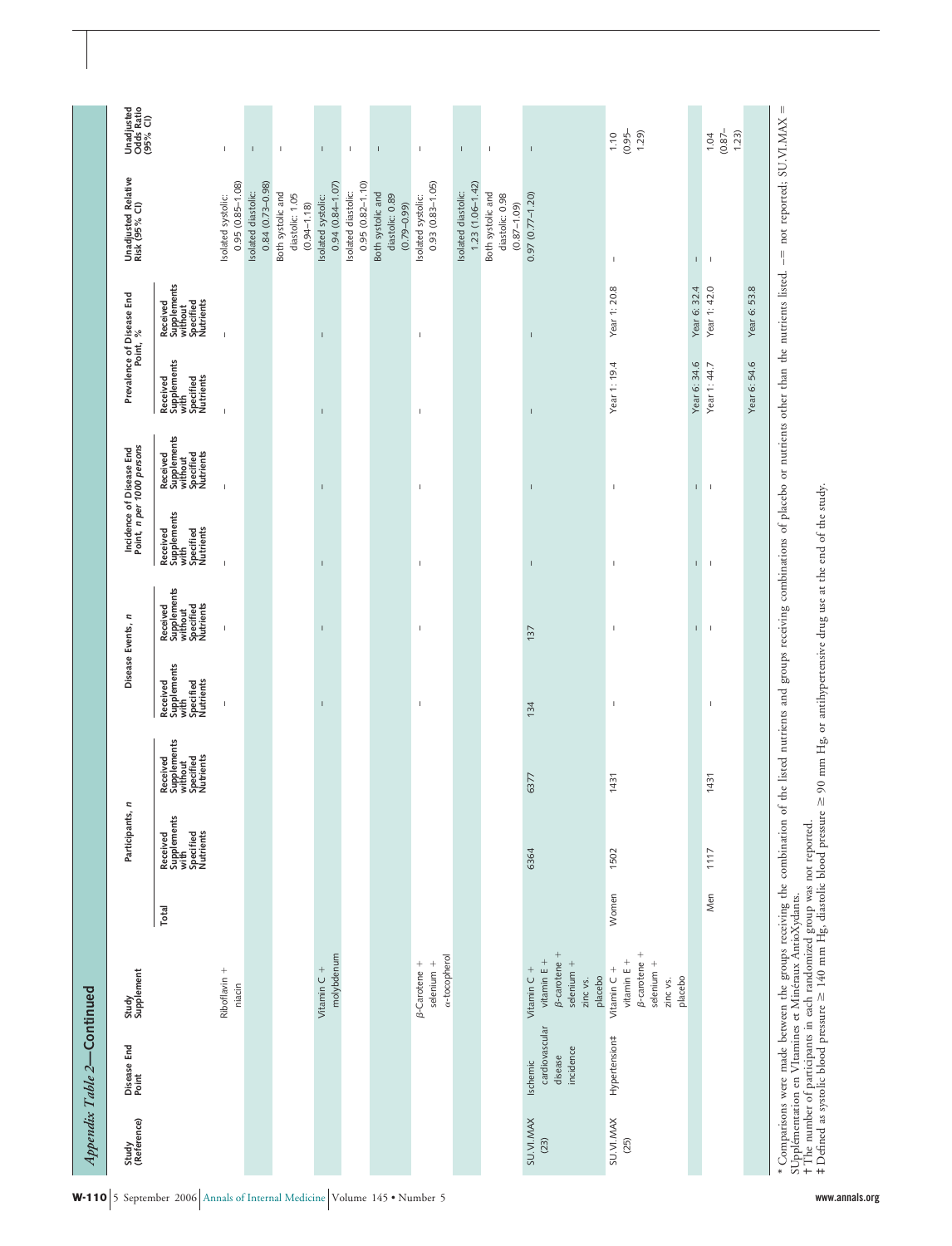| Study<br>(Reference)                                            | Disease End<br>Point                                   | Study<br>Supplement t                      |       | Participants, r#                                          |                                                              |                     | Disease Events, n#                                        |                                                              |                                                           | Prevalence of Disease End<br>Point                           | Unadjusted Odds Ratio<br>(95% or 99% CI)§                                                                                        | Change in Outcome<br>Measure           | Comment                     |  |
|-----------------------------------------------------------------|--------------------------------------------------------|--------------------------------------------|-------|-----------------------------------------------------------|--------------------------------------------------------------|---------------------|-----------------------------------------------------------|--------------------------------------------------------------|-----------------------------------------------------------|--------------------------------------------------------------|----------------------------------------------------------------------------------------------------------------------------------|----------------------------------------|-----------------------------|--|
|                                                                 |                                                        |                                            | Total | Received<br>Supplements<br>with<br>Specified<br>Nutrients | Received<br>Supplements<br>without<br>Specified<br>Nutrients | All<br>Participants | Received<br>Supplements<br>with<br>Specified<br>Nutrients | Received<br>Supplements<br>without<br>Specified<br>Nutrients | Received<br>Supplements<br>with<br>Specified<br>Nutrients | Received<br>Supplements<br>without<br>Specified<br>Nutrients |                                                                                                                                  | Placebo<br>Group<br>Treatment<br>Group |                             |  |
| Population<br>cataracts<br>General<br>Trial:<br>Linxian<br>(22) | Prevalence of<br>cataracts<br>nuclear                  | Retinol $+$ zinc                           | 3249  | 1628                                                      | 1621                                                         | $\mathbf{I}$        | $\mathbf{I}$                                              | $\mathbf{I}$                                                 | 0.120                                                     | 0.151                                                        | $0.77(0.58 - 1.02)$                                                                                                              | $\mathbf{I}$<br>$\mathbf{I}$           |                             |  |
|                                                                 |                                                        | Riboflavin +<br>niacin                     |       | 1623                                                      | 1626                                                         | $\mathsf I$         | $\overline{1}$                                            | $\overline{1}$                                               | 0.107                                                     | 0.169                                                        | Overall, 0.59 (0.45-0.79);<br>persons age 55-64 y;<br>persons age 65-74 y<br>$0.99$ $(0.62 - 1.59)$ in<br>$0.45(0.31 - 0.64)$ in | $\mathbb{I}$<br>$\,$ I                 |                             |  |
|                                                                 |                                                        | molybdenum<br>Vitamin C +                  |       | 1654                                                      | 1595                                                         | T                   | $\mathsf I$                                               | T                                                            | 0.121                                                     | 0.150                                                        | $0.78(0.59 - 1.04)$                                                                                                              | $\mathsf I$<br>$\mathbb{I}$            |                             |  |
|                                                                 |                                                        | a-tocopherol<br>β-Carotene +<br>selenium + |       | 1617                                                      | 1632                                                         |                     |                                                           |                                                              | 0.146                                                     | 0.125                                                        | $1.19(0.90 - 1.59)$                                                                                                              | $\mathsf I$<br>I                       |                             |  |
|                                                                 | Prevalence of<br>cataracts<br>cortical                 | Retinol $+$ zinc                           |       | 1628                                                      | 1621                                                         | т                   | т                                                         | т                                                            | 0.342                                                     | 0.325                                                        | $1.08(0.92 - 1.27)$                                                                                                              | J.<br>т                                |                             |  |
|                                                                 |                                                        | Riboflavin +<br>niacin                     |       | 1623                                                      | 1626                                                         | $\,$ I              | $\,$ I                                                    | $\,$ I                                                       | 0.342                                                     | 0.325                                                        | $1.08(0.92 - 1.27)$                                                                                                              | $\,$ I<br>$\,$ I                       |                             |  |
|                                                                 |                                                        | molybdenum<br>Vitamin C +                  |       | 1654                                                      | 1595                                                         | T.                  | J.                                                        | T.                                                           | 0.325                                                     | 0.342                                                        | $0.92(0.79 - 1.09)$                                                                                                              | T.<br>J.                               |                             |  |
|                                                                 |                                                        | a-tocopherol<br>β-Carotene +<br>selenium + |       | 1617                                                      | 1632                                                         | -1                  | $\mathsf I$                                               | $\mathbf{I}$                                                 | 0.330                                                     | 0.338                                                        | $0.96(0.82 - 1.13)$                                                                                                              | $\mathbb{I}$<br>$\overline{1}$         |                             |  |
|                                                                 | subcapsular<br>Prevalence of<br>cataracts<br>posterior | Retinol $+$ zinc                           |       | 1628                                                      | 1621                                                         | $\overline{1}$      | $\overline{1}$                                            | $\overline{1}$                                               | 0.008                                                     | 0.013                                                        | $0.59(0.31 - 1.14)$                                                                                                              | $\overline{1}$<br>$\overline{1}$       |                             |  |
|                                                                 |                                                        | Riboflavin +<br>niacin                     |       | 1623                                                      | 1626                                                         | 1                   | 1                                                         | $\mathbb{I}$                                                 | 0.016                                                     | 0.006                                                        | $2.64(1.31 - 5.35)$                                                                                                              | $\mathbb I$<br>1                       |                             |  |
|                                                                 |                                                        | molybdenum<br>Vitamin C +                  |       | 1654                                                      | 1595                                                         | $\mathsf I$         | $\sf I$                                                   | $\mathsf I$                                                  | 0.011                                                     | 0.009                                                        | $1.25(0.65 - 2.38)$                                                                                                              | $\mathsf I$<br>$\mathsf I$             |                             |  |
|                                                                 |                                                        | a-tocopherol<br>β-Carotene +<br>selenium + |       | 1617                                                      | 1632                                                         | $\mathsf I$         | $\mathsf I$                                               | $\mathsf I$                                                  | 0.013                                                     | 0.008                                                        | $1.56(0.81 - 3.00)$                                                                                                              | $\mathsf I$<br>$\mathbb{I}$            |                             |  |
|                                                                 |                                                        |                                            |       |                                                           |                                                              |                     |                                                           |                                                              |                                                           |                                                              |                                                                                                                                  |                                        | Continued on following page |  |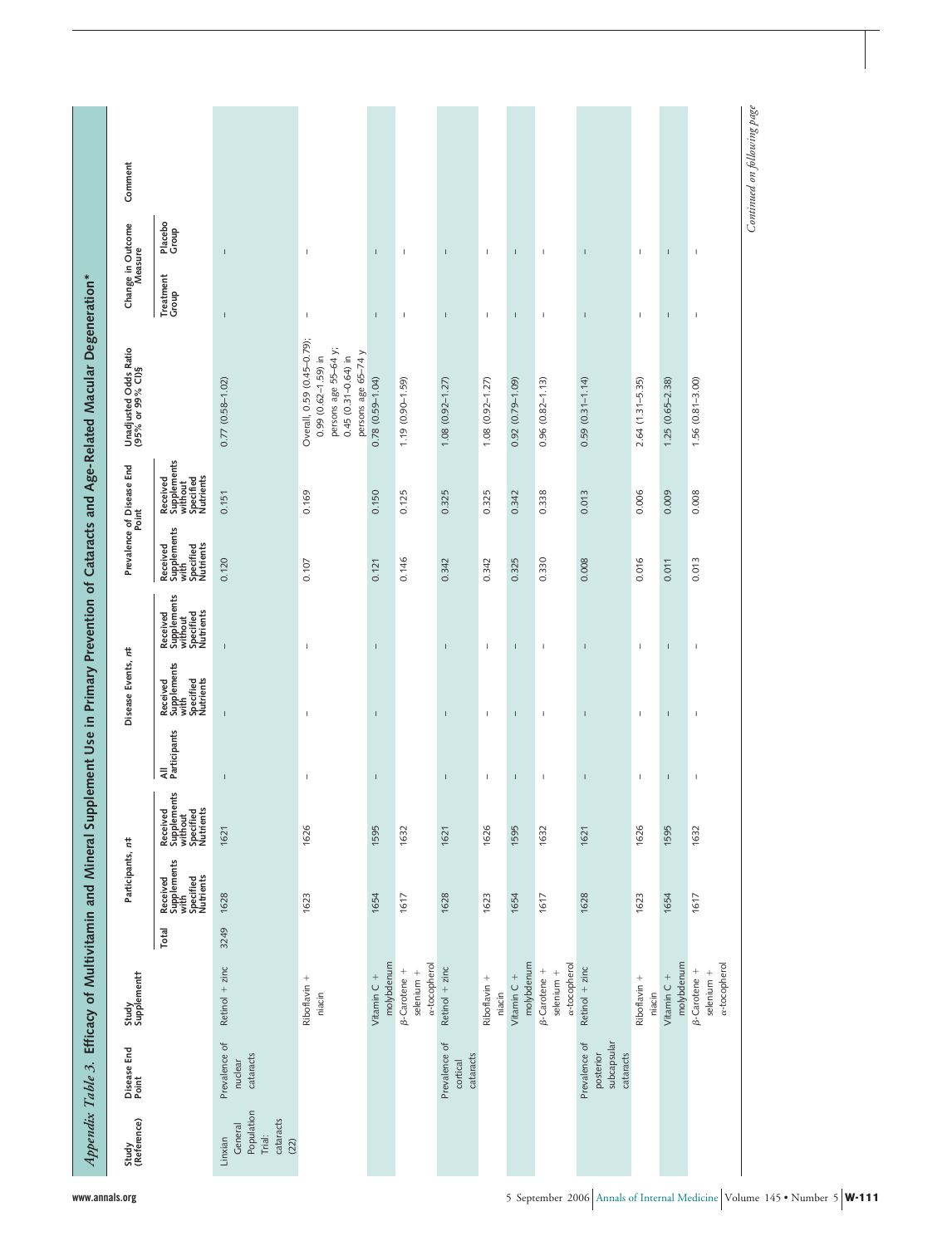|                            |                                           |                                                              | No difference between<br>cataractogenic effect<br>metamorphosia, and<br>Classification System<br>nuclear opalescence,<br>for right eyes in the<br>unexpected cortical<br>randomized groups<br>multivitamin group<br>Lens Opacities<br>Il readings on<br>nuclear color,<br>and posterior<br>in refraction,<br>subcapsular |                                                            | significantly different<br>from placebo group.<br>smaller in the active<br>Unfavorable changes<br>supplement group,<br>outcomes were<br>but none was<br>in secondary | confounders did not<br>several potential<br>materially alter<br>Adjustments for |                     |                      |                                                          |
|----------------------------|-------------------------------------------|--------------------------------------------------------------|--------------------------------------------------------------------------------------------------------------------------------------------------------------------------------------------------------------------------------------------------------------------------------------------------------------------------|------------------------------------------------------------|----------------------------------------------------------------------------------------------------------------------------------------------------------------------|---------------------------------------------------------------------------------|---------------------|----------------------|----------------------------------------------------------|
|                            | Comment                                   |                                                              | opacities;                                                                                                                                                                                                                                                                                                               |                                                            |                                                                                                                                                                      | results                                                                         |                     |                      |                                                          |
|                            |                                           | Placebo<br>Group                                             | logMAR<br>0.26<br>0.35<br>From<br>$\frac{1}{2}$                                                                                                                                                                                                                                                                          | M to<br>1.29<br>2.03<br>$\leq$<br>From                     | baseline,<br>change<br>Baseline,<br>$3.3 +$<br>$5.0 \pm$<br>$8.3 +$<br>mean<br>from<br>2.2<br>$1.4$<br>last,<br>1.4                                                  | J.                                                                              | $\mathbf{I}$        | $\mathbf{I}$         | $\mathbf{I}$                                             |
|                            | Change in Outcome<br>Measure              | Treatment<br>Group                                           | logMAR  <br>From 0.17<br>to $0.19$                                                                                                                                                                                                                                                                                       | 0.89 M1<br>From 0.77<br>M to                               | $1.6$ , last,<br>baseline,<br>change<br>Baseline,<br>$7.3 +$<br>$\pm$ 1.7<br>mean<br>$5.7 \pm$<br>$1.0**$<br>from<br>2.0                                             | $\mathbb{I}$                                                                    | $\overline{1}$      | $\mathbf{I}$         | $\mathbf{I}$                                             |
|                            | Unadjusted Odds Ratio<br>(95% or 99% Cl)§ |                                                              | $\mathbf{I}$                                                                                                                                                                                                                                                                                                             | I                                                          | $\mathsf I$                                                                                                                                                          | $0.97(0.84 - 1.11)$                                                             | $0.94(0.77 - 1.14)$ | $0.92(0.76 - 1.12)$  | $0.98(0.84 - 1.14)$                                      |
|                            | Prevalence of Disease End<br>Point        | Received<br>Supplements<br>without<br>Specified<br>Nutrients | Ï                                                                                                                                                                                                                                                                                                                        | I                                                          | $\overline{\phantom{a}}$                                                                                                                                             | $\mathbf{I}$                                                                    | $\overline{1}$      | $\mathbf{I}$         | $\mathbf{I}$                                             |
|                            |                                           | Received<br>Supplements<br>with<br>Specified<br>Nutrients    | $\overline{1}$                                                                                                                                                                                                                                                                                                           | I                                                          | $\overline{\phantom{a}}$                                                                                                                                             | $\mathbb{I}$                                                                    | $\mathbf{I}$        | $\mathbf{I}$         | $\mathbf{I}$                                             |
|                            |                                           | Received<br>Supplements<br>without<br>Specified<br>Nutrients | Ï                                                                                                                                                                                                                                                                                                                        | I                                                          | $\mathbf{I}$                                                                                                                                                         | 785                                                                             | $\mathbf{I}$        | $\mathbf{I}$         | $\mathbf{I}$                                             |
|                            | Disease Events, r#                        | Received<br>Supplements<br>with<br>Specified<br>Nutrients    | $\overline{1}$                                                                                                                                                                                                                                                                                                           | I                                                          | $\overline{1}$                                                                                                                                                       | 756                                                                             | $\mathbf{I}$        | $\mathsf I$          | $\mathfrak l$                                            |
|                            |                                           | All<br>Participants                                          | $\overline{1}$                                                                                                                                                                                                                                                                                                           | $\mathbb{I}$                                               | $\mathsf I$                                                                                                                                                          | 1541                                                                            | 675                 | 991                  | 1674                                                     |
|                            |                                           | Received<br>Supplements<br>without<br>Specified<br>Nutrients | 32                                                                                                                                                                                                                                                                                                                       | 32                                                         | $\overline{7}$                                                                                                                                                       | 2310                                                                            | 2310                | 2310                 | $\mathbf{I}$                                             |
|                            | Participants, r#                          | Received<br>Supplements<br>with<br>Specified<br>Nutrients    | 39                                                                                                                                                                                                                                                                                                                       | 39                                                         | $\approx$                                                                                                                                                            | 2286                                                                            | 2286                | 2286                 |                                                          |
|                            |                                           | Total                                                        | $\overline{\phantom{1}}$                                                                                                                                                                                                                                                                                                 | $\overline{7}$                                             | 158                                                                                                                                                                  | 4596                                                                            | 4596                | 4596                 | 4331                                                     |
|                            | Study<br>Supplement t                     |                                                              | vitamin $B_2$ +<br>$chromium +$<br>nutrients vs.<br>vitamin $C +$<br>picolinate +<br>$\beta$ -Carotene +<br>vitamin $E +$<br>nonvitamin/<br>$selenium +$<br>mineral<br>placebo<br>zinc                                                                                                                                   |                                                            | a-tocopherol<br>vitamin $C +$<br>$\beta$ -Carotene +<br>vs. placebo<br>all-rac                                                                                       | vitamin $E +$<br><b>B-carotene</b><br>Vitamin C +                               |                     |                      | vitamin $E +$<br><b><i>B</i>-carotene</b><br>Vitamin C + |
| Appendix Table 3-Continued | Disease End<br>Point                      |                                                              | visual acuity<br>Acuity of left<br>[logMAR]<br>distance<br>eyes,                                                                                                                                                                                                                                                         | visual acuity<br>Acuity of left<br>eyes, near<br>[M print] | percentage<br>end point)<br>(primary<br>opaque<br>Anterior<br>pixel                                                                                                  | Total lens<br>events                                                            | surgery<br>Cataract | Severe lens<br>event | Nuclear event                                            |
|                            | Study<br>(Reference)                      |                                                              | MONMD<br>(26)                                                                                                                                                                                                                                                                                                            |                                                            | REACT (27)                                                                                                                                                           | cataract<br>AREDS:<br>(28)                                                      |                     |                      |                                                          |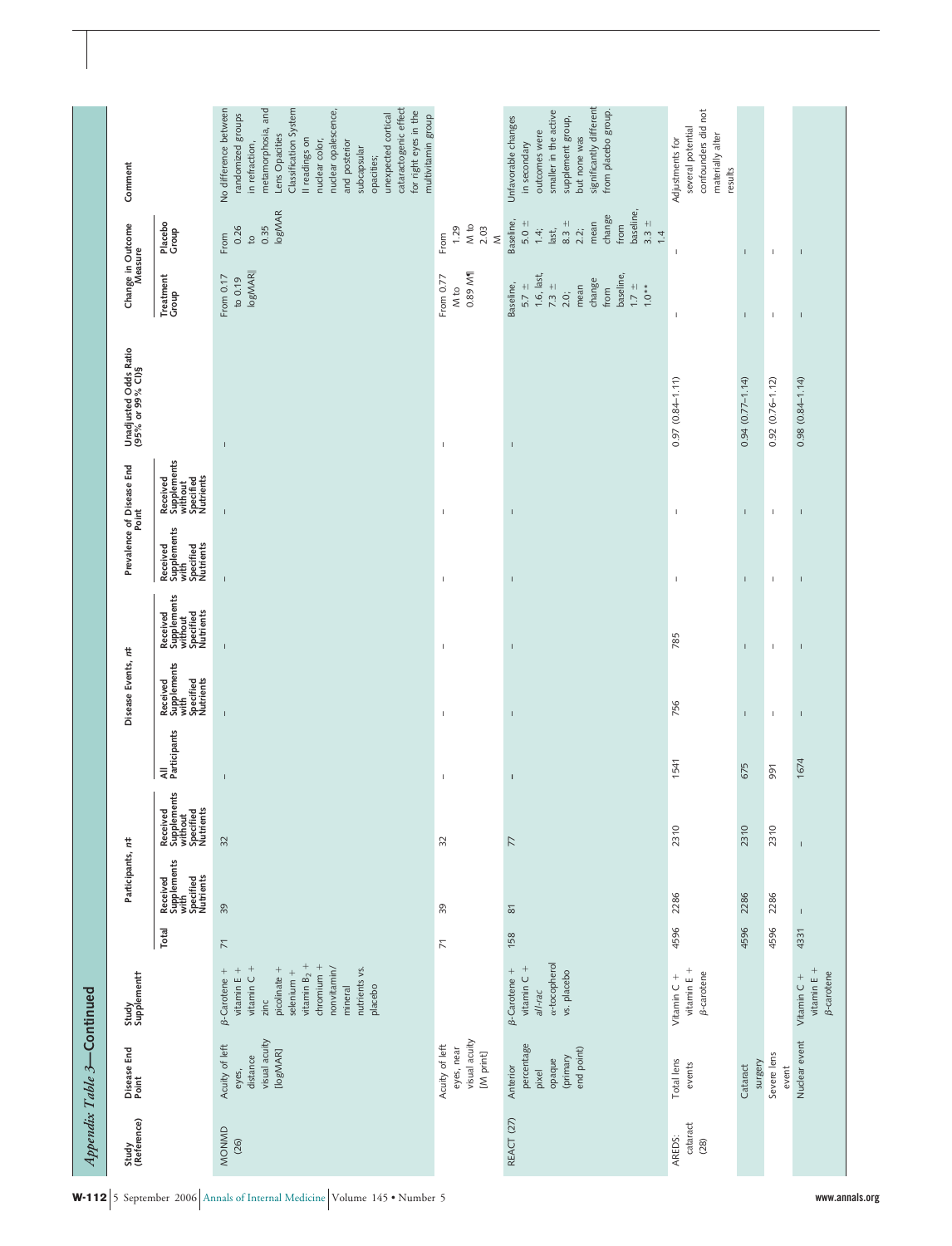| Comment                                   |                                                                                                                                      |                                                                                                                                                                                        |                                                          |                                                        |                                   |                                                     | enrollment                                                                    | enrollment                                                                       |                                                                                                                                                                  |                                                            |
|-------------------------------------------|--------------------------------------------------------------------------------------------------------------------------------------|----------------------------------------------------------------------------------------------------------------------------------------------------------------------------------------|----------------------------------------------------------|--------------------------------------------------------|-----------------------------------|-----------------------------------------------------|-------------------------------------------------------------------------------|----------------------------------------------------------------------------------|------------------------------------------------------------------------------------------------------------------------------------------------------------------|------------------------------------------------------------|
|                                           | Placebo<br>Group                                                                                                                     | $\mathbf{I}$                                                                                                                                                                           | $\mathbf{I}$                                             | $\mathbf{I}$                                           | $\mathbf{I}$                      | $\mathsf I$                                         | $\mathsf I$                                                                   | $\,$ I                                                                           | I                                                                                                                                                                |                                                            |
|                                           | Treatment<br>Group                                                                                                                   | I,                                                                                                                                                                                     | $\mathbf{I}$                                             | $\mathbf{I}$                                           | $\mathbf{I}$                      | $\mathbb I$                                         | $\mathsf I$                                                                   | $\mathbf{I}$                                                                     | Ţ                                                                                                                                                                |                                                            |
| Unadjusted Odds Ratio<br>(95% or 99% CI)§ |                                                                                                                                      | $1.00(0.82 - 1.22)$                                                                                                                                                                    | $0.99(0.82 - 1.19)$                                      | $0.91(0.71 - 1.15)$                                    | $0.94(0.78 - 1.14)$               | 0.91 (0.70-1.17)                                    | $0.85(0.55 - 1.33)$                                                           | $1.03(0.63 - 1.66)$                                                              | 0.87 (0.70-1.09)                                                                                                                                                 |                                                            |
|                                           | Received<br>Supplements<br>without<br>Specified<br>Nutrients                                                                         | $\mathbf{I}$                                                                                                                                                                           | $\mathbf{I}$                                             | $\mathbf{I}$                                           | $\mathbf{I}$                      | $\mathbb I$                                         | $\mathsf I$                                                                   | $\,$ I                                                                           | Ţ                                                                                                                                                                |                                                            |
|                                           |                                                                                                                                      | Ţ                                                                                                                                                                                      | Ï                                                        | $\mathbf{I}$                                           |                                   | $\mathbb I$                                         | $\mathsf I$                                                                   | $\,$ I                                                                           | Ţ                                                                                                                                                                |                                                            |
|                                           | Supplements<br>without<br>Specified<br>Specified<br>Nutrients<br>Received                                                            | $\mathbf{I}$                                                                                                                                                                           | $\mathbf{I}$                                             | $\mathbb{I}$                                           | $\overline{1}$                    | $\mathbb I$                                         | $\mathsf I$                                                                   | $\,$ I                                                                           | Ţ                                                                                                                                                                |                                                            |
|                                           | Received<br>Supplements<br>with<br>Specified<br>Nutrients                                                                            | $\mathbf{I}$                                                                                                                                                                           | $\mathbf{I}$                                             | $\mathbb{I}$                                           | $\overline{1}$                    | $\mathsf I$                                         | $\mathsf I$                                                                   | $\mathsf I$                                                                      | I                                                                                                                                                                |                                                            |
|                                           | All<br>Participants                                                                                                                  | 1027                                                                                                                                                                                   | 1058                                                     | 625                                                    | 888                               | 535                                                 | $\mathsf{I}$                                                                  | 172                                                                              | 803                                                                                                                                                              |                                                            |
|                                           |                                                                                                                                      | $\mathbb I$                                                                                                                                                                            | $\mathbf{I}$                                             | $\mathbb{I}$                                           | $\mathsf I$                       | $\mathsf I$                                         | $\mathbf{I}$                                                                  | 580                                                                              | Ï                                                                                                                                                                |                                                            |
|                                           |                                                                                                                                      | $\overline{1}$                                                                                                                                                                         | $\mathbf{I}$                                             | $\mathsf I$                                            | $\mathbf{I}$                      | $\mathsf I$                                         | $\mathsf I$                                                                   | 537                                                                              | $\mathbb{I}$                                                                                                                                                     |                                                            |
|                                           | Total                                                                                                                                |                                                                                                                                                                                        | 4329                                                     |                                                        | 4329                              |                                                     | 823                                                                           | $\mathbf{I}$                                                                     | 3609                                                                                                                                                             |                                                            |
| Study<br>Supplement t                     |                                                                                                                                      | vitamin $E +$<br><b>B-carotene</b><br>Vitamin $C +$                                                                                                                                    | vitamin $E +$<br><b><i>B</i>-carotene</b><br>Vitamin C + | vitamin E +<br><b><i>B</i>-carotene</b><br>Vitamin C + | vitamin $E +$<br>Vitamin C +      | vitamin $E +$<br><b>B-carotene</b><br>Vitamin $C +$ | (comparison<br>vitamin $E +$<br><b>B-carotene</b><br>Vitamin C +<br>group not | vitamin $E +$<br><b><i>B</i>-carotene</b><br>Vitamin C +                         | vitamin $E +$<br><b><i>B</i></b> -carotene<br>Vitamin C +                                                                                                        |                                                            |
|                                           |                                                                                                                                      |                                                                                                                                                                                        | Cortical event                                           |                                                        | subcapsular<br>Posterior<br>event |                                                     | Lens event in<br>opacities<br>without<br>eyes                                 | of 15 letters<br>acuity score<br>Loss of visual<br>or more                       | degeneration<br>degeneration<br>Progression to<br>age-related<br>age-related<br>categories<br>2, 3, or 4<br>advanced<br>macular<br>macular<br>those in<br>(among |                                                            |
| Study<br>(Reference)                      |                                                                                                                                      |                                                                                                                                                                                        |                                                          |                                                        |                                   |                                                     |                                                                               |                                                                                  | macular<br>related<br>AREDS:<br>age-<br>(29)                                                                                                                     |                                                            |
|                                           | Change in Outcome<br>Measure<br>Prevalence of Disease End<br>Point<br>Disease Events, r#<br>Participants, r#<br>Disease End<br>Point | Received<br>Supplements<br>with<br>Specified<br>Nutrients<br>Received<br>Supplements<br>without<br>Specified<br>Nutrients<br>Received<br>Supplements<br>with<br>Specified<br>Nutrients | 2715                                                     | vs. placebo                                            | 2715                              | vs. placebo                                         | 2715<br><b><i>B</i>-carotene</b>                                              | Among those with no<br>in at least 1 eye at<br>or minimal opacity<br>vs. placebo | Among those without<br>age-related macular<br>degeneration at<br>specified)                                                                                      | Continued on following page<br>vs. placebo<br>degeneration |

**www.annals.org** 5 September 2006 Annals of Internal Medicine Volume 145 • Number 5 **W-113**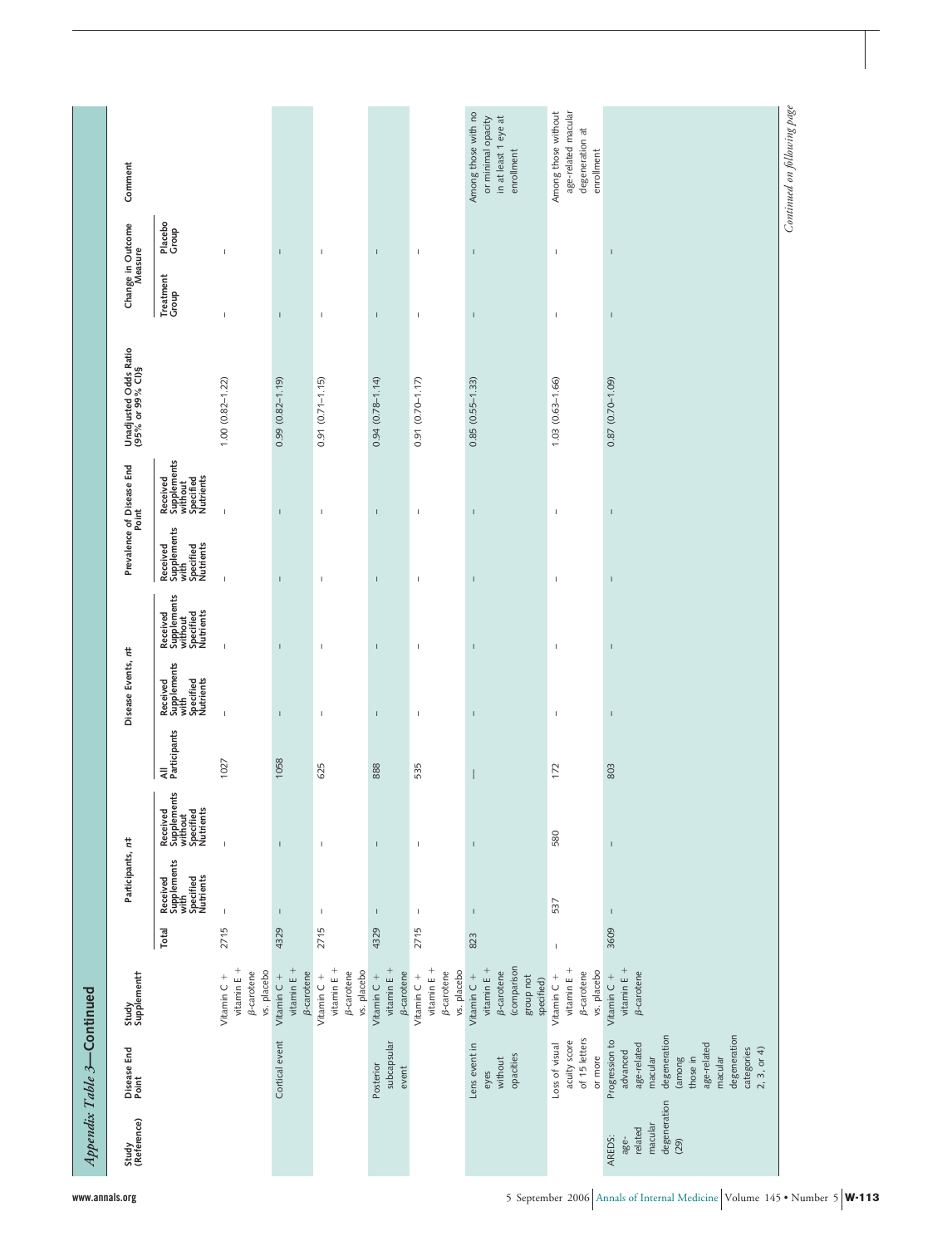|                      | Appendix Table 3-Continued                                                                                                                                                |                                                                                       |       |                                                                                                                                                                                                                                                                                                                                                                                  |                                                              |                     |                                                           |                                                              |                                                           |                                                              |                                           |                              |                  |                                                                                                                                                                        |
|----------------------|---------------------------------------------------------------------------------------------------------------------------------------------------------------------------|---------------------------------------------------------------------------------------|-------|----------------------------------------------------------------------------------------------------------------------------------------------------------------------------------------------------------------------------------------------------------------------------------------------------------------------------------------------------------------------------------|--------------------------------------------------------------|---------------------|-----------------------------------------------------------|--------------------------------------------------------------|-----------------------------------------------------------|--------------------------------------------------------------|-------------------------------------------|------------------------------|------------------|------------------------------------------------------------------------------------------------------------------------------------------------------------------------|
| Study<br>(Reference) | Disease End<br>Point                                                                                                                                                      | Study<br>Supplement†                                                                  |       | Participants, r#                                                                                                                                                                                                                                                                                                                                                                 |                                                              |                     | Disease Events, n#                                        |                                                              |                                                           | Prevalence of Disease End                                    | Unadjusted Odds Ratio<br>(95% or 99% Cl)§ | Change in Outcome<br>Measure |                  | Comment                                                                                                                                                                |
|                      |                                                                                                                                                                           |                                                                                       | Total | Received<br>Supplements<br>with<br>Specified<br>Nutrients                                                                                                                                                                                                                                                                                                                        | Received<br>Supplements<br>without<br>Specified<br>Nutrients | All<br>Participants | Received<br>Supplements<br>with<br>Specified<br>Nutrients | Received<br>Supplements<br>without<br>Specified<br>Nutrients | Received<br>Supplements<br>with<br>Specified<br>Nutrients | Received<br>Supplements<br>without<br>Specified<br>Nutrients |                                           | Treatment<br>Group           | Placebo<br>Group |                                                                                                                                                                        |
|                      |                                                                                                                                                                           | vitamin $E +$<br><b>B-carotene</b><br>vs. placebo<br>Vitamin C +                      |       |                                                                                                                                                                                                                                                                                                                                                                                  |                                                              |                     |                                                           |                                                              |                                                           |                                                              | $0.80(0.59 - 1.09)$                       | $\mathbf{I}$                 | $\mathbb{I}$     | enrollment, did not<br>materially alter the<br>sex, age, race, and<br>size or direction of<br>Analysis adjusted for<br>smoking status at<br>category, and<br>estimates |
|                      |                                                                                                                                                                           | vitamin $E +$<br><b><i>B</i>-carotene</b><br>Vitamin $C +$<br>$+$ zinc vs.<br>placebo |       |                                                                                                                                                                                                                                                                                                                                                                                  |                                                              |                     |                                                           |                                                              |                                                           |                                                              | $0.72(0.52 - 0.98)$ † †                   | $\mathsf{I}$                 | $\mathsf I$      |                                                                                                                                                                        |
|                      | degeneration<br>acuity score<br>letters from<br>age-related<br>Loss of visual<br>categories<br>$2, 3,$ or 4)<br>of $\geq 15$<br>baseline<br>macular<br>those in<br>(among | vitamin $E +$<br><b><i>B</i>-carotene</b><br>Vitamin C +                              | 3597  | T                                                                                                                                                                                                                                                                                                                                                                                | $\mathbf I$                                                  | 1197                | $\mathbb I$                                               | $\mathbb I$                                                  | $\mathbb I$                                               | $\mathbb{I}$                                                 | $0.90(0.74 - 1.09)$                       | $\mathbb I$                  | $\mathbb I$      |                                                                                                                                                                        |
|                      |                                                                                                                                                                           | vitamin $E +$<br>β-carotene<br>vs. placebo<br>Vitamin C +                             |       |                                                                                                                                                                                                                                                                                                                                                                                  |                                                              |                     |                                                           |                                                              |                                                           |                                                              | $0.88(0.67 - 1.15)$                       | $\mathsf I$                  | $\bar{\rm I}$    |                                                                                                                                                                        |
|                      |                                                                                                                                                                           | vitamin $E +$<br><b>B-carotene</b><br>Vitamin C +<br>$+$ zinc vs.<br>placebo          |       |                                                                                                                                                                                                                                                                                                                                                                                  |                                                              |                     |                                                           |                                                              |                                                           |                                                              | $0.79(0.60 - 1.04)$ ##                    | $\,$ $\,$                    | $\,$ $\,$        |                                                                                                                                                                        |
|                      | degeneration<br>degeneration<br>Progression to<br>categories 3<br>age-related<br>age-related<br>advanced<br>(among<br>macular<br>macular<br>those in<br>or 4)             | vitamin $E +$<br><b><i>B</i>-carotene</b><br>Vitamin $C +$                            | 2556  | $\begin{array}{c} \rule{0pt}{2.5ex} \rule{0pt}{2.5ex} \rule{0pt}{2.5ex} \rule{0pt}{2.5ex} \rule{0pt}{2.5ex} \rule{0pt}{2.5ex} \rule{0pt}{2.5ex} \rule{0pt}{2.5ex} \rule{0pt}{2.5ex} \rule{0pt}{2.5ex} \rule{0pt}{2.5ex} \rule{0pt}{2.5ex} \rule{0pt}{2.5ex} \rule{0pt}{2.5ex} \rule{0pt}{2.5ex} \rule{0pt}{2.5ex} \rule{0pt}{2.5ex} \rule{0pt}{2.5ex} \rule{0pt}{2.5ex} \rule{0$ | $\mathsf I$                                                  | 775                 | $\mathsf I$                                               | $\mathsf I$                                                  | $\mathsf I$                                               | $\mathsf I$                                                  | 0.83 (0.66-1.06)§§                        | $\mathsf I$                  | $\mathsf I$      |                                                                                                                                                                        |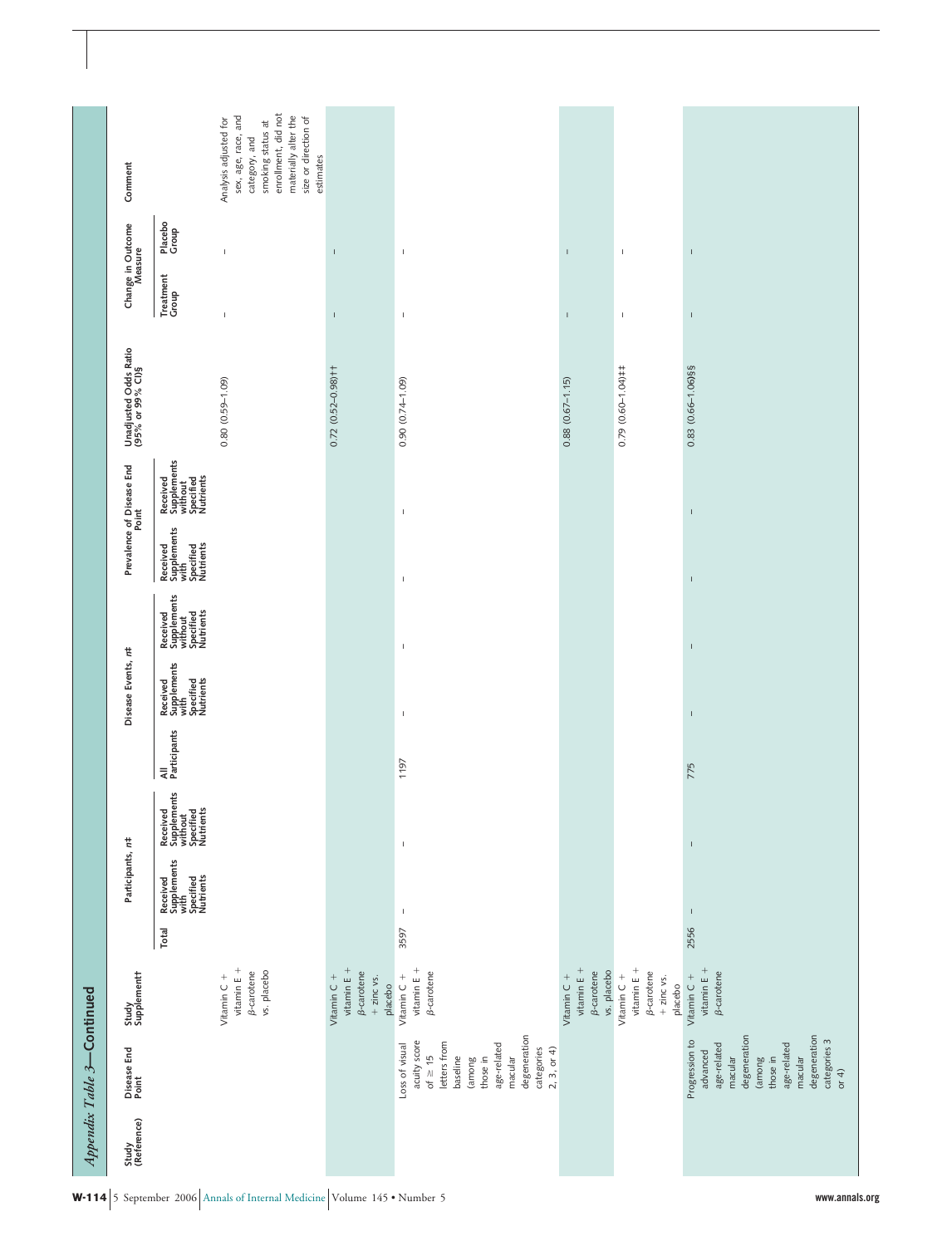|                                                                                                                                               | Appendix Table 3-Continued                                                                                                                                            |                                                                                                                                                                 |       |                                                           |                                                              |                     |                                                           |                                                              |                                                           |                                                              |                                                                                                                                                                                                                                                                                                                                                                                                                                   |                                           |         |
|-----------------------------------------------------------------------------------------------------------------------------------------------|-----------------------------------------------------------------------------------------------------------------------------------------------------------------------|-----------------------------------------------------------------------------------------------------------------------------------------------------------------|-------|-----------------------------------------------------------|--------------------------------------------------------------|---------------------|-----------------------------------------------------------|--------------------------------------------------------------|-----------------------------------------------------------|--------------------------------------------------------------|-----------------------------------------------------------------------------------------------------------------------------------------------------------------------------------------------------------------------------------------------------------------------------------------------------------------------------------------------------------------------------------------------------------------------------------|-------------------------------------------|---------|
| Study<br>(Reference)                                                                                                                          | Disease End<br>Point                                                                                                                                                  | Study<br>Supplement†                                                                                                                                            |       | Participants, r#                                          |                                                              |                     | Disease Events, r#                                        |                                                              |                                                           | Prevalence of Disease End<br>Point                           | Unadjusted Odds Ratio<br>(95% or 99% Cl)§                                                                                                                                                                                                                                                                                                                                                                                         | Change in Outcome<br>Measure              | Comment |
|                                                                                                                                               |                                                                                                                                                                       |                                                                                                                                                                 | Total | Supplements<br>with<br>Specified<br>Nutrients<br>Received | Supplements<br>without<br>Specified<br>Nutrients<br>Received | All<br>Participants | Supplements<br>with<br>Specified<br>Nutrients<br>Received | Received<br>Supplements<br>without<br>Specified<br>Nutrients | Supplements<br>with<br>Specified<br>Nutrients<br>Received | Received<br>Supplements<br>without<br>Specified<br>Nutrients |                                                                                                                                                                                                                                                                                                                                                                                                                                   | Placebo<br>Group<br>Treatment<br>Group    |         |
|                                                                                                                                               |                                                                                                                                                                       | vitamin E +<br>vs. placebo<br><b>B-carotene</b><br>Vitamin C +                                                                                                  | 2549  | $\mathsf I$                                               | $\overline{1}$                                               | 1022                | $\mathbf{I}$                                              | Ï                                                            | $\mathbf{I}$                                              | $\overline{1}$                                               | $0.76(0.55 - 1.05)$ ##                                                                                                                                                                                                                                                                                                                                                                                                            | $\mathbf{I}$<br>I,                        |         |
|                                                                                                                                               |                                                                                                                                                                       | vitamin $E +$<br><b><i>B</i>-carotene</b><br>Vitamin C +<br>$+$ zinc vs.<br>placebo                                                                             |       |                                                           |                                                              |                     |                                                           |                                                              |                                                           |                                                              | 0.66 (0.47-0.91)                                                                                                                                                                                                                                                                                                                                                                                                                  | Ţ<br>I                                    |         |
|                                                                                                                                               | degeneration<br>categories 3<br>acuity score<br>letters from<br>age-related<br>Loss of visual<br>of $\geq$ 15<br>baseline<br>those in<br>(among<br>macular<br>or $4)$ | $vitamin E +$<br><b>B-carotene</b><br>Vitamin C +                                                                                                               |       |                                                           |                                                              |                     |                                                           |                                                              |                                                           |                                                              | $0.86(0.70 - 1.07)$                                                                                                                                                                                                                                                                                                                                                                                                               | $\mathfrak l$<br>$\overline{\phantom{a}}$ |         |
|                                                                                                                                               |                                                                                                                                                                       | vitamin $E +$<br>vs. placebo<br><b><i>B-carotene</i></b><br>Vitamin C +                                                                                         |       |                                                           |                                                              |                     |                                                           |                                                              |                                                           |                                                              | $0.85(0.63 - 1.14)$                                                                                                                                                                                                                                                                                                                                                                                                               |                                           |         |
|                                                                                                                                               |                                                                                                                                                                       | vitamin $E +$<br><b><i>B</i>-carotene</b><br>Vitamin C +<br>$+$ zinc vs.<br>placebo                                                                             |       |                                                           |                                                              |                     |                                                           |                                                              |                                                           |                                                              | $0.73(0.54 - 0.99)$                                                                                                                                                                                                                                                                                                                                                                                                               | $\mathbf{I}$<br>$\mathbf{I}$              |         |
| $H P = 0.007.$<br>$\P\P$ $P = 0.008$<br>$\begin{aligned} \n\text{H} &= p = 0.03. \\ \text{S} &= p = 0.05. \n\end{aligned}$<br>$   P = 0.001.$ |                                                                                                                                                                       | Difference from placebo, -0.7 logMAR ( $P = 0.03$ ).<br>   Difference from placebo, -0.62 ( $P = 0.07$ ).<br>** Difference between groups, -1.6 ( $P = 0.05$ ). |       |                                                           |                                                              |                     |                                                           |                                                              |                                                           |                                                              | = not reported: AREDS = Age-Related Eye Disease Study; MONMD = Multicenter Ophthalmic and Nurtitional Age-Related Macular Degeneration Study; REACT = Roche European American Cataract Trial<br>t Unless otherwise specified, comparisons were made between groups receiving the combination of the listed nutrients and groups receiving combinations of placebo or nutrients other than the nutrients listed.<br># Total number |                                           |         |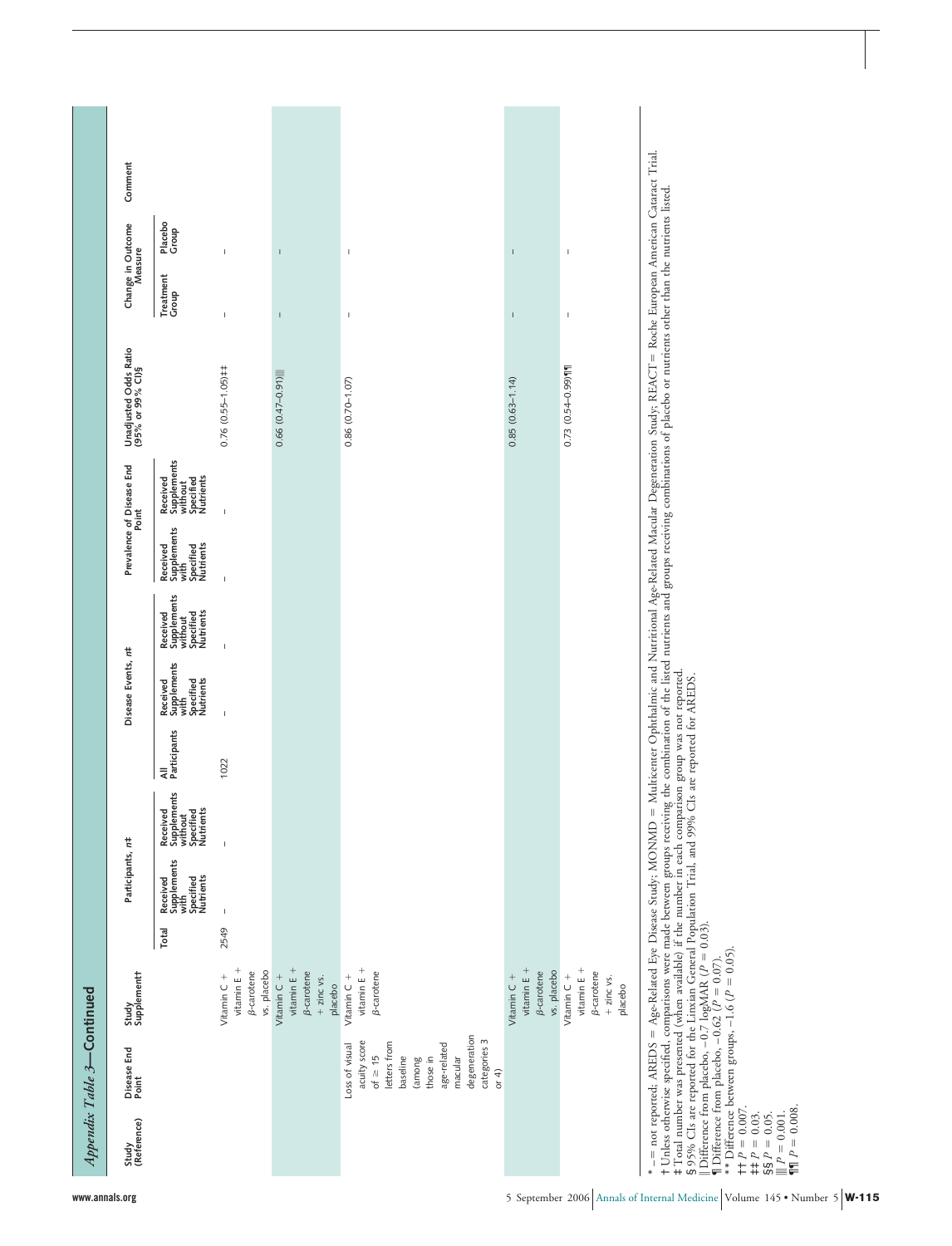|                                                                         |                 | Appendix Table 4. Adverse Effects of Multivitamin and Min                                                            |                                                                | eral Supplement Use*                                                                                         |                                                                                                                                                                        |                                                                       |                                       |                 |                                                                                                                                                                                                                                                                                    |
|-------------------------------------------------------------------------|-----------------|----------------------------------------------------------------------------------------------------------------------|----------------------------------------------------------------|--------------------------------------------------------------------------------------------------------------|------------------------------------------------------------------------------------------------------------------------------------------------------------------------|-----------------------------------------------------------------------|---------------------------------------|-----------------|------------------------------------------------------------------------------------------------------------------------------------------------------------------------------------------------------------------------------------------------------------------------------------|
| Study, Year<br>(Reference)                                              | Design<br>Study | Supplementation<br>Type of                                                                                           | Frequency and<br>Duration of<br>Use                            | Adverse Effect                                                                                               | Occurrence of Adverse<br>Effects, n (%)                                                                                                                                |                                                                       | Relative Risk<br>(99% CI)             | P Value         | Comment                                                                                                                                                                                                                                                                            |
|                                                                         |                 |                                                                                                                      |                                                                |                                                                                                              | Treatment<br>Group                                                                                                                                                     | Placebo<br>Group                                                      |                                       |                 |                                                                                                                                                                                                                                                                                    |
| REACT, 2002<br>(27)                                                     | RCT             | vitamin C, $750$ mg $+$<br>all-rac a-tocopherol<br>β-Carotene, 18 mg +<br>acetate, 600 mg vs.<br>placebo (corn oil)  | 3 divided doses<br>daily (with<br>meals) for<br>$\overline{3}$ | Intercurrent illness                                                                                         | 107                                                                                                                                                                    | 84                                                                    | $\overline{1}$                        | SN              | dropouts and late dropouts were<br>and those who dropped out did<br>Persons who completed the study<br>not differ; proportions of early<br>very similar; frequency of side<br>effects (defined by the World<br>Health Organization) did not<br>differ between randomized<br>groups |
|                                                                         |                 |                                                                                                                      |                                                                | Death                                                                                                        | carcinomatosis,<br>thrombosis,<br>esophagitis,<br>pulmonary<br>aneurysm,<br>9 (coronary<br>renal-cell<br>fibrosis)<br>sudden<br>cancer,<br>cancer,<br>death,<br>throat | thrombosis,<br>3 (coronary<br>bile duct<br>cancer)<br>cancer,<br>lung | $\mathsf I$                           | 0.07            |                                                                                                                                                                                                                                                                                    |
|                                                                         |                 |                                                                                                                      |                                                                | Skin yellowing                                                                                               |                                                                                                                                                                        | $\mathbf{I}$                                                          | $\mathbf{I}$                          | $\mathbf{I}$    | 6 persons overall were reported to<br>have skin yellowing, but the<br>number in each randomized<br>group was not specified                                                                                                                                                         |
| study,<br>$2001(28)$<br>cataract<br>AREDS:                              | RCT             | B-carotene, 15 mg vs.<br>vitamin E, 400 IU +<br>Vitamin $C$ , 500 mg +<br>placebo                                    | 2 divided doses<br>(with meals)<br>for 6.3 $y$                 | Hospitalization (due<br>symptoms)<br>to mild to<br>moderate                                                  | 173(7.3)                                                                                                                                                               | 221 (9.3)                                                             | $\mathbf{I}$                          | 0.01            | in cholesterol level or hematocrit<br>significant difference in changes<br>No clinically or statistically                                                                                                                                                                          |
|                                                                         |                 |                                                                                                                      |                                                                | Change in skin color<br>effect (caused by<br>tissue problems)<br>subcutaneous<br>Primary adverse<br>skin and | 203 (8.6)<br>56 (2.4)                                                                                                                                                  | 146 (6.1)<br>21 (0.9)                                                 | $\begin{array}{c} \hline \end{array}$ | 0.007<br>< 0.01 |                                                                                                                                                                                                                                                                                    |
|                                                                         |                 |                                                                                                                      |                                                                | Chest pain<br>Death                                                                                          | 467 (19.8)<br>251                                                                                                                                                      | 541 (22.8)<br>240                                                     | $1.06(0.84 - 1.33)$                   | 0.01<br>0.53    | antioxidants only vs. placebo<br>Similar results for analysis of                                                                                                                                                                                                                   |
| degeneration<br>age-related<br>2001 (29)<br>macular<br>study,<br>AREDS: | RCT             | Antioxidants (vitamin C,<br>$400$ IU + $\beta$ -carotene,<br>500 $mg + vitamin E$ ,<br>15 mg) vs. no<br>antioxidants | 2 divided doses<br>(with meals)<br>for $6.3$ $y$               | Yellow skin                                                                                                  | 151 (8.3)                                                                                                                                                              | 106(6.0)                                                              | I                                     | 0.008           | in cholesterol level or hematocrit<br>significant difference in changes<br>No clinically or statistically                                                                                                                                                                          |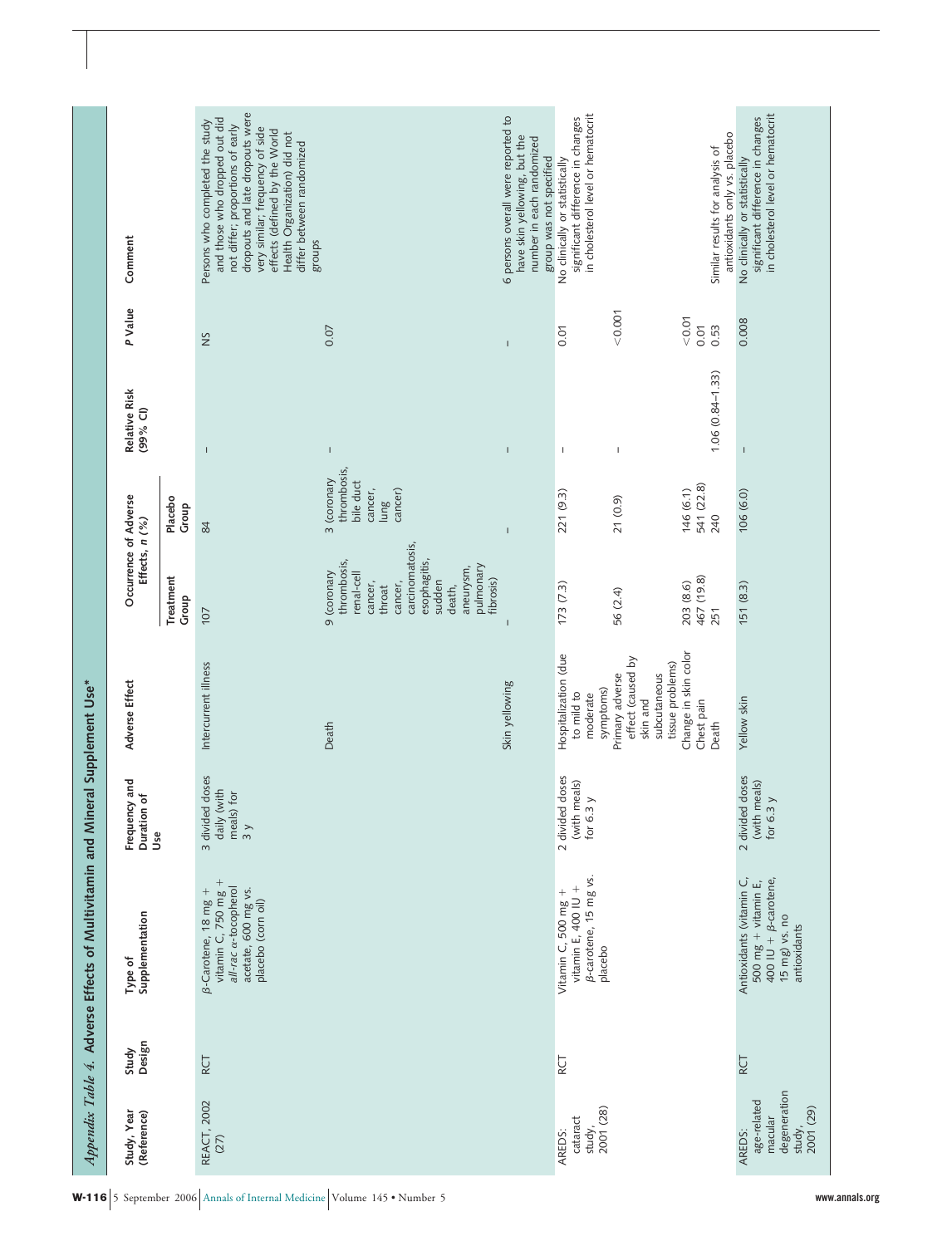|                            | Appendix Table 4-Continued |                                                                                                                                                                                                                                                                              |                                             |                                                                                                                                  |                                         |                  |                                                                     |                |                                                                                                                                                                                                                                                                                              |
|----------------------------|----------------------------|------------------------------------------------------------------------------------------------------------------------------------------------------------------------------------------------------------------------------------------------------------------------------|---------------------------------------------|----------------------------------------------------------------------------------------------------------------------------------|-----------------------------------------|------------------|---------------------------------------------------------------------|----------------|----------------------------------------------------------------------------------------------------------------------------------------------------------------------------------------------------------------------------------------------------------------------------------------------|
| Study, Year<br>(Reference) | Design<br>Study            | Supplementation<br>Type of                                                                                                                                                                                                                                                   | Frequency and<br>Duration of<br>Jse         | Adverse Effect                                                                                                                   | Occurrence of Adverse<br>Effects, n (%) |                  | Relative Risk<br>(99% CI)                                           | P Value        | Comment                                                                                                                                                                                                                                                                                      |
|                            |                            |                                                                                                                                                                                                                                                                              |                                             |                                                                                                                                  | Treatment<br>Group                      | Placebo<br>Group |                                                                     |                |                                                                                                                                                                                                                                                                                              |
|                            |                            |                                                                                                                                                                                                                                                                              |                                             | Hospitalization due<br>symptoms (e.g.,<br>episode, fever)<br>chest pain or<br>discomfort,<br>to mild to<br>vasovagal<br>moderate | 135(7.4)                                | 181 (10.1)       | $\mathsf I$                                                         | 0.005          |                                                                                                                                                                                                                                                                                              |
|                            |                            |                                                                                                                                                                                                                                                                              |                                             | Hospitalization due<br>to infections                                                                                             | 29 (1.6)                                | 15(0.8)          | $\mathsf I$                                                         | 0.04           |                                                                                                                                                                                                                                                                                              |
|                            |                            |                                                                                                                                                                                                                                                                              |                                             | tissue conditions<br>subcutaneous<br>Skin and                                                                                    | 41 (2.2)                                | $(0.1)$ 81       | $\overline{\phantom{a}}$                                            | 0.003          |                                                                                                                                                                                                                                                                                              |
|                            |                            |                                                                                                                                                                                                                                                                              |                                             | Circulatory adverse<br>experience                                                                                                | 6(0.3)                                  | 15(0.8)          | $\mathbf{I}$                                                        | 0.04           |                                                                                                                                                                                                                                                                                              |
|                            |                            |                                                                                                                                                                                                                                                                              |                                             | Mortality                                                                                                                        | 216                                     | 194              | $1.10(0.85 - 1.42)$<br>dants vs. no<br>antioxidants<br>for antioxi- | 0.35           | Similar results when comparing<br>antioxidants and placebo                                                                                                                                                                                                                                   |
| 1996 (26)<br>MONMD,        | RCT                        | + vitamin E, 200 IU<br>+ vitamin C, 750 mg<br>$12.5 \text{ mg} + \text{selenium}$<br>B-Carotene, 20 000 IU<br>50 $\mu$ g + vitamin B <sub>2</sub> ,<br>25 mg + chromium,<br>nutrients vs. placebo<br>+ zinc picolinate,<br>100 $\mu$ g + non-<br>vitamin/mineral<br>(starch) | 2 divided doses<br>8 <sub>mo</sub><br>for 1 | Diffuse whole-body<br>maculopapular<br>rash                                                                                      | $\overline{\phantom{0}}$                | $\mathsf I$      | $\overline{\phantom{a}}$                                            | $\mathsf I$    | cross-reaction with hypertensive<br>medication (hydrochlorothiazide<br>Possible adverse reaction or<br>and atenolol)                                                                                                                                                                         |
|                            |                            |                                                                                                                                                                                                                                                                              |                                             | Transient diarrhea                                                                                                               | $\mathbf{I}$                            | $\mathbf{I}$     | $\overline{1}$                                                      | $\overline{1}$ | randomized groups in changes in<br>No significant difference between<br>diarrhea, constipation, nausea,<br>vomiting, and dyspeptic<br>symptoms                                                                                                                                               |
| 1991 (31)<br>Xuan et al.,  | RCT                        | B-carotene, 50 mg/d;<br>AC, BC, ABC, D, AD,<br>BD, ABD, CD, ACD,<br>selenium, 400 µg/d<br>Placebo, A, B, AB, C,<br>$C = \alpha$ -tocopherol,<br>where $A =$ retinol,<br>$25000$ IU/d; B =<br>BCD, and ABCD,<br>800 IU/d; D                                                   | Once daily for<br>6 <sub>mp</sub>           | See comments                                                                                                                     | comments<br>See                         | comments<br>See  | $\mathbf{I}$                                                        | $\overline{1}$ | 83% ever smoked; median age, 54<br>broken nails, hair loss, tingling in<br>limbs, headache, lethargy) were<br>y; symptoms (muscle cramps,<br>diarrhea, decreased appetite,<br>chapping, yellowing of skin,<br>generally improved in the<br>runny nose, joint pain, lip<br>intervention group |
|                            |                            |                                                                                                                                                                                                                                                                              |                                             |                                                                                                                                  |                                         |                  |                                                                     |                | Continued on following page                                                                                                                                                                                                                                                                  |